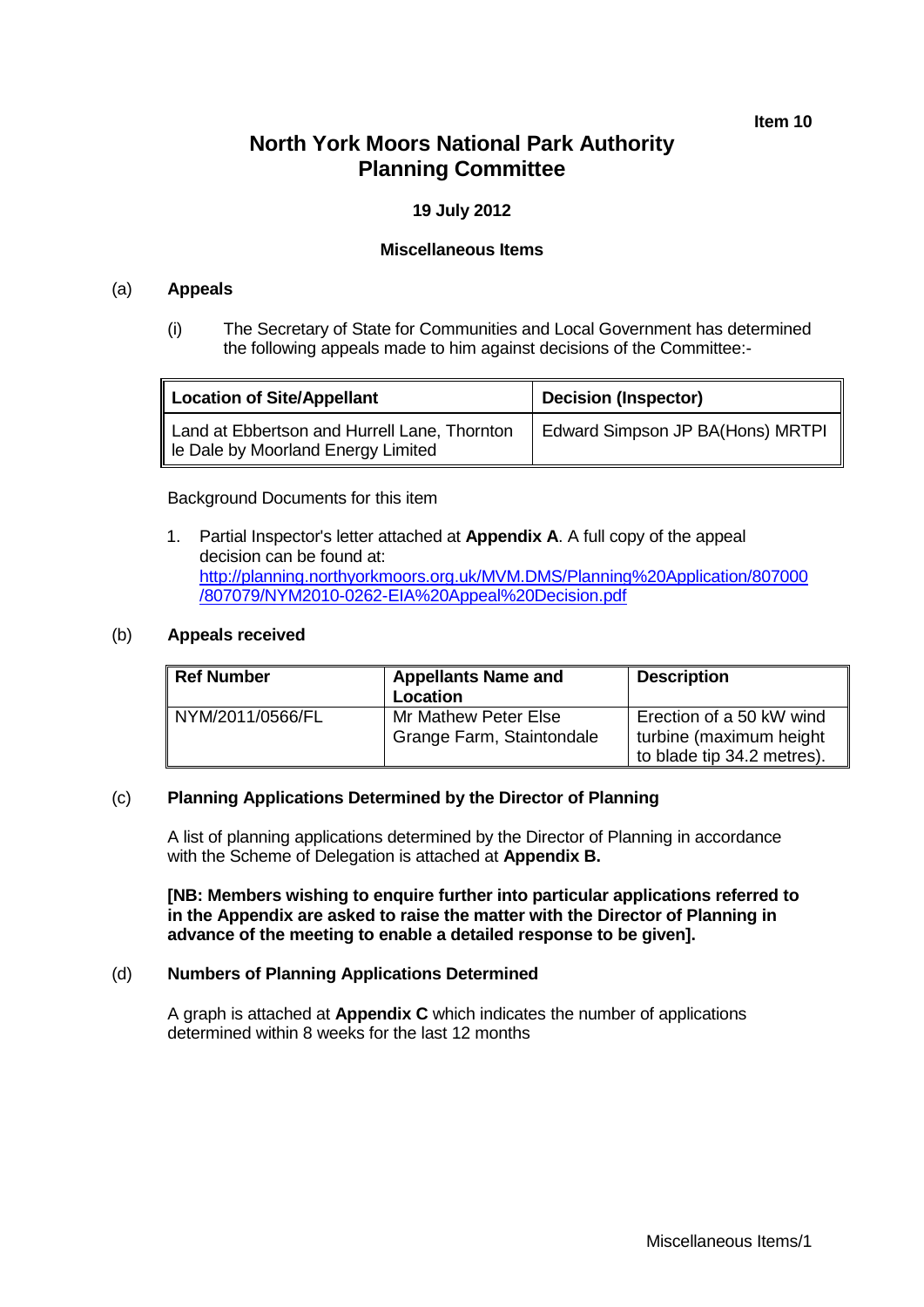### (e) **Planning Summer School**

The next Planning Summer School will be taking place from the 14 – 17 September 2012 at Hope University in Liverpool and will be attended by both elected members and planning practitioners. Further information is available at the following link [http://www.planningsummerschool.org/.](http://www.planningsummerschool.org/) Members are requested to express an interest at the meeting if they would like to attend.

Andy Wilson Chief Executive (National Park Officer)

Chris France Director of Planning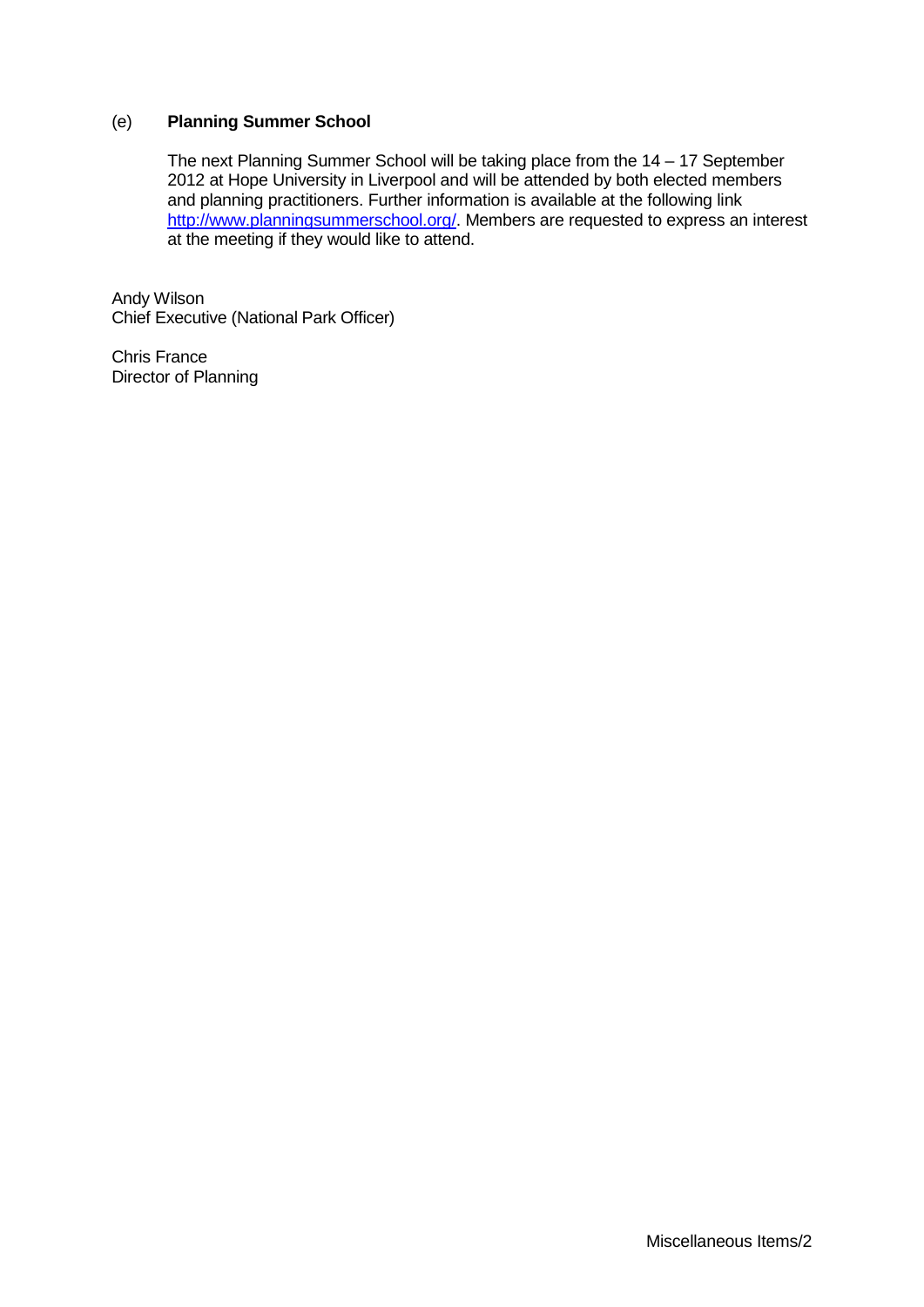

Mr G D Sharpe **DLA Piper UK LLP Princes Exchange Princes Square** Leeds **LS1 4BY** 

APP/W9500/A/11/2155352 & Our Ref: APP/P2745/A/11/2155358

28 June 2012

Dear Sir.

TOWN AND COUNTRY PLANNING ACT 1990 - SECTION 78 **APPEALS BY MOORLAND ENERGY LIMITED** AT LAND AT EBBERTSON AND HURRELL LANE, THORNTON-LE-DALE APPLICATION REFERENCES NYM/2010/0262 AND C3/10/00529/CPO (NY/2010/0159/ENV)

- 1. I am directed by the Secretary of State to say that consideration has been given to the report of the Inspector, Edward A Simpson JP BA(Hons) MRTPI, who held a public local inquiry for nine days between 25 October and 8 November 2011 into your client's appeals for non-determination of an application by North York Moors National Park Authority (the National Park Authority) and for non-determination of an application by North Yorkshire County Council (the Council) as Minerals Planning Authority outside the National Park area for: 'Natural gas production from existing Ebberstone Wellsite; the construction of two underground gas pipelines from the existing Ebberstone Wellsite to the proposed Gas Processing Facility; a new access road south of the A170 to the proposed Gas Processing Facility: a Gas Processing Facility at Hurrell Lane, Thornton-Le-Dale; and an Above Ground Installation (AGI) connection to the existing National Transmission System (NTS) pipeline to the south of New Ings Lane' in accordance with application reference NYM/2010/0262, dated 1 April 2010, and application reference C3/10/00529/CPO (NY/2010/0159/ENV) also dated 1 April 2010.
- 2. On 27 June 2011, the appeals were recovered for the Secretary of State's determination, in pursuance of section 79 of, and paragraph 3 of Schedule 6 to, the Town and Country Planning Act 1990 on the grounds that they involve proposals for development of major importance having more than local significance.

## Inspector's recommendation and summary of the decision

3. The Inspector recommended that the appeals be allowed and planning permission be granted subject to conditions. For the reasons given below, the Secretary of State agrees with the Inspector's conclusions and agrees with his recommendation. A copy of the Inspector's report (IR) is enclosed. All references to paragraph numbers, unless otherwise stated, are to that report.

Jean Nowak, Decision Officer Planning Casework Division. Department for Communities and Local Government 1/J1, Eland House **Bressenden Place** London, SW1E 5DU

Tel: 0303 444 1626 Email: PCC@communities.gsi.gov.uk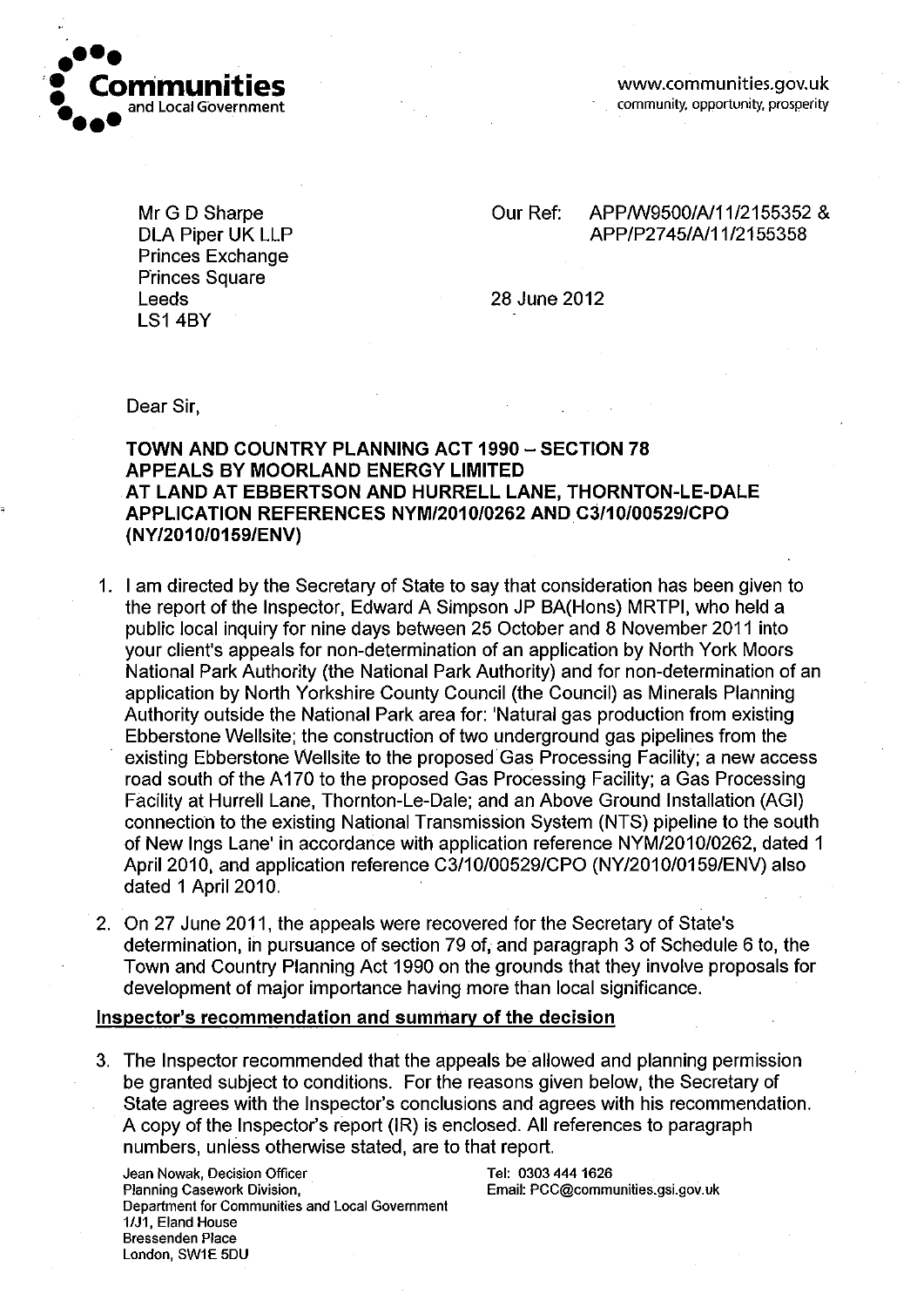regarding the restoration of the site, and commencement of the development other than by the developers, are necessary, compliant with the CIL regulations, and capable of being material considerations to his decision. In reaching this view, he has had regard to the Inspector's comments that previous operations to develop the gas resources within North Yorkshire have not always been successful, with some proving initially satisfactory before then suffering early closure for technical or economic reasons (IR15.1.2). Therefore, taking account of the guidance in paragraphs 49-51 of the NPPF Technical Guidance, the Secretary of State is satisfied that this constitutes an exceptional case where it will be reasonable to seek a financial guarantee to cover restoration costs.

32. The Secretary of State has carefully considered the concerns raised by the Council and the National Park Authority in relation to Paragraph 4 of Schedule 2 of the UU. He shares the view of the National Park Authority that there is a degree of uncertainty about the correct interpretation of this paragraph. While the Secretary of State is satisfied that the UU would bind a developer who has no proprietary interest in the site, he considers that as drafted there is a risk that the First Owners or Second Owners or their successors in title would be able to develop the land free of the obligations. Furthermore, he considers that the UU would benefit from a clause to require the Council to be notified of any change of ownership of the interests in the site. Taking all these matters into account, the Secretary of State concludes that the weight that can be attached to the obligations is diminished. However, while he accepts that the issues referred to in this paragraph represent a degree of risk to the enforceability of the UU, he is satisfied that such risk is not sufficient to prevent him from proceeding to his decision to allow the appeals and grant planning permission. Nevertheless, he recommends that the parties at their earliest convenience seek to remedy these defects.

#### **Overall Conclusions**

33. The Secretary of State has identified conflict with Minerals LP Policy 4/1 and RLP policy ENV1 in respect of the impact of the proposed GPF, and conflict with local policies which seek to protect the AHLV and the appearance of the countryside in general in respect of the proposed access on to the A170. While he has also found that the location of the GPF in open countryside would conflict with the aim of Minerals LP Policy 7/8, in the absence of a suitable alternative site he is satisfied that this would not amount to an over-riding in-principle policy objection to the appeals. In favour of the scheme, the Secretary of State attaches great weight to the benefits provided by the proposals, including to the national economy. He has taken into account that the wellsite could provide gas at a rate equivalent to the annual energy needs of 75,000 dwellings; that the proposals could also enable other lockedin reserves to be exploited; that the supply of gas to the NTS permits a more flexible end use of that gas compared with immediate electricity production; along with other, more limited, local benefits. Overall, therefore, the Secretary of State concludes that the factors which weigh in favour of the proposed development outweigh its shortcomings and overcome the conflicts with the development plan. Therefore he does not consider that there are any material considerations of sufficient weight to justify refusing planning permission.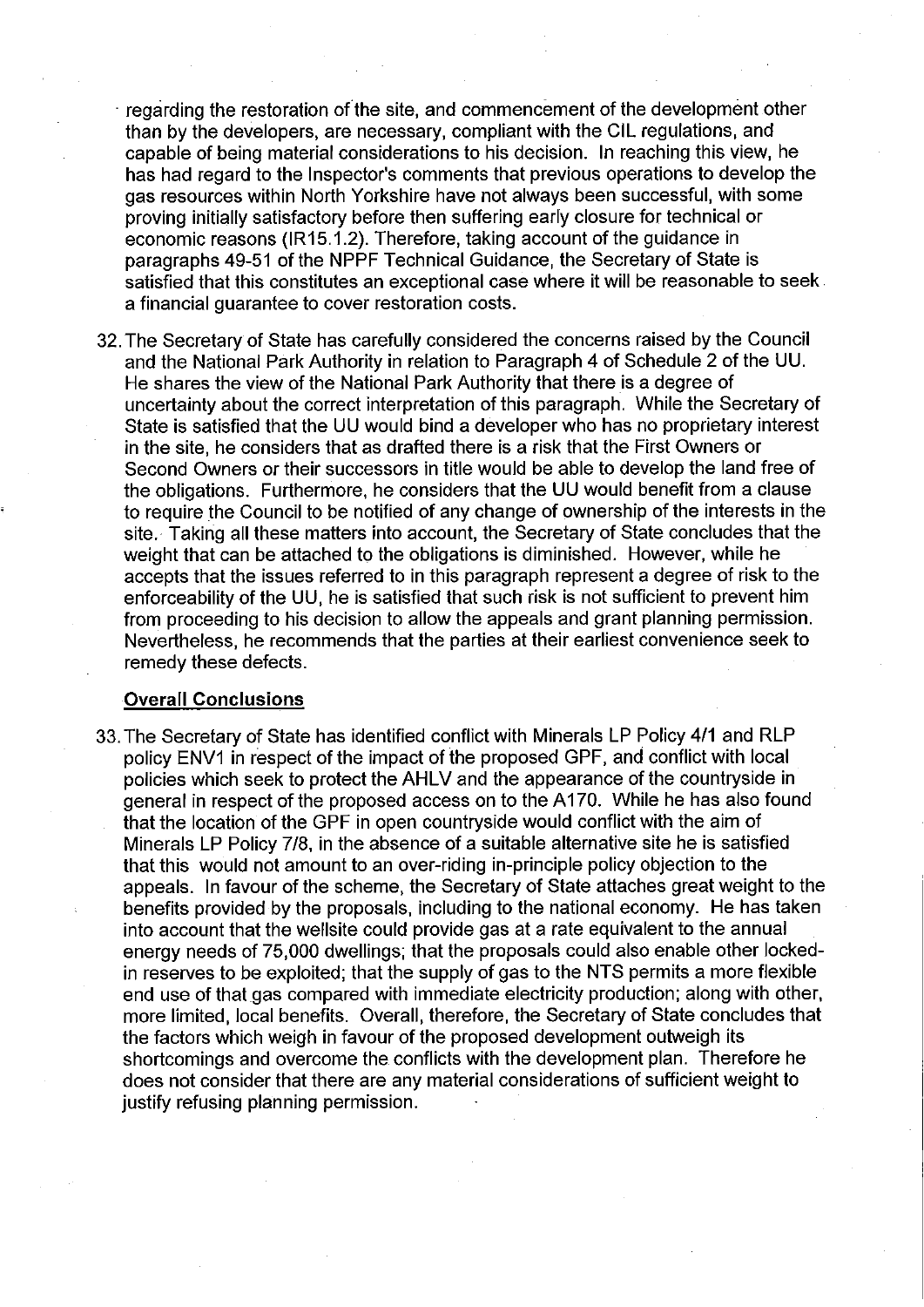### **Formal Decision**

- 34. Accordingly, for the reasons given above, the Secretary of State agrees with the Inspector's recommendation. He hereby allows your client's appeals and grants planning permission for 'Natural gas production from existing Ebberstone Wellsite; the construction of two underground gas pipelines from the existing Ebberstone Wellsite to the proposed Gas Processing Facility; a new access road south of the A170 to the proposed Gas Processing Facility; a Gas Processing Facility at Hurrell Lane. Thornton-Le-Dale: and an Above Ground Installation (AGI) connection to the existing National Transmission System (NTS) pipeline to the south of New Ings Lane' in accordance with application reference NYM/2010/0262, dated 1 April 2010, and application reference C3/10/00529/CPO (NY/2010/0159/ENV) also dated 1 April 2010, subject to the conditions at Annex B.
- 35. An applicant for any consent, agreement or approval required by a condition of this permission for agreement of reserved matters has a statutory right of appeal to the Secretary of State if consent, agreement or approval is refused or granted conditionally or if the Local Planning Authority fail to give notice of their decision within the prescribed period.
- 36. This letter does not convey any approval or consent which may be required under any enactment, bye-law, order or regulation other than section 57 of the Town and Country Planning Act 1990.
- 37. This letter serves as the Secretary of State's statement under regulation 21(2) of the Town and Country (Environmental Impact Assessment) (England and Wales) Regulations 1999.

#### Right to challenge the decision

- 38. A separate note is attached setting out the circumstances in which the validity of the Secretary of State's decision may be challenged by making an application to the High Court within six weeks from the date of this letter.
- 39. A copy of this letter has been sent to North Yorkshire County Council, the North York Moors National Park Authority and AGHAST!. A notification letter has been sent to all other parties who asked to be informed of the decision.

Yours faithfully

Dan Nowah.

**Jean Nowak** Authorised by Secretary of State to sign in that behalf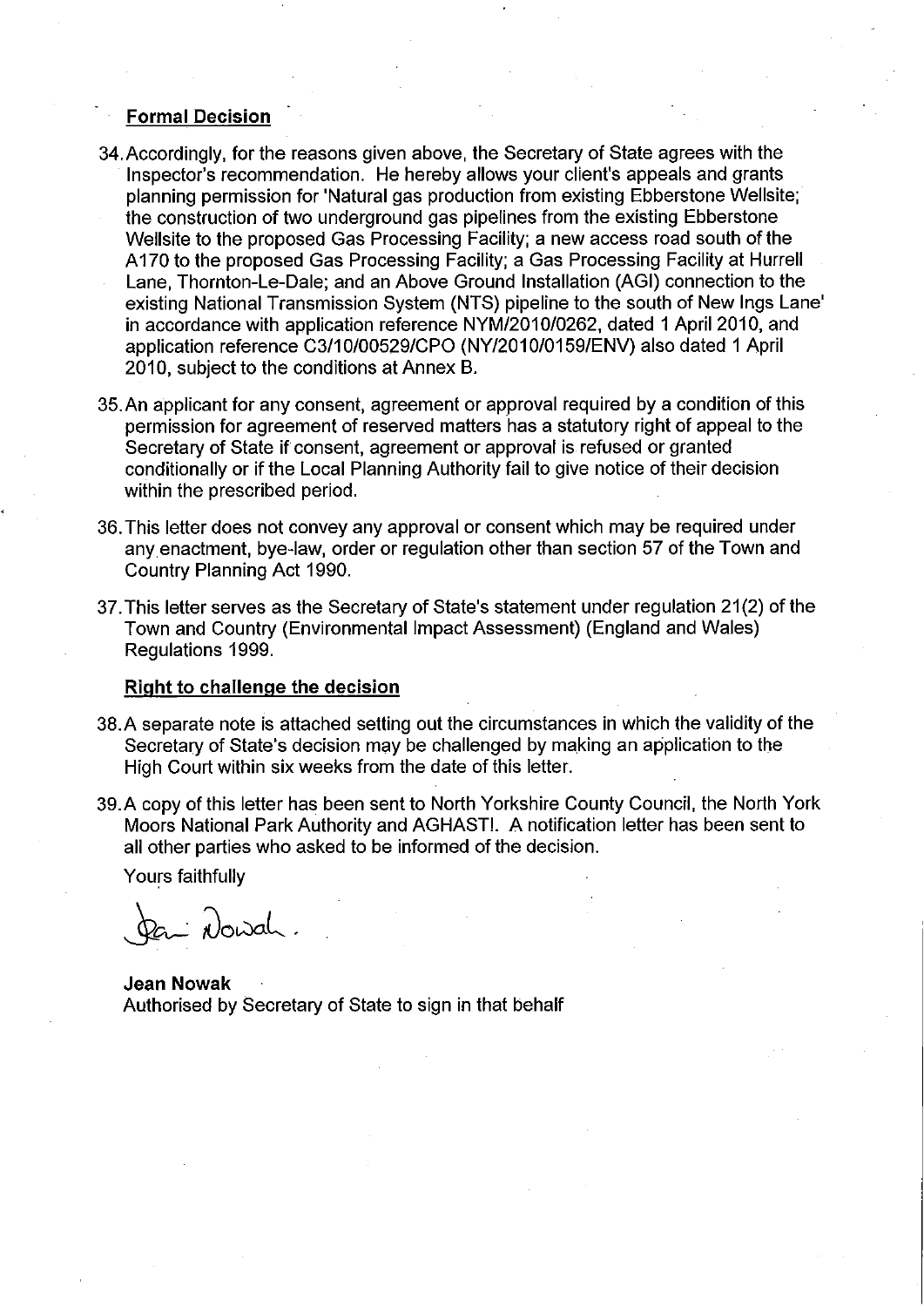## **File Ref: APP/W9500/A/11/2155352 Land at Ebberston, and Hurrell Lane, Thornton-le-Dale**

- The appeal is made under section 78 of the Town and Country Planning Act 1990 against a failure to give notice within the prescribed period of a decision on an application for planning permission.
- The appeal is made by Moorland Energy Limited against North York Moors National Park Authority.
- The application Ref.NYM/2010/0262 is dated 1/04/2010.
- The development proposed is Natural gas production from existing Ebberstone Wellsite; the construction of two underground gas pipelines from the existing Ebberstone Wellsite to the proposed Gas Processing Facility; a new access road south of the A170 to the proposed Gas Processing Facility; a Gas Processing Facility at Hurrell Lane, Thornton-Le-Dale; and an Above ground Installation (AGI) connection to the existing National Transmission System (NTS) pipeline to the south of New Ings Lane.

**Summary of Recommendation:** The appeal be allowed, and planning permissions granted.

# **File Ref: APP/P2745/A/11/2155358 Land at Ebberston, and Hurrell Lane, Thornton-le-Dale**

- The appeal is made under section 78 of the Town and Country Planning Act 1990 against a failure to give notice within the prescribed period of a decision on an application for planning permission.
- The appeal is made by Moorland Energy Limited against North Yorkshire County Council.
- The application Ref C3/10/00529/CPO ( $NY/2010/0159/ENV$ ) is dated 1/04/2010.
- The development proposed is Natural gas production from existing Ebberstone Wellsite; the construction of two underground gas pipelines from the existing Ebberstone Wellsite to the proposed Gas Processing Facility; a new access road south of the A170 to the proposed Gas Processing Facility; a Gas Processing Facility at Hurrell Lane, Thornton-Le-Dale; and an Above ground Installation (AGI) connection to the existing National Transmission System (NTS) pipeline to the south of New Ings Lane.

**Summary of Recommendation:** The appeal be allowed, and planning permissions granted.

# **1. Procedural Matters**

- 1.1 The appeal proposals comprise a single scheme of development extending over land within the area of two planning authorities. It is therefore the subject of two linked appeals. That part of the appeal site falling within the area of NYCC also falls within the area of Ryedale District Council which is also a local authority for that area but not a mineral planning authority.
- 1.2 By letter dated 27 June 2011 the Secretary of State indicated that these are appeals that he considered he should determine himself on the grounds that they involve proposals for development of major importance having more than local significance.
- [1](#page-5-0).3 In its committee report of 30 August 2011<sup>1</sup> NYCC set out the following putative reasons for refusal:

j

<span id="page-5-0"></span><sup>1</sup> Doc.CD/K10

http://www.planning-inspectorate.gov.uk Page 1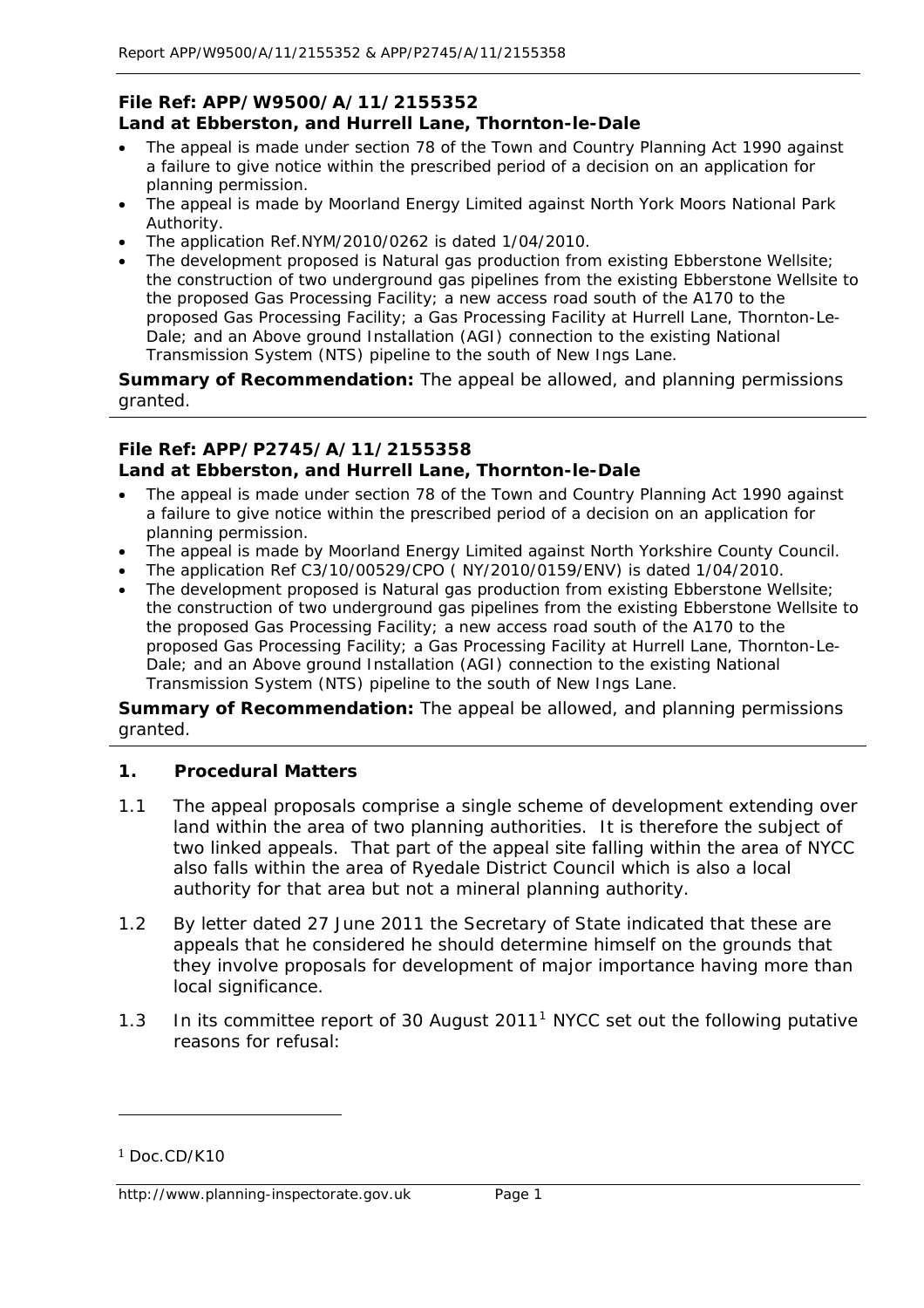## **14. Inspector's Conclusions**

#### **Pre-amble**

- 14.1 In these conclusions, the numbers in  $\left[1\right]$  brackets indicate the preceding paragraphs or inquiry documents where the relevant information can be found.
- 14.2 Both an Environmental Statement [CD/H1-4, 6 + 10] and a Design & Access Statement [CD/H.6] were submitted as parts of the applications. These meet the requirements of the regulations and I have taken them into account in arriving at my conclusions and recommendations.

### **Principal considerations**

- 14.3 The principal considerations in these 2 appeals are:
	- i) whether the proposals are contrary to development plan policies for the management of the extraction and processing of natural gas in North Yorkshire, including the North York Moors National Park;
	- ii) whether the proposals would have an unacceptable visual impact on the landscape of this part of North Yorkshire, including views from and into the North York Moors National Park;
	- iii) whether the proposals would have an unacceptable impact on the amenities of local residents and visitors to the area;
	- iv) whether the perception of risk from the operation of the proposed gas processing facility amounts to a harm sufficient to justify a refusal of planning permission;
	- v) whether the measures proposed would be sufficient to ensure the satisfactory restoration of the sites following cessation of gas extraction;
	- vi) whether there are alternative sites for the location of the GPF; and,
	- vii) whether the local and national benefits of the exploitation of the gas reserves are sufficient to outweigh any harm associated with the above considerations.

### 14.4 **Whether the proposals are contrary to development plan policies for the management of the extraction and processing of natural gas**

- 14.4.1 The appeal proposals are a single scheme, albeit made up of 5 distinct elements; those being the gas well and well site, the pipelines, the access to the gas processing facility (GPF), the GPF, and the above ground installation (AGI) for connecting the GPF to the NTS. Of these, the well site and a short length of the proposed pipelines lie within the NYMNP, the remainder within North Yorkshire.
- 14.4.2 It is accepted that for the convenience of considering the various impacts of the appeal proposals it can be broken down into the above 5 elements. It is also an extensive scheme that lies within two MPA areas and not all elements lie within both authority areas. However, as a single and unseverable proposal, in the event of one element of the scheme being unacceptable and warranting a recommendation of refusal of planning permission, both appeals would be subject to that recommendation.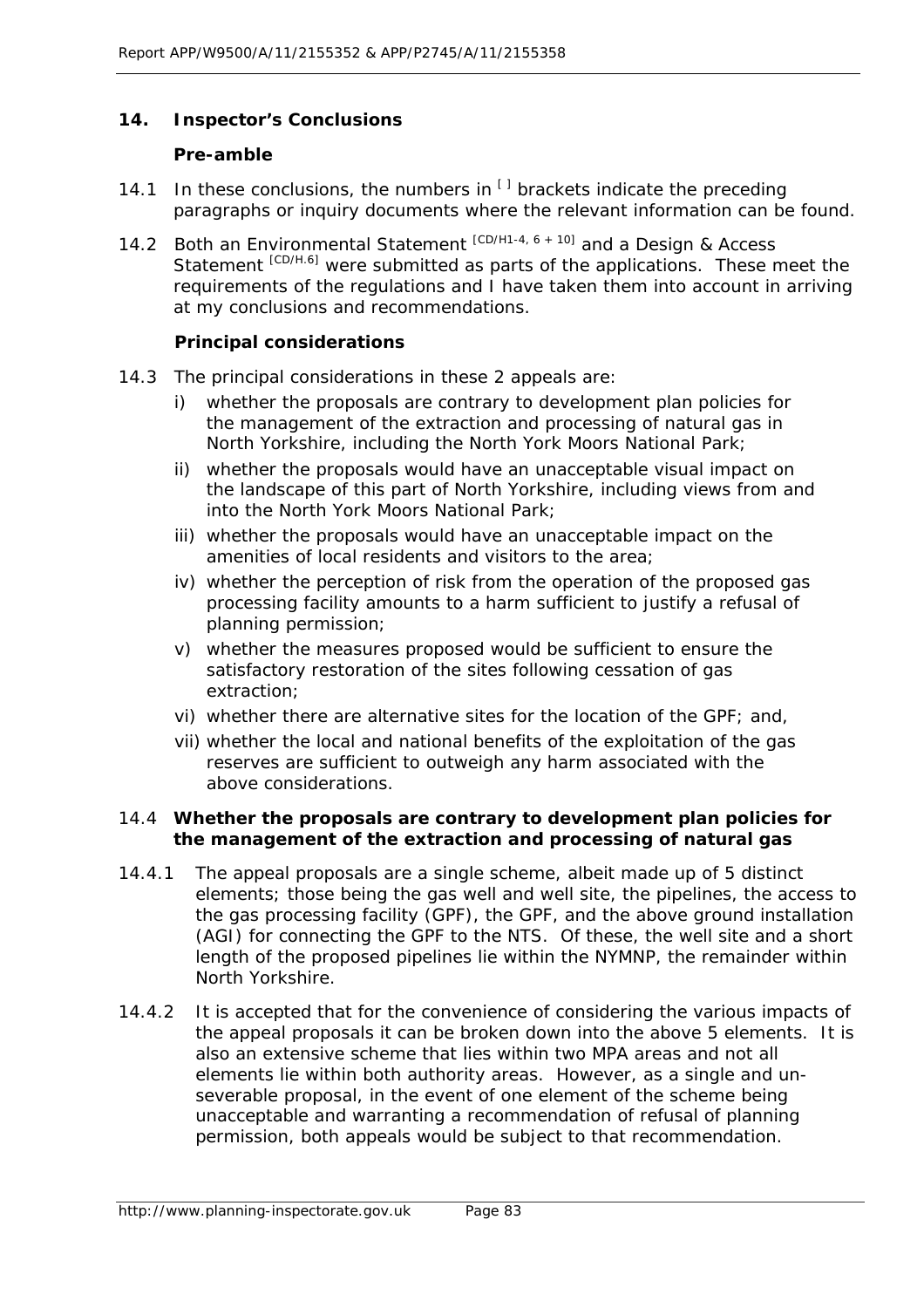- 14.4.3 For MEL it was a matter of some concern that NYMNPA appeared to be applying its policies to the assessment of the impacts of those elements of the proposal, particularly the GPF, which lay outside the boundary of the NYMNP and beyond its jurisdiction. Ultimately, that must be a matter for the courts. However, as noted above, as this is a single and un-severable proposal – all components being interlinked and none being able to operate in isolation without the others - it appears not unreasonable for NYMNPA to consider the impacts of the proposal as a whole against its adopted strategies and policies.
- 14.4.4 Sections 7.5 and 7.6 of the NYMLP addresses development, production and restoration of oil and gas infrastructure. Policy 7/5 address the conversion of exploration wells to production wells but as ES-1 lies within the NYMNPA area I am satisfied that this is more appropriately dealt with under the terms of the NYMCS and I deal with this aspect of the proposal at para.14.4.12 below.
- 14.4.5 NYMLP Policy 7/6 indicates that *planning permission for commercial production will be granted only within the framework of an overall development scheme relating to all proven deposits within the gas-field*. Policy 7/7 indicates that, *unless technically impracticable or environmentally unacceptable, planning permission … will only be granted where the development utilises existing available surface infrastructure or pipelines*.
- 14.4.6 Policy 7/8 states that, *unless technically impracticable or environmentally unacceptable, planning permission for gathering stations forming part of a … scheme will only be granted where … located on land allocated for industrial use and/or associated with railway or waterway transport*. Policy 7/10 addresses restoration.
- 14.4.7 For MEL it was argued that little weight should be attached to these policies of the NYMLP because of the age of the plan (adopted 1997) and the extensive national policy guidance that has been published since then, culminating in NPSs EN1 and EN4 published in July 2011
- 14.4.8 The supporting text to policy  $7/6$   $[CD/C1 para.7.5.5]$  points out that sustainable development principles require maximum integration and elimination of duplication, and that a gas-field should, where relevant, be regarded as consisting of several relatively small deposits in a single area brought together into one set of proposals. That approach in no way conflicts with either national energy policy or wider planning principles as set out in PPS 1 – Delivering Sustainable Development. The plan goes on to recognise the difficulties in co-ordinating different projects within a gas-field as a result of the licensing system, but that is not a justification for accepting unnecessary duplication and unsustainable development.
- 14.4.9 Policy 7/7 seeks to ensure development proposals utilise existing available surface infrastructure or pipelines. Again, that clearly accords with the general approach to sustainable development. Where there is spare capacity available and a project that could use it fails to do so and it remains unused it may well represent unnecessary duplication and it would clearly not represent an efficient use of existing infrastructure. Neither of these policies can be said to be out of date, albeit that they are now some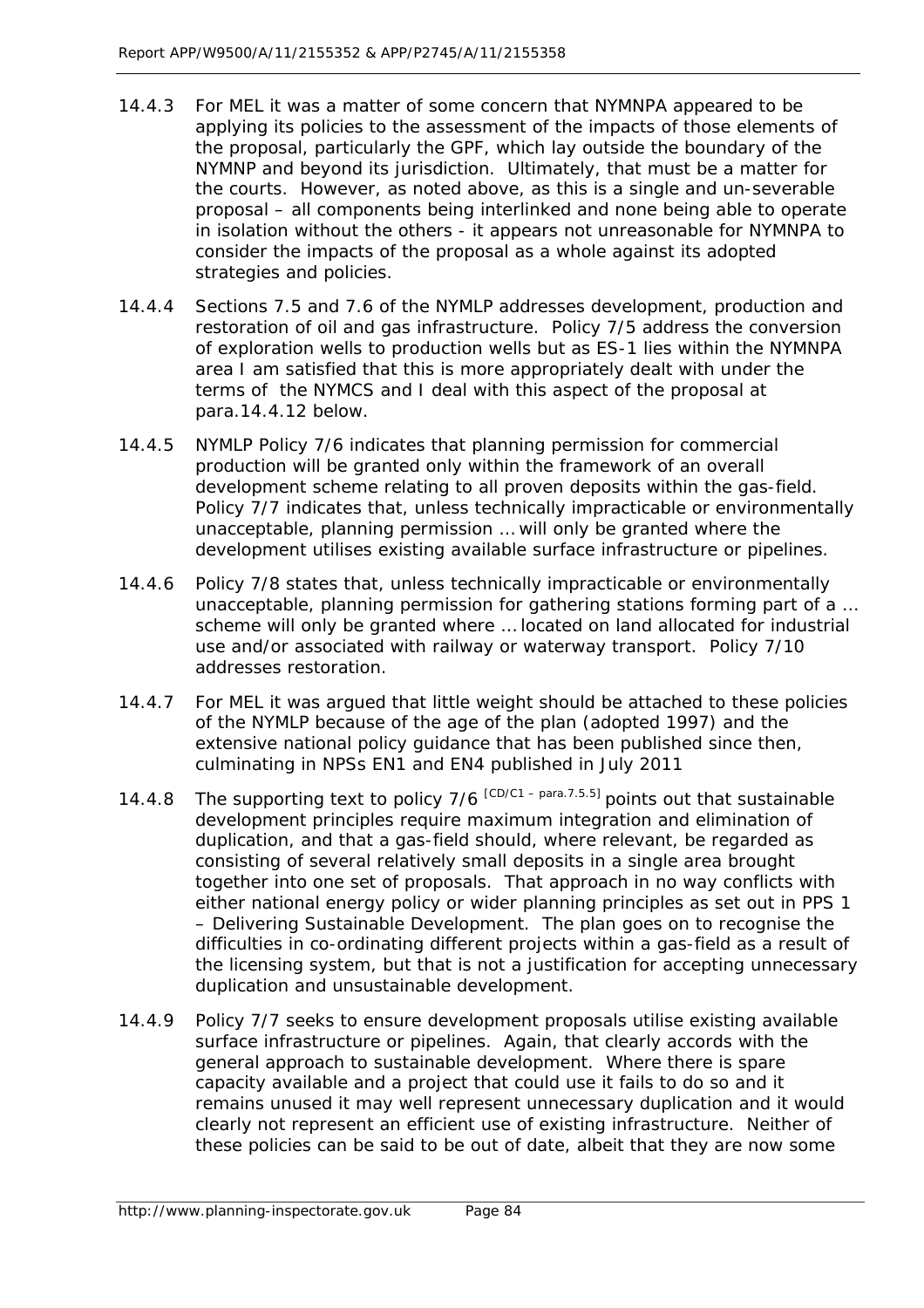15 years old, and similar policies aimed at a sustainable approach to development are likely to be included in any replacement plan.

- 14.4.10 Policy 7/8 addresses the location of 'gathering stations'. In the context of developments in the gas industry the wording of parts of the policy reflect its age and the technology prevalent at that time. As to the requirement to use land allocated for industry (unless technically impracticable or environmentally unacceptable) the plant associated with a GPF has all the hallmarks of an industrial process and such land is clearly an appropriate location, all other factors being acceptable. Reference to rail or waterway transport is less applicable to gas production than to oil, but that does not render the main thrust of the policy obsolete.
- 14.4.11 On this matter I conclude that setting aside the locally adopted policies of the NYMLP on the grounds of their age and the existence of more recently published national guidance is not justified.

The Well Site

- 14.4.12 Core Policy E of the NYMCS addresses a limited range of mineral developments; primarily quarrying. Supporting paragraph 6.31 indicates that proposals for gas production will be considered against national guidance contained in Annex 4 to MPS1<sup>[CD/A5]</sup>. Neither MPA objects to the principle of the exploitation of the gas reserves at ES-1. Both accept that there is a national need for an increase in gas supply infrastructure  $[6.13]$ .
- 14.4.13 NYMNPA accept that if these resources are to be exploited, then the most appropriate location for a production well site is that proposed in this scheme and that there is no other site capable of accessing these reserves which would result in a lesser environmental impact. This is a view with which I concur. While there is a bridleway which passes to the south of the well site following, at this point, the boundary of the NYMNP, vegetation on the northern side of this bridleway limits views into the site. Views of activity on the site from the north and east are restricted by forest plantations. From the information contained in the Forest Enterprise felling proposals plan<sup>[CD/Q2.2]</sup> it is apparent that this woodland is unlikely to be felled before gas extraction has ceased and the well-site restored, and the wellsite would not become an exposed and prominent feature in the landscape on this part of the national park in the future.
- 14.4.14 While the NYMNPA accepts the location of the well-site it has, from the outset, opposed the principle of locating a GPF in close proximity to the well-site or elsewhere in the national park and this was made clear in preliminary correspondence with MEL<sup>[CD/H3-App.5.1]</sup>. MEL stated, both at the inquiry and previously  $[CD/H1 - 5.13]$ , that its preferred location for a GPF would have been in close proximity to the well-site but, in response to NYMNPA's wishes, designed the current scheme with the GPF located outside the national park.
- 14.4.15 On this latter point it is to be noted that some local residents also suggested that locating the GPF adjacent to the well-site would be superior in both visual impact terms and with respect to potential impact on receptors sensitive to noise, odour and fear of accidents. However, in view of the NYMNPA's stance, MEL has understandably not sought to assess such a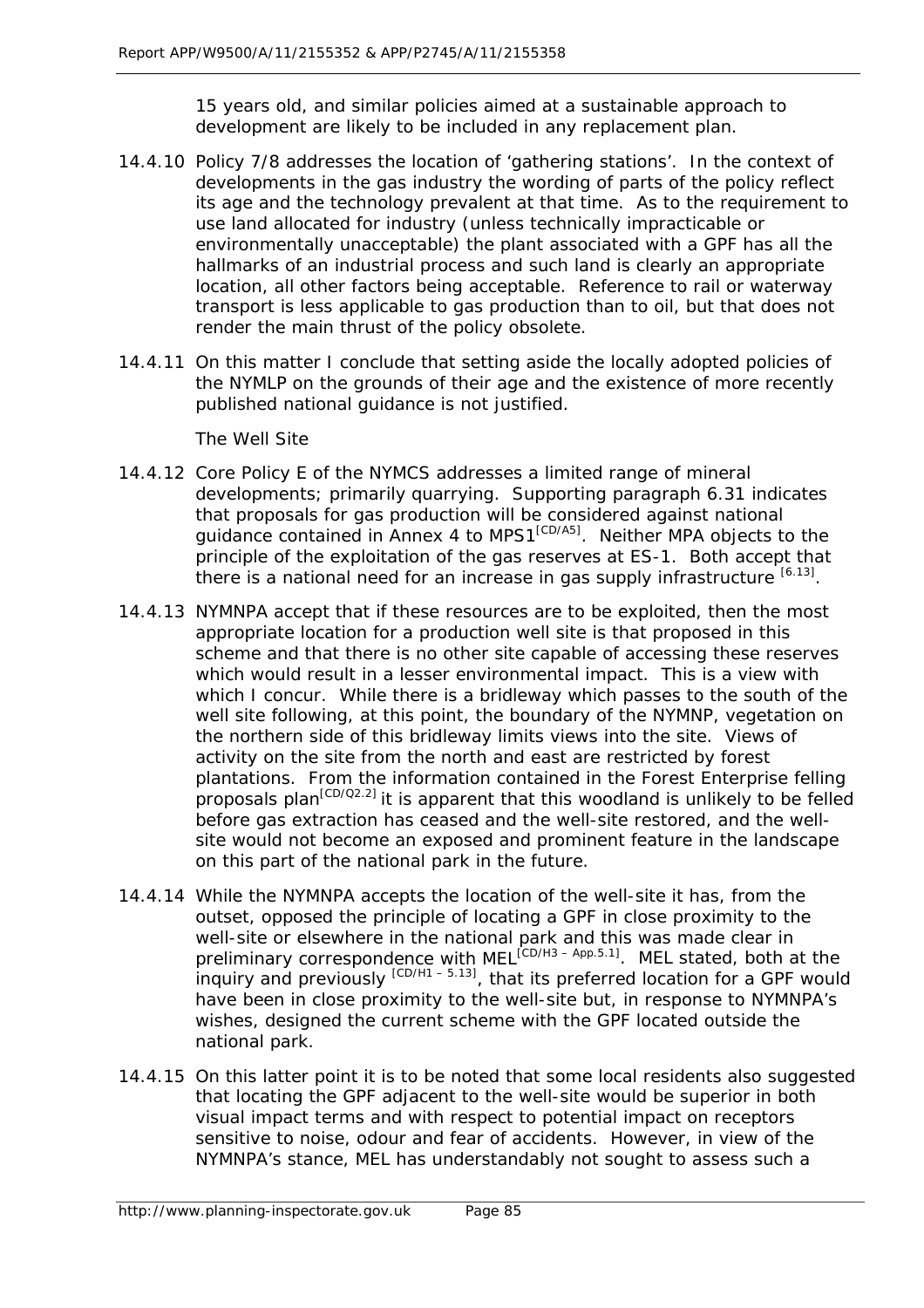scheme in the alternatives considered in the applications and associated submissions.

- 14.4.16 The guidance in Annex 4 to MPS1 notes that individual well sites can raise environmental issues but points to the fact that sites '*required for sustained production which separate, purify and treat raw materials are likely to take up the most land'* … and '*should not be sited where they would have unacceptable adverse environmental impacts'*.
- 14.4.17 Activities associated with the operation of the production well, while visible in some limited close-proximity views, would not result in unacceptable adverse environmental impacts. To the extent that this accords with the guidance in Annex 4 to MPS1, that such proposals within the national park will be assessed against this guidance, and subject to the provision of appropriate conditions, the siting and operation of the production well as proposed does not conflict with the NYMCS.

The Pipelines

- 14.4.18 The choice of the route for the pipelines connecting the production well to the GPF at Hurrell Lane is not in dispute between the principal parties, and the MPAs are satisfied that this route, when compared with the other options investigated in the ES  $^{[CD/h1 - Fug.5.2]}$  would have the least detrimental impact on both the environment and on archaeological remains  $[6.13]$ . For parts of its length it follows closely the pipeline that previously connected the natural gas well-site at Ebberston Moor to a former GPF at Outgang Road Pickering. That pipeline now forms part of the system that supplies gas to Whitby and connects to the NTS at Pickering.
- 14.4.19 The construction of the pipelines would cause some temporary disturbance and the impact on the use of bridleways in the vicinity of the alignment is a matter of concern to some local residents, particularly the proprietors of Prospect Farm Cottages who run equine holidays  $[11.27]$  and whose clients make use of the bridleways connecting Thornton-le-Dale with the rides in Dalby Forest. I do not accept, however, that this construction phase would prevent the continued use of the bridleways during the construction period. Moreover, experience of progressive pipeline construction elsewhere suggests that the temporary scars made in the landscape quickly recover and revert to their former appearance.
- 14.4.20 For a substantial part of its length wider views of the pipeline construction would be screened by Forestry Commission woodland. Moreover, in view of the temporary nature of the visual disturbance, and the limited duration of the pipeline construction phase, I do not accept that it would have a materially detrimental impact on tourism or on the propensity of tourists to make return visit to the area.
- 14.4.21 Neither the NYMCS nor the NYMLP include policies that refer directly to pipelines other than the expectation in NYMLP Policy 7/7 that existing available pipelines will be used in preference to duplication. As I have already noted, the former production pipeline linking the Ebberston Moor well to former Pickering GPF is now used to supply natural gas from the NTS to Whitby, while the site of the former GPF has been cleared and reclaimed. The plan clearly anticipates the use of pipelines to connect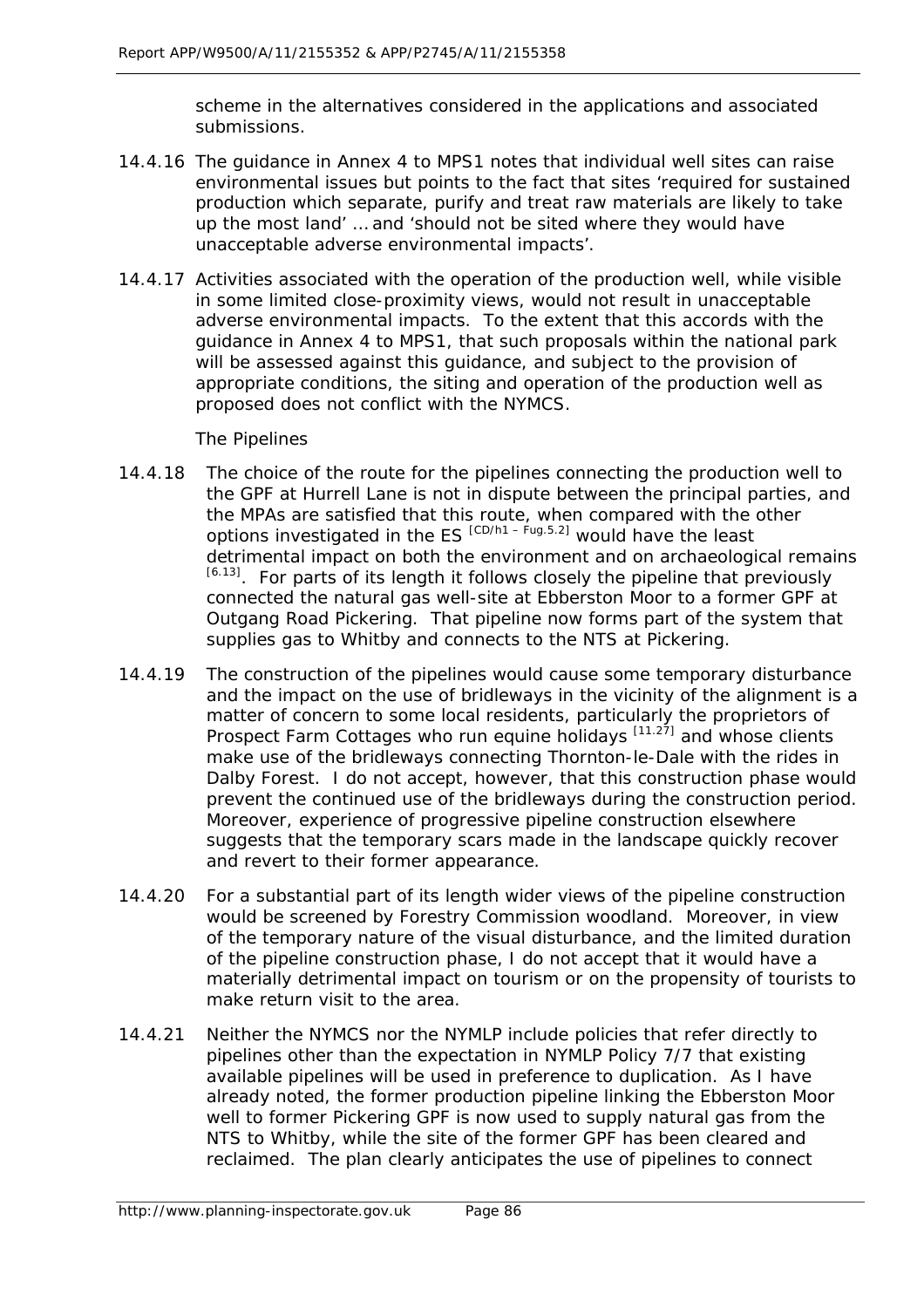production wells either directly to consumers, or via a GPF for onward transmission to the NTS<sup>[CD/C1</sup> – para.7.5.1]

14.4.22 Insofar as the pipelines are a necessary adjunct to the location of the GPF at Hurrell Lane, and the obvious statement that without the GPF there would be no need for the pipelines, I conclude that the construction of these pipelines would not conflict with the policies of the NYMLP nor, to the extent that a short length of pipeline would lie within the NYMNP, result in material harm causing conflict with the NYMCS.

Access from A170

- 14.4.23 Agreement has been reached with the highway authority as to the design of the junction of the access with the  $A170^{6.9}$ . Details include localised road widening to enable the provision of a traffic island and right turn lane for traffic approaching the site from the west. Visibility splays of the required standard can be achieved subject to ground levels within those splays being lowered.
- 14.4.24 A number of local residents expressed concern that the new access, which would be used by heavy goods vehicles visiting the site, would unacceptably increase traffic hazards on this length of the A170, a route that is heavily trafficked particularly during the holiday season.
- 14.4.25 Overall peak traffic flows would increase by some 1% during the construction phase. An increase which, in the context of normal variations in traffic flow, could not be said to amount to a material harm in terms of reductions in safety of increase in congestion. Peak HGV traffic during the construction phase would increase by a more significant 7%. The significant impact of such traffic would be the increased congestion and reduction in safety associated with right-turning traffic wishing to access the site. However, the inclusion of a protected right-turn lane within the design would overcome both of these potential problems and would not give rise to a material reduction in safety for motorist and other users of the A170.
- 14.4.26 Traffic generated by the operation of the GPF is anticipated to result in a maximum of 12 two-way vehicle trips per day. This would have negligible impact on either congestion or highway safety. Subject to consideration of the visual impact of the proposed access which I address below, I conclude that this element of the proposals would not be contrary to development plan policies for the management of the extraction and processing of natural gas.

The GPF

14.4.27 The appeal proposal seeks planning permission to exploit the reserves of well ES-1. Within relatively close proximity (within 6km) are the capped wells at Ebberston Moor 1, Lockton 1 and Wykeham 1. This would appear to constitute a 'gas-field' under the terms of policy 7/6. Irrespective of where that gas could or would be processed, it was not suggested that the definition of the field should be widened to encompass the VoP reserves, and this appears to be confirmed by reference to the Third Energy scoping request which distinguishes their various interests in north Yorkshire by reference to the VoP gas-field and the 'northern' gas-field [CD/G5 – Section.2.2].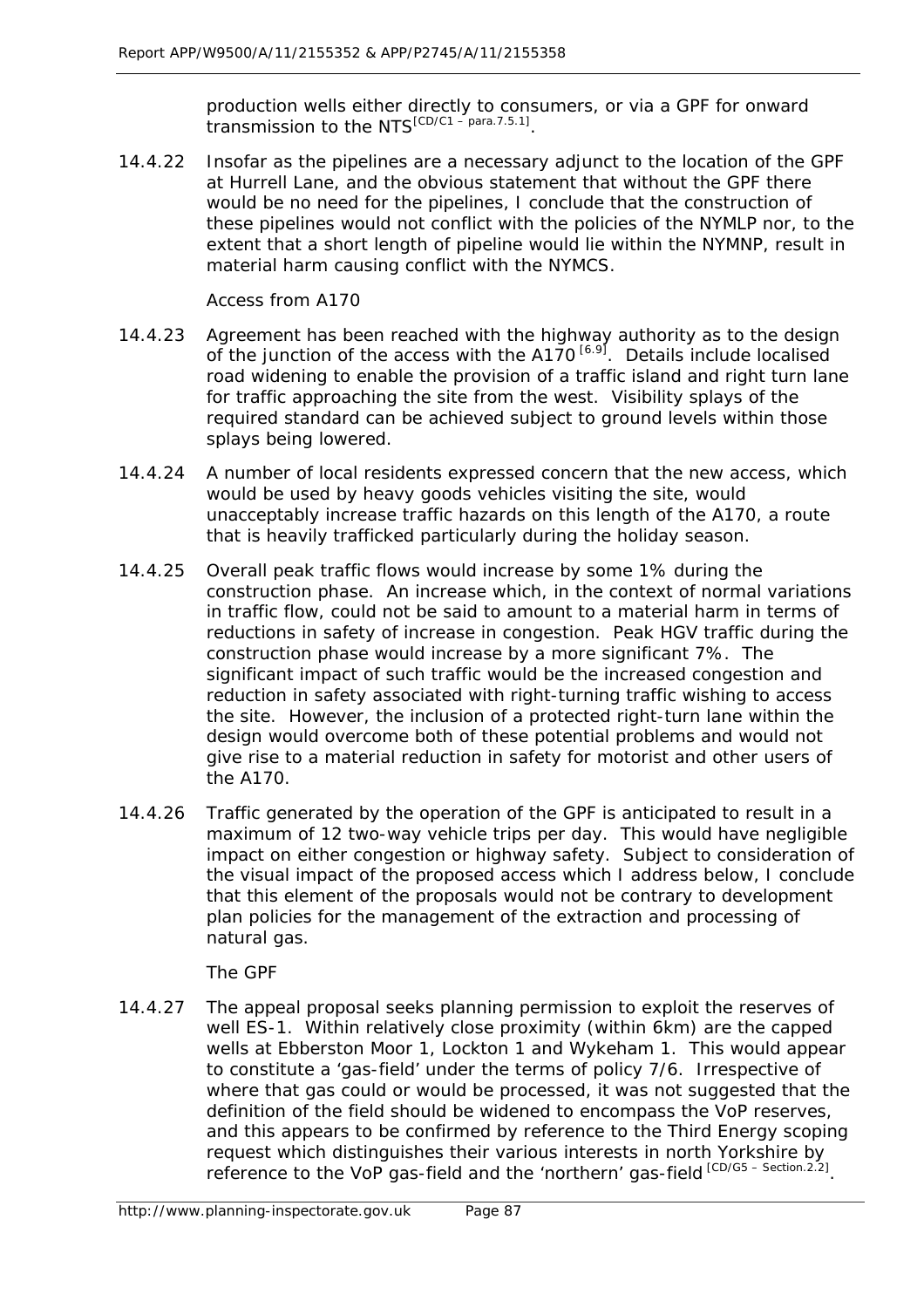- 14.4.28 The MPAs criticised MEL for not preparing and coming forward with a development scheme for the whole field in accordance with the requirements of policy 7/6. I consider this criticism to be unjustified. MEL have not ignored the other reserves within the field and it is clear from the capacity of the processing plant they wish to install, and the expected length of life of that equipment and the planning permission sought, that they intend to not only develop further their own reserves by the sinking of an additional production well from their existing well site, but are willing to provide access to gas from the currently capped wells referred to above in the event of their licensees wishing to reopen those wells.
- 14.4.29 It is to be noted that while MEL had previously attempted to reach agreement to purchase with the former owners of the licenses and associated facilities in the VoP gas-field that company had subsequently decided to dispose of all of its UK assets, including those not within North Yorkshire. It is also to be noted that not only were the applications the subject of these appeals submitted in April 2010, but the appeals against failure to determine were submitted in June 2011 and thus before Third Energy became the new owners of the VoP assets. In those circumstances it would be unreasonable to expect MEL to put forward a detailed development scheme for resources that they neither held licences for nor had detailed information as to the extent of those reserves. Moreover, some of those wells had been drilled, partially exploited and then capped many years before [4.2.2].
- 14.4.30 In the light of the above, I conclude that to put forward proposals that had the capability of accommodating the resources of the remainder of the gasfield should its licensees so wish was acting in the spirit of the terms of the policy. I arrive at this conclusion taking into account NYCC's recognition, as expressed in the supporting text to the policy, of the difficulties that the licensing system creates where more than one company holds licenses within an area. I do not accept that the proposals can reasonably be said to conflict with NYMLP Policy 7/6.
- 14.4.31 Policy 7/7 seeks to ensure that development utilises existing available surface infrastructure or pipelines. As noted above  $[14.4.9]$ , I have already concluded that such an approach, in the generality, accords with the concept of sustainability.
- 14.4.32 In the context of these proposals, which aim to supply treated gas to the NTS, existing available infrastructure is limited. No pipelines exist to get the gas from the ES-1 gas well, or any of the neighbouring wells in the national park, to a processing facility. The one pipeline bringing unprocessed gas to the former GPF at Pickering now forms part of the national gas supply pipeline system and connects the NTS at Pickering to Whitby and is therefore not available. The proposed GPF would connect to the NTS via an AGI facility sited immediately south of the junction of Hurrell Lane with New Ings Lane. The NTS here has the capacity to accept the gas from the appeal proposal GPF and so its proposed connection to the NTS accords with policy 7/7.
- 14.4.33 There is currently no capacity in the locality to treat the gas from ES-1, or the other capped gas wells within this part of the NYMNP, to the standard required for its acceptance by National Grid for disposal via the NTS. It is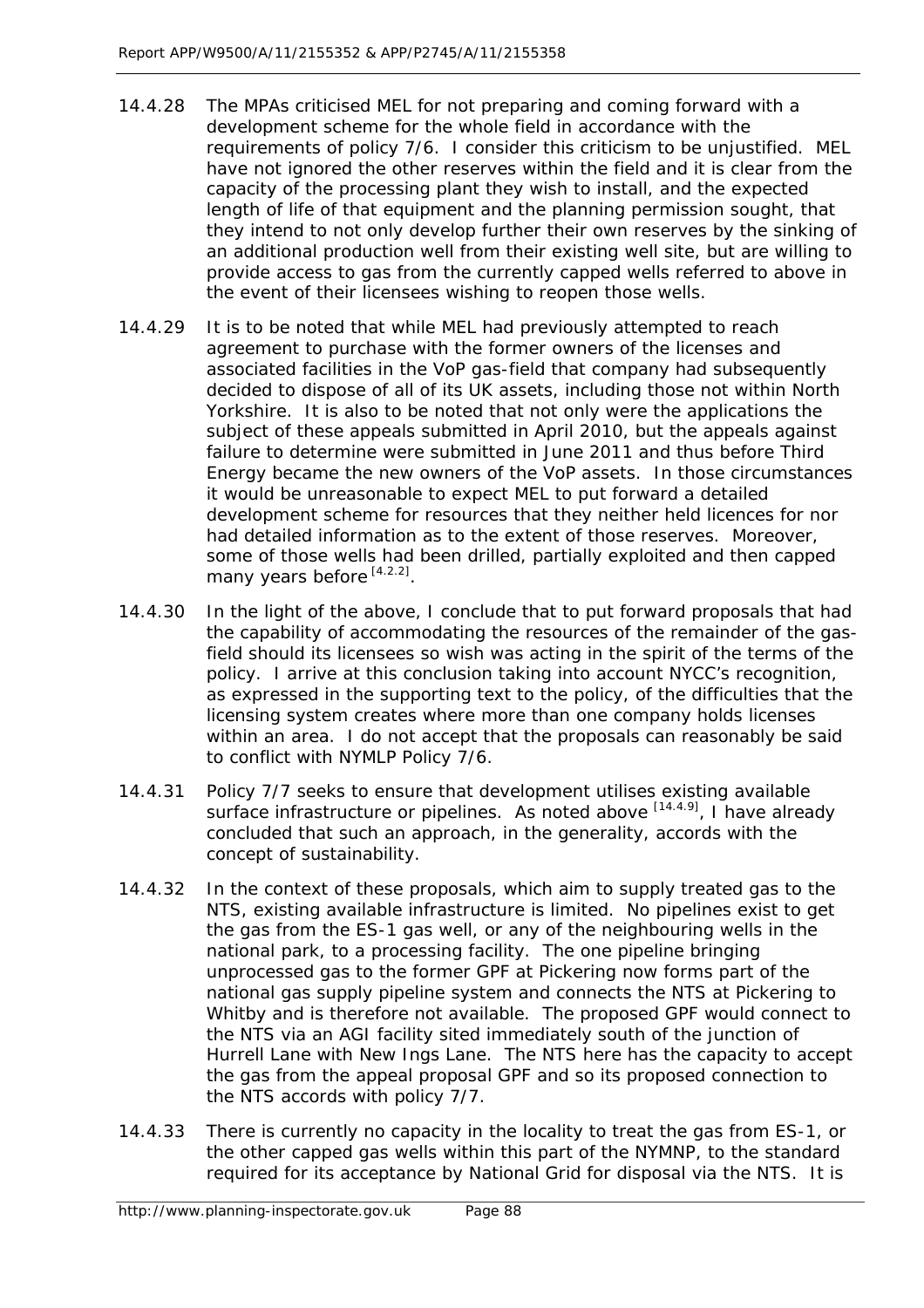a feature of the appeal proposal, unlike the existing facilities at East Knapton, that the treated gas should be capable of being transmitted by pipeline to wherever it needs to be consumed.

- 14.4.34 Attention is drawn by the MPAs to the existing gas powered electricity generating facilities at East Knapton. That facility processes the gas to a standard sufficient to allow it to be burnt in an on-site simple-cycle gasturbine powering a generator feeding electricity to the national grid. No H<sub>2</sub>S removal, dehydration or hydrocarbon dew-point control is necessary for use as a fuel gas  $[CD/G5 - 1.8]$ . It is simply filtered, reduced in pressure then heated prior to combustion in the turbine. This plant, having been installed some years ago is not of a particularly modern design and is acknowledged to be relatively inefficient when compared with modern combined-cycle technology now installed in modern gas-fired power stations. The gas treatment process undertaken here does not produce a gas of a quality/specification acceptable to national grid for injection into the NTS.
- 14.4.35 In addition to the differences between the intended output of the appeal proposals (gas) and the current output of East Knapton (electricity), the intention by Third Energy to 'workover' existing VoP wells to restore production levels, together with the limited capacity of the East Knapton facility to consume gas (9MMSCFD) compared with the rate of production anticipated in the appeal proposals (15MMSCFD), indicate a clear lack of capacity in the existing infrastructure at East Knapton.
- 14.4.36 I therefore conclude that notwithstanding the existence of the East Knapton facility its lack of spare capacity to use the ES-1 gas, together with the absence of plant capable of processing the gas to NTS standards, indicates that there is not currently available surface infrastructure here and that the appeal proposals are not contrary to NYMLP policy 7/7.
- 14.4.37 NYMLP policy 7/8 addresses the location of 'gathering stations' and seeks to locate them on land allocated for industry. The supporting paragraph to the policy notes that, at 1997, hydrocarbon developments in North Yorkshire had not lead to a need to consider gathering stations and major treatment plants. However, this statement appears to overlook the development of the former gas processing plant located at Outgang Lane, Pickering granted permission in 1970 to treat gas from the now capped wells in the NYMNP not far from well site ES-1. That plant ceased operation after a relatively short period of time, was demolished and the site returned to grassland.
- 14.4.38 With respect to the policy references to rail or waterway transport, that is not relevant to the consideration of this appeal as processed gas would be exported by pipeline; the NTS being located immediately adjacent to the GPF.
- 14.4.39 The Hurrell Lane GPF site is not allocated industrial land and, as it is located in open countryside, the location of a GPF here conflicts with the principal aim of the policy to locate such facilities in areas with least environmental impact <sup>[CD/C1 – para.7.5.6]</sup>. However, NYMNPA clearly oppose the location of a GPF anywhere within the NYMNP, while NYCC were unable to point to any other allocated industrial land within the settlements of the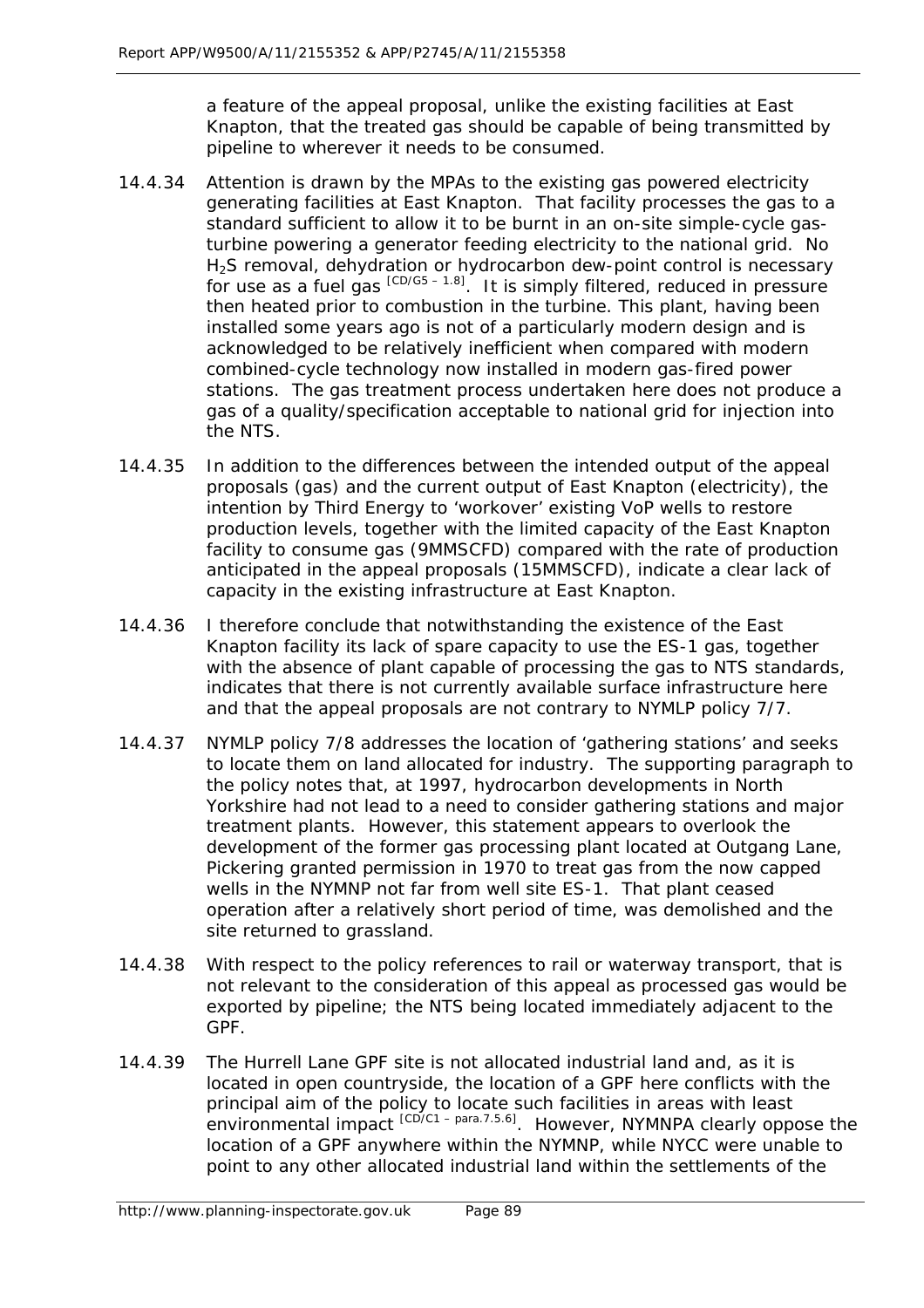VoP that was available and suitable. I consider the issue of alternative sites below and conclude that, setting aside the East Knapton site, (which is itself a site within the open countryside not allocated for industry but granted permission on appeal for a temporary period) there are no other sites within reasonable proximity of the well site as defined in the 'study area' that could accommodate the GPF.

- 14.4.40 There are two caveats to the preference for the choice of an allocated industrial site under policy 7/8, one of which is technical practicability. At its most basic, the lack of available allocated industrial land effectively falls within this category. This appears to be acknowledged in the supporting statement which indicates that '*such development in the open countryside … would require particular justification to demonstrate why an environmentally better alternative site was not available*' [CD/C1 – para.7.5.6].
- 14.4.41 Subject to my conclusions on East Knapton which I address below, I conclude that while the location of the GPF in open countryside would conflict with the aim of NYMLP policy 7/8, in the absence of a suitable alternative site this would not amount to an over-riding in-principal policy objection to the proposals the subject of these appeals.

The AGI

14.4.42 In order to connect to the NTS the AGI needs to be located in close proximity to it. In so far as this element of the appeal proposals is located so as to take advantage of available capacity in the NTS it accords with NYMLP policy 7/7.

## 14.5 **Whether the proposals would have an unacceptable visual impact on the landscape of this part of North Yorkshire, including views from and into the North York Moors National Park**

Policies

- 14.5.1 There are a number of policies in the plans and strategies comprising the development plan which address landscape matters  $[3.2 - 3.5]$ . YHRP Policy ENV10 states that the region will safeguard and enhance landscapes that contribute to the distinctive character of the region. The supporting text emphasises that development in areas adjacent to the National Parks must not prejudice the qualities of the designated areas.
- 14.5.2 NYMCS core policy C seeks to conserve and enhance the quality and diversity of the natural environment of the NYMNP. Core policy G seeks to conserve and enhance the landscape, historic assets and cultural heritage of the NYMNP. Supporting text to Development Policy 3, which addresses the approach to the design of development, emphasises that new development ... should ensure ... that the landscape of the park is conserved and enhanced. Development Policy 4 indicates that development within or immediately adjacent to a CA should preserve or enhance the character and appearance or setting of the area.
- 14.5.3 It is the aim of the NYMLP to limit the adverse effects of mineral extraction on the environment and local amenity. Policy 4/1 criterion (d) addresses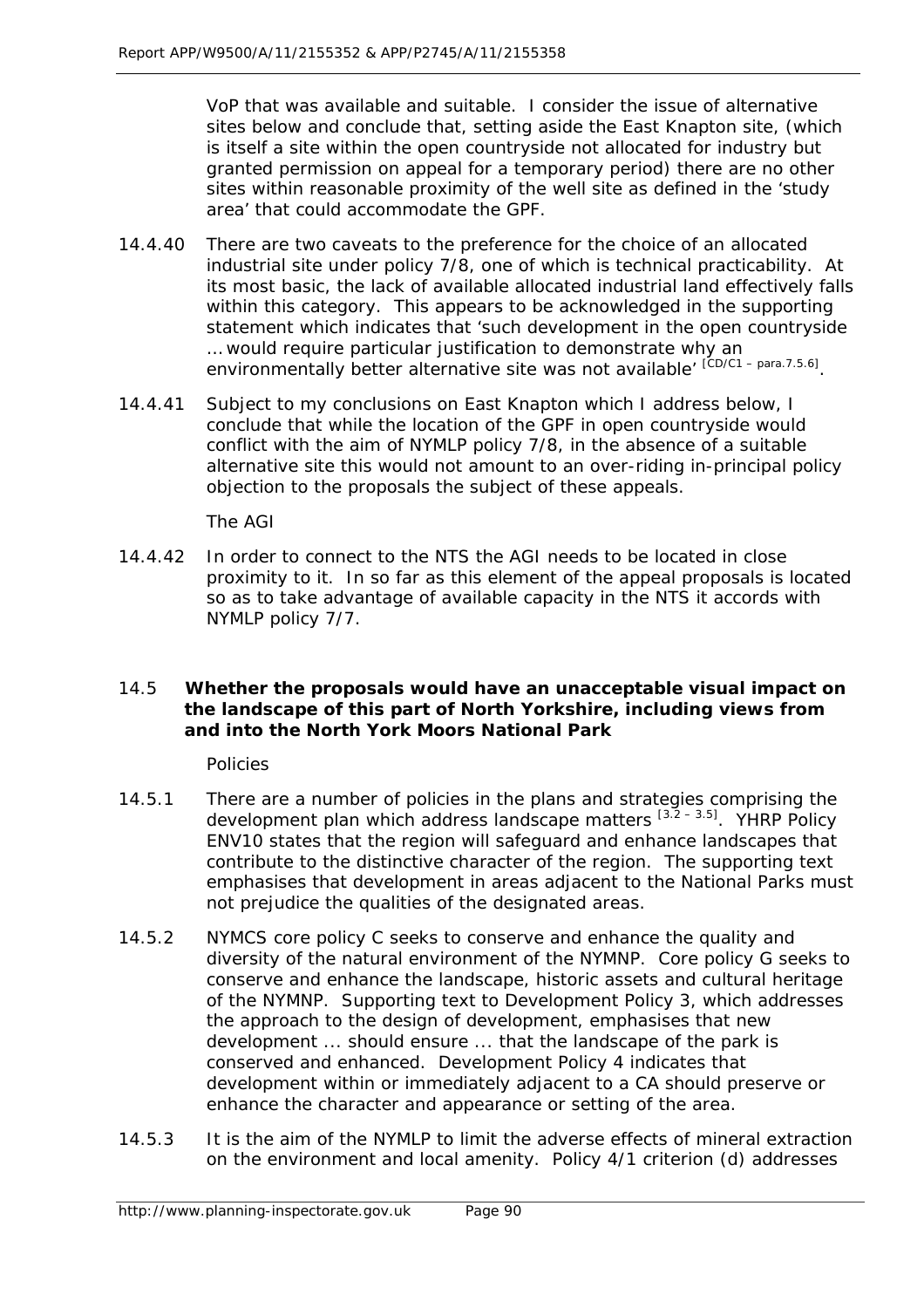landscaping. It is an objective of the plan to protect areas of high quality landscape.

- 14.5.4 RLP policy ENV1 sets out criteria for assessing new development outside development limits, including the avoidance of adverse impacts on landscape. Policy ENV3 resists developments which would detract from the scenic quality of the Moors Area of High Landscape Value. Policy ENV7 addresses the landscaping of development.
- 14.5.5 Given its age, and the more recent publication for consultation of a draft Core Strategy for Ryedale [CD/E2] MEL questioned the weight to be attached to the RLP  $^{[7.32]}$ . However, the importance placed on preserving the character of the Yorkshire Wolds and the Fringe of the Moors as areas valued locally for their natural beauty and scenic qualities continues in the emerging documentation, and does not conflict with the national objective of protecting valued landscapes as set out in the draft NPPF. While the Wolds and Fringe of the Moors areas may not attract the same level of protection as nationally designated areas such as the NYMNP or Howardian Hills AoNB, and while the draft NPPF continues previous national policy which encourages a hierarchical approach to such designations, that does not support setting aside the landscape protection afforded by the RLP.

The Well Site

- 14.5.6 As noted above  $^{[14.4.13]}$  NYMNPA accept that if these resources are to be exploited, then the most appropriate location for a production well site is that proposed in this scheme and that there is no other site capable of accessing these reserves which would result in a lesser environmental impact. Semi-permanent structures at the well site would be neither tall nor extensive in area covered. The compound, some 115m x 146m, would be enclosed by a 2.85m security fence. The local equipment room, located close to the southern boundary fence, would be some 10m square and 3.93m high, the associated CCTV tower 5.25m high, and satellite communication dish slightly lower.<sup>[149](#page-14-0)</sup> The associated wellhead plant – two inhibitor 'packages' and the wellhead separator – would be free-standing 'packaged' plant units located closer to the wellhead. The largest of these would be some 5m wide, 15m long and some 4m in height save for emergency lighting columns some  $6.1$ m high<sup>[150](#page-14-1)</sup> and a single vent pipe some 7.3m high.
- 14.5.7 Although only partially screened in close proximity views from the public footpath immediately to the south of the well site, these structures would be well-screened in longer views by woodland to the north, north-west and east, and by a shallow belt of vegetation – Lingy Plantation - to the south. The structures would not be visible in longer views and would not have so significant a detrimental impact on the landscape of this part of NYMNP as to result in an unacceptable impact. In arriving at this conclusion I note that the Forest Enterprise felling plan does not contemplate the clear felling of forest trees to the north-west, north and north-east of the well

 $\overline{a}$ 

<span id="page-14-0"></span><sup>149</sup> Application Plan 18761900-2 Rev.3

<span id="page-14-1"></span><sup>150</sup> Application Plan 18761900-7 Rev.1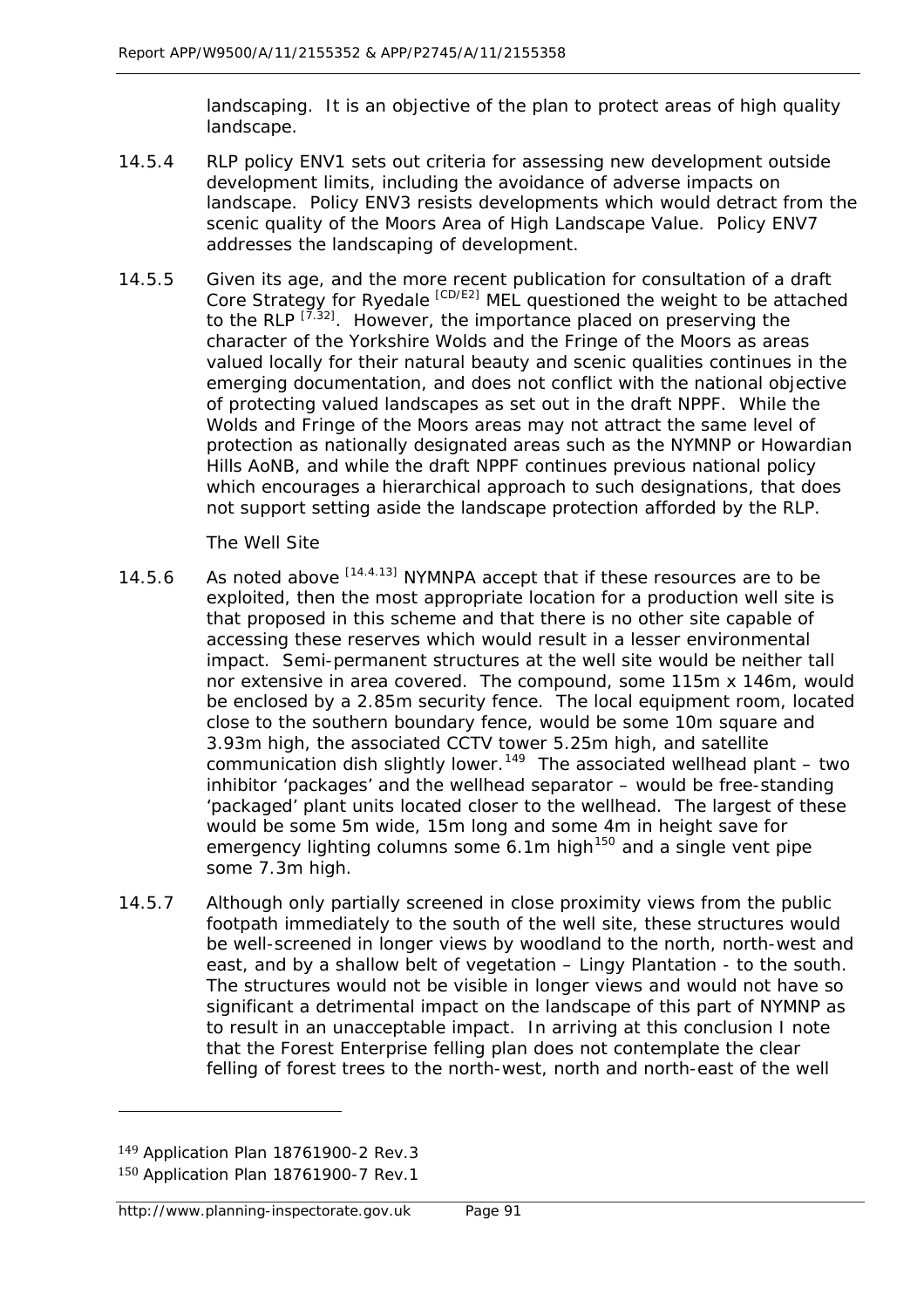site until 2047, which would be at least a decade after this gas production equipment would be expected to have been removed and the site reclaimed. Woodland immediately to the east would be felled in the period 2032 – 2037, while that further to the east would be subject to management by alternatives to clear felling  $[CD/Q2 - Sheet 19]$ .

The pipelines

- 14.5.8 The impact of the pipelines on the landscape would be limited to the construction phase. There are no permanent surface features associated with the pipelines – the facilities for inserting or retrieving the 'pigs' being located within either the well compound or the GPF site. There is also no intention to excavate and remove the pipelines following the cessation of gas extraction.
- 14.5.9 Irrespective of where the gas was to be processed there would need to be a pipeline linking the production well to a processing facility. The route chosen in this case is acceptable to both MPAs and it is to be noted that while its construction will be noticeable in wider views of and over Wilton Heights for a substantial part of its route wider views are contained by existing woodland and forest. In any event, it is to be noted from experience elsewhere that the initial scars left by the construction of a pipeline quickly recover and leave little or no trace of the previous construction activity and there is no reason to suggest that that would not be the case here.
- 14.5.10 I conclude that the construction of the pipelines would not result in an unacceptable visual impact on the landscape through which it would pass.

The Access

- 14.5.11 The proposed new access on to the A170 would have a visual impact for the life of the development. For road users the principal impact would be limited to the appearance of the access at its junction with the A170, together with views down the access towards the former railway embankment; a distance of some 1,000 m. The bell-mouth and first section of access road would be of sufficient width to allow HGVs to pass, narrowing to a single 3m carriageway with passing bays for the remainder of its length. Views of this linear feature would be partially screened from the east and west by the hedgerow along its eastern edge and the proposed earth bund along its western side. From the highway the bellmouth would have the appearance of the type of access provide to modern industrial or commercial enterprises, and to some larger agricultural enterprises. This would be in contrast to the current appearance of this part of the AHLV with its traditional hedgerows and field gateways. However, taking into account the various changes in width and alignment on the A170 this new access would not appear especially incongruous.
- 14.5.12 Public views from the rising ground to the north are limited. There would, however, be clear and uninterrupted elevated views from parts of the bridleway to the north-west of Wilton. From here there are wide and attractive views over the VoP. The lengthy access would appear as an artificial and 'engineered' feature within the AHLV and as such would appear out of keeping with the character of this rural area and in conflict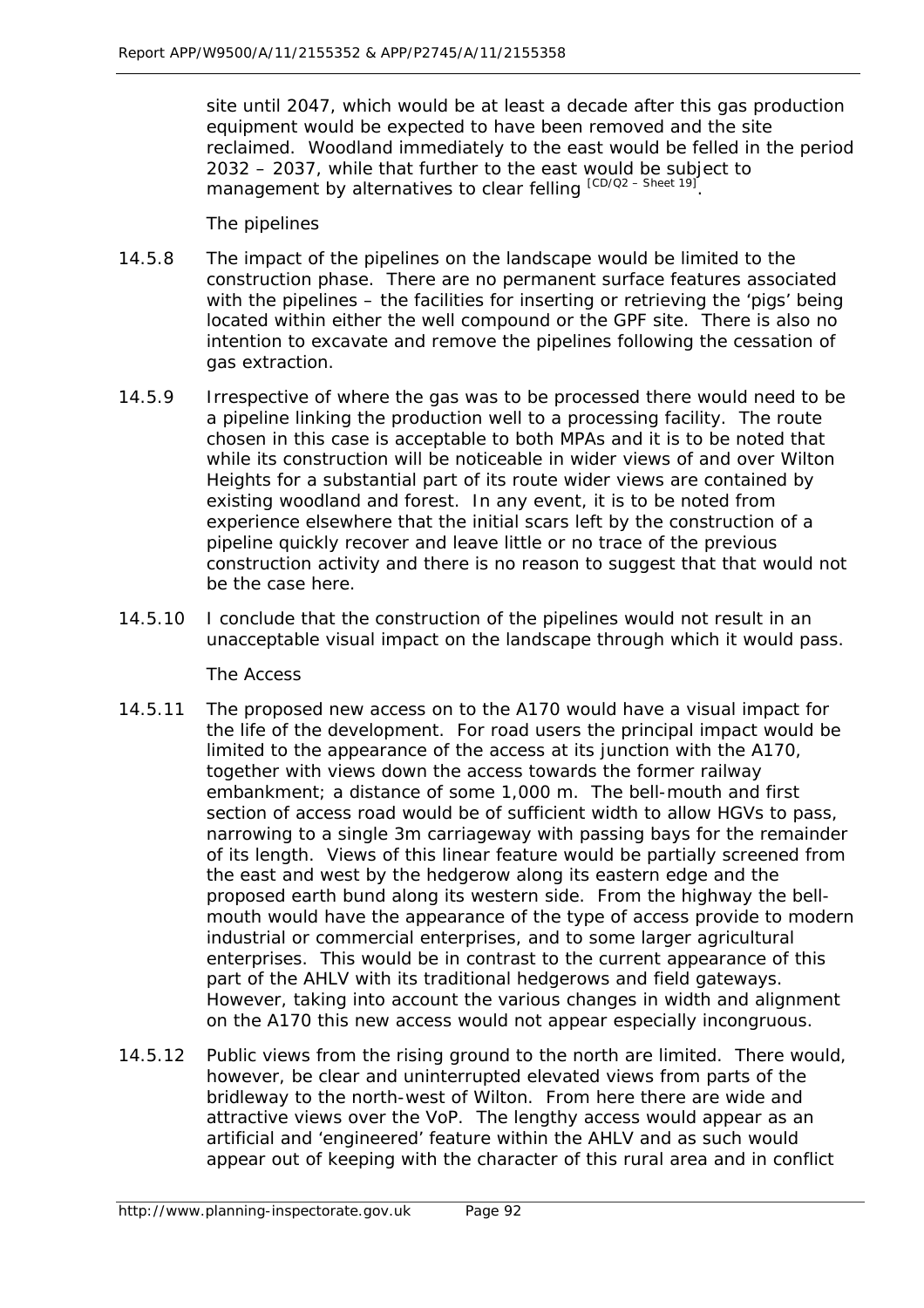with local policies which seek to protect the AHLV and the appearance of the countryside in general. This weighs against the proposal. However, there are no other suitable alternative means of access to the GPF site and, in view of the limited number of public viewpoints from which the access would be seen, if the appeal proposal is otherwise acceptable the harm by way of the visual impact of the access would not be so great as to warrant a refusal of planning permission for that reason alone.

The GPF

- 14.5.13 The activities and processes undertaken at the GPF would be industrial in nature, with tanks, towers, vessels and pipe-work of a type and form one would anticipate seeing at any industrial plant dealing with hydro-carbons, although clearly not as massive or extensive as those associated with modern petro-chemical works. The largest of the proposed buildings, the compressor building, would have a ridge height of some 10.25m, a width of some 15m and a length of some 20m. The various vessels and stacks, with their attendant pipework, would have heights varying between 10m and 15.5m. The ground flare would be contained within a substantial circular structure some 15m high and 7.5m wide. The whole complex would be enclosed by a security fence some 2.85m high.
- 14.5.14 The nature of this proposed industrial development would clearly be out of keeping with the character of the local landscape which is one of hedgerow-lined open fields with some hedgerow trees and occasional pockets of woodland.
- 14.5.15 For the appellants, reference was drawn to a number of substantial modern agricultural buildings at farm holdings in the locality. One of the largest of these is at Charity Farm, about 1km south of the GPF site, and also accessed from Hurrell Lane. The group of barns at this farmstead are visible in various views from local bridleways and other public rights of way. In some longer views, for example from the A170 in the vicinity of the proposed access, and from the bridleway across Wilton Heights the extensive roof structure of one of the barns at this farm is a particularly conspicuous feature.
- 14.5.16 I also saw that there is a similarly large modern barn at Wath Hall Farm, Low Marishes, some 6km south-east of the GPF site, as well as other substantial, albeit smaller, modern barns at the farmsteads at Willow Grange and Derwent Farm. Derwent Farm also has a tall and conspicuous grain silo. While these are all examples of substantial farm buildings set within the flat and relatively open landscape of the VoP they are all unmistakeably agricultural in appearance and, while much larger and generally less attractive when compared with traditional agricultural buildings, do not appear unacceptably out of place because their shape, size and appearance reflect their use and the requirements of modern agricultural practice.
- 14.5.17 While the compressor building would not be significantly taller than some of the newer barns, and the switch-gear room somewhat lower, they would have the appearance of industrial premises. More significantly, the various stacks, processing plant, and associated pipe-work would in places be substantially taller and would have an industrial appearance totally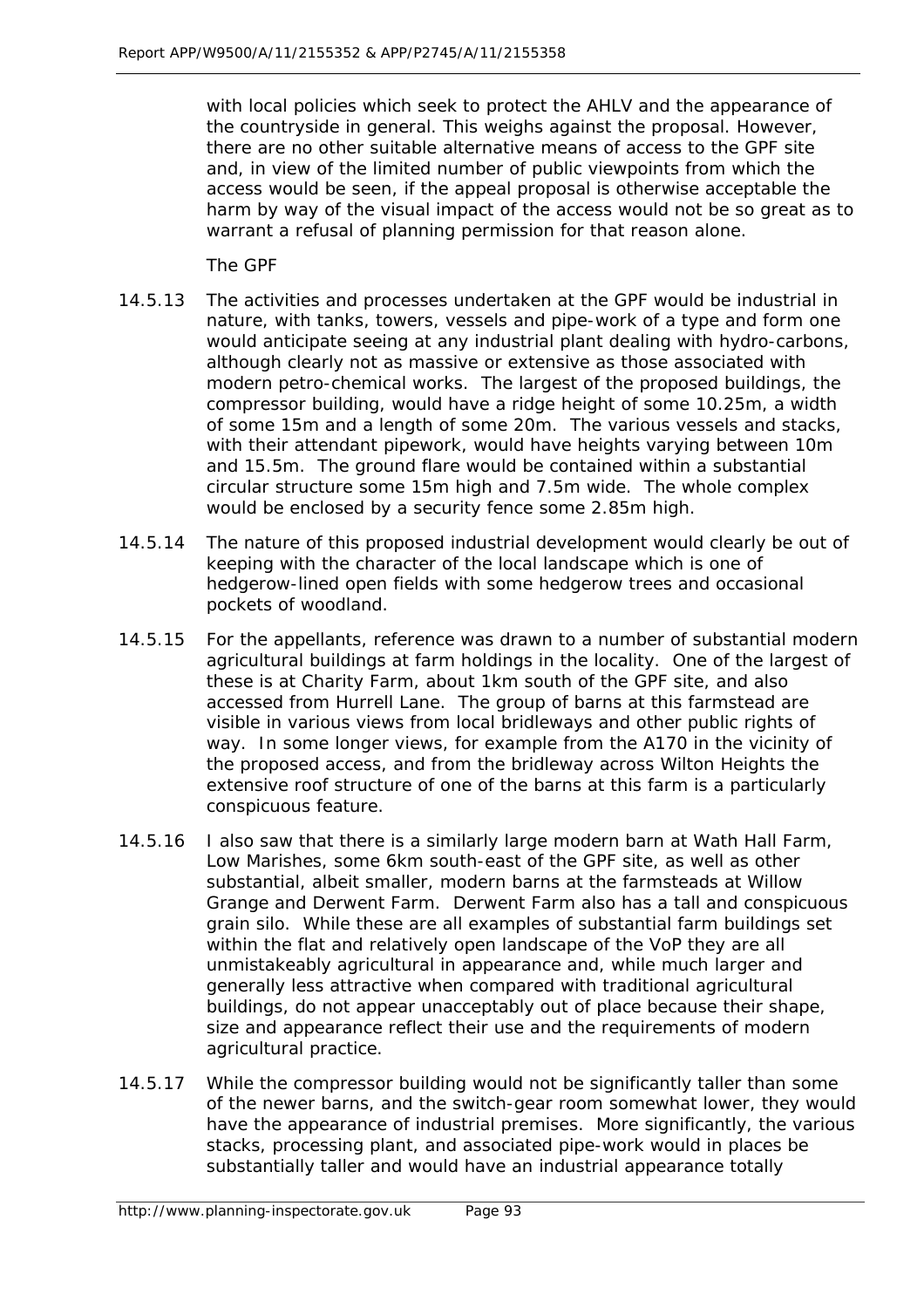different to that of buildings and structures on the farmsteads referred to above.

- 14.5.18 The ZVI plans  $^{[MEL/4/3 Figs. LTA+5]}$  suggest that the compressor building would be visible primarily in views to the south and south-east, with restricted views from the rising ground due north in the area of Thornton High Fields. The principal reason for the abrupt cut-off of the majority of views from the north is the presence of the embankment to the former railway line which runs along but within the northern boundary of the GPF site; the central and eastern end of that length of embankment having the benefit of mature tree growth greatly increasing screening when those deciduous trees are in leaf.
- 14.5.19 What is less clear is the extent to which other taller structures on the site, some exceeding 15m in height, would be visible in wider views from the north. The land to the north of the GPF site rises moderately towards the A170, and then more steeply across Thornton High Fields and Wilton Heights. These areas, which exceed 100m AOD, compare with the elevation of the GPF on the edge of the VoP at some 23m AOD. There would be views of some of these taller structures from the public footpaths to the west of Outgang Lane above Thornton-le-Dale because of the limited screening afforded by the trees on the railway embankment. They would also be likely to be visible in views from Wilton Heights and within Wilton village to the north-east; all areas that fall within the AHLV and whose southern boundary here follows the railway embankment.
- 14.5.20 Attention was drawn to the way in which the Knapton Maltings are a conspicuous and unattractive feature within the VoP clearly visible from the Fringe of the Moors AHLV. While that is true it is not a reasonable comparison. Those structures are both substantially taller and more massive that the GPF plant. Their site is also exposed and generally unrelieved by any form of screen planting. The roadside planting that does exist only screens the lower levels of that site and not the overall scale and mass of these structures.
- 14.5.21 To the south of Wilton along that section of Cliff Lane south of the former railway, there would be clear views of the plant, albeit seen against the rising ground of Harrow Cliff immediately west of the GPF site.
- 14.5.22 In views from the various footpaths to the south and south-west the plant would be seen mainly against the backdrop of the railway embankment trees, although those taller parts of the plant would break the tree line they would then be seen against rising land of the Fringe of the Moors AHLV and the NYMNP further to the north. Other than when viewed from the close proximity of New Ings Lane these structures would not break the sky line.
- 14.5.23 From the south-east the plant would be seen against the backdrop of rising land towards Harrow Cliff and Thornton-le-Dale. However, from the public rights of way crossing Wilton Carr, which are at a distance of 1.5 to 2 km from the site, the upper parts of the plant would be visible as the intervening vegetation is limited to field boundary hedgerows with occasional hedgerow trees.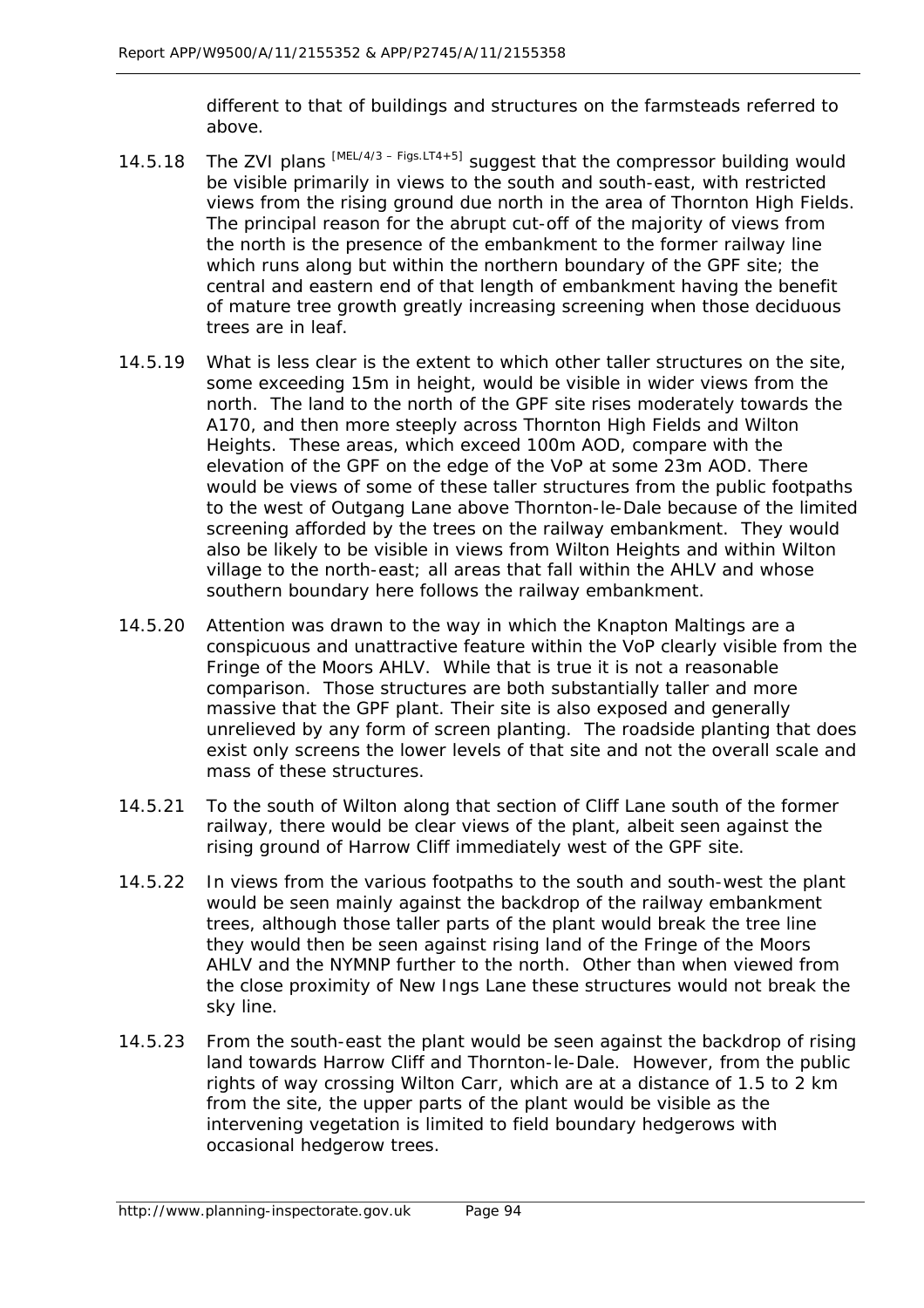- 14.5.24 The former railway embankment is some 5m high and, but for two short gaps, runs the full length of the northern boundary to the GPF site. For some  $2/3$  of its length it is tree-covered, providing a screen some 15m high [MEL/5/2 – App.LT1 photos  $\bar{A}$  + B]. The western  $\frac{1}{3}$  has vegetation on the side of the embankment but its screening effect is provided solely by the remains of the embankment.
- 14.5.25 The bulkier elements of the plant, other than the ground-flare stack and compressor building, are generally of a limited height and so centrally positioned on the site that they would generally be screened from northerly views by the embankment trees. Those bulkier elements would not be seen in views from the A170 except in winter, and even then those views would not be clear or prominent due to the density of the woodland on the embankment. Ground-level equipment would be screened by the former railway embankment.
- 14.5.26 I am satisfied that, for the most part, the plant would not be visible in views from residential properties in Thornton-le-Dale to the north-west of the GPF site. There would, however, be views of the western part of the GPF from that part of Hurrell Lane serving the south-facing bungalows sited on the southern side of the Hurrell Court complex and located a little over 1km north of the GPF site.
- 14.5.27 The proposals provide for additional woodland and hedgerow planting along the southern, eastern and western boundaries, and along part of the hedgerow that currently divides the GPF site into two fields. The quality of the soils here is such that this planting would quickly establish itself. It would, however, take a number of years before it is was of sufficient height to screen the longer distance views of the upper levels of the plant. The likely impact of attempts to improve the screening effect of the western part of the former railway embankment are less certain. Soils on the sides and tops of such embankments are often thin, the main structures often being composed of ash and imported materials favoured at the time for their 'engineering' competence rather than plant growth potential.
- 14.5.28 For those viewing the site from close proximity, allowing the currently trimmed hedgerows, which are mature, to grow up would have a relatively speedy impact, albeit limited by the relative narrowness of these hedges. However, this would have limited impact on the wider views referred to above.
- 14.5.29 My overall conclusion on the impact of the proposal on the wider landscape is that the GPF would introduce an obviously industrial plant into an area of generally open countryside, that parts of that plant would remain visible and incongruous features for most of its intended life and that it would appear out of keeping with the surrounding rural countryside of the VoP to the south and fringe of the moors AHLV to the north. It would therefore conflict with NYMLP Policy 4/1 and RLP ENV1.
- 14.5.30 The GPF falls within the locally defined landscape area 'K' referred to as linear vale farmland. Arguments as to whether the GPF site should have been included in the open vale farmland character area H rather than area K have little bearing on the analysis of the impact of this development on those areas. The landscape character assessment for area K 'Linear Vale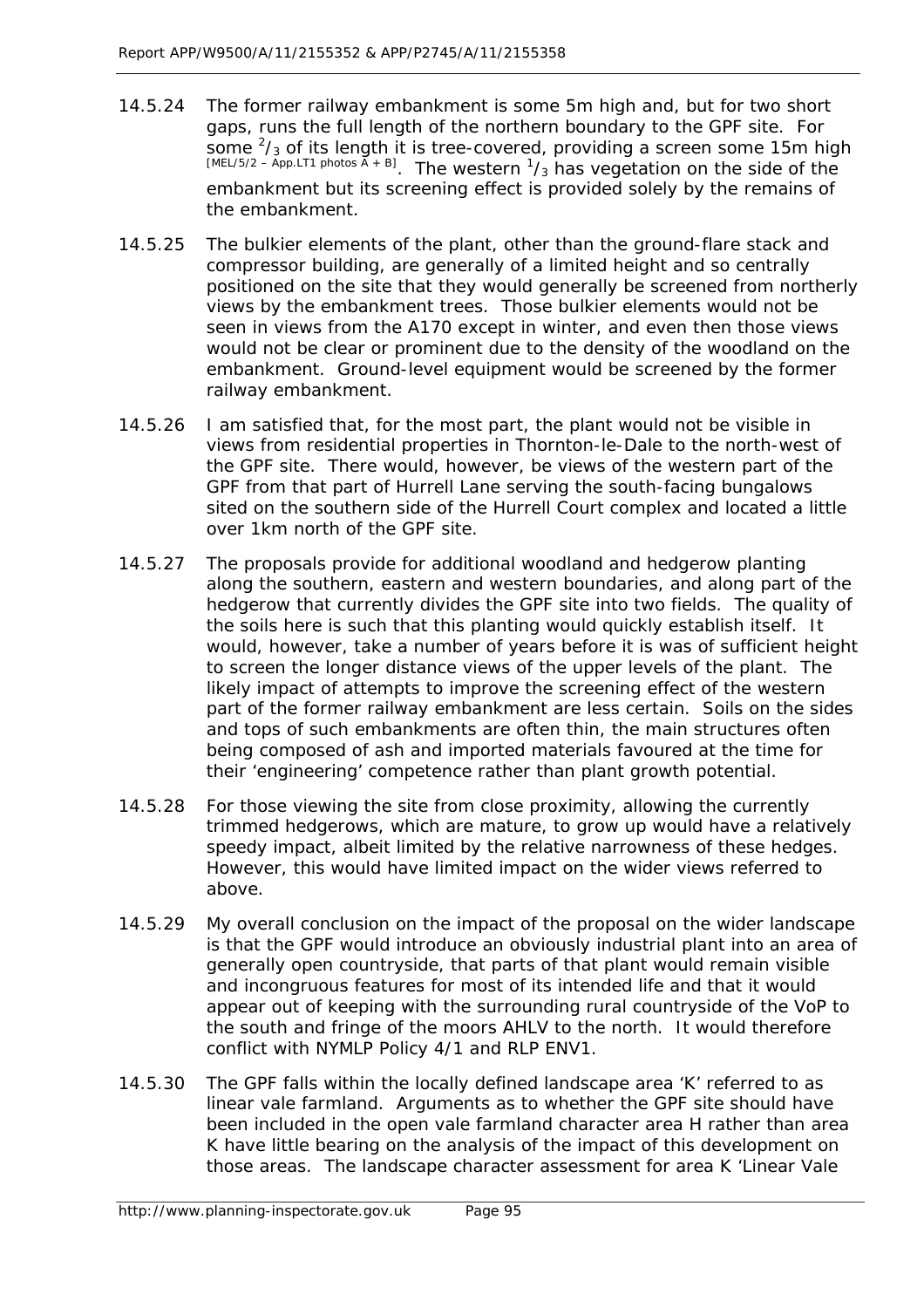Farmland', is that '*the relatively high hedgerow and tree cover of the area provides a landscape that has a largely enclosed character, which could possibly accommodate small scale, well sited and sympathetically designed development. However, the historic field pattern that characterises this area is highly vulnerable to damage and loss, particularly given its location in the midst of highly productive farmland. The landscape should be viewed as highly sensitive to change'*.

- 14.5.31 I saw that, in contrast to the areas of the VoP further to the south and east, those fields immediately surrounding the GPF site were bounded by substantial hedgerows and, by comparison, engendered a greater sense of enclosure. However, that sense of enclosure also varies dependant on the extent to which those surrounding hedgerows, as at the appeal site, are kept well trimmed. Notwithstanding that variation, of greater significance is the fact that the GPF cannot reasonably be said to be either small in scale or sympathetic in design. It is a substantial industrial complex with a built form of some 150m x 100m and is not capable of being readily accommodated within this landscape.
- 14.5.32 Although the NYMNP boundary follows the western side of Hurrell Lane north from the appeal site, and west along the alignment of the former railway line, there are no public vantage points within the NYMNP that would give close views of the GPF, although limited views would be available from that part of Longlands Lane which lies on rising ground some 900m north-west of the site. As already noted, when approached from the south the GPF would be seen against the backdrop of the rising ground to the north, the locally designated Fringe of the Moors AHLV. However, it would have little impact on views of the NYMNP, whose boundary to the east of Thornton-le-Dale, runs in a north-easterly direction towards Givendale Head along a ridgeline. To the extent that the NYMNP is visible in these views, it is as a fringe of woodland above the Linear Scarp Farmland and High Eastern Farmland of the AHLV.
- 14.5.33 For the NYMNPA emphasis was placed on the potentially detrimental impact on the setting of the NYMNP. While it is appropriate that proposals outside but close to the boundary of a national park should be assessed against their impact on that park, in this instance, other than with regard to the limited visibility from certain parts of Thornton-le-Dale described above, the plant on the GPF site would not be visible from within the NYMNP. Moreover, to the extent that the Fringe of the Moor AHLV forms a setting for the NYMNP here, there would be few places where the GPF would intrude into views from public vantage points across the AHLV and towards the NYMNP. I conclude that the proposal would not have a seriously detrimental impact on the setting of the NYMNP. I also conclude that the Major Development Test to be applied to proposals in or close to a national park would not be failed by these proposals.
- 14.5.34 In arriving at this conclusion I have taken account of the potentially detrimental effect of security lighting at the GPF. The NYMNP and VoP are areas where dark skies predominate, although there are exceptions and I saw that lights at Snainton Golf Club, when switched on, produced a sky glow clearly visible from Hurrell Lane and the GPF site some 8km to the west. Irrespective of the legality or other wise of that installation, it does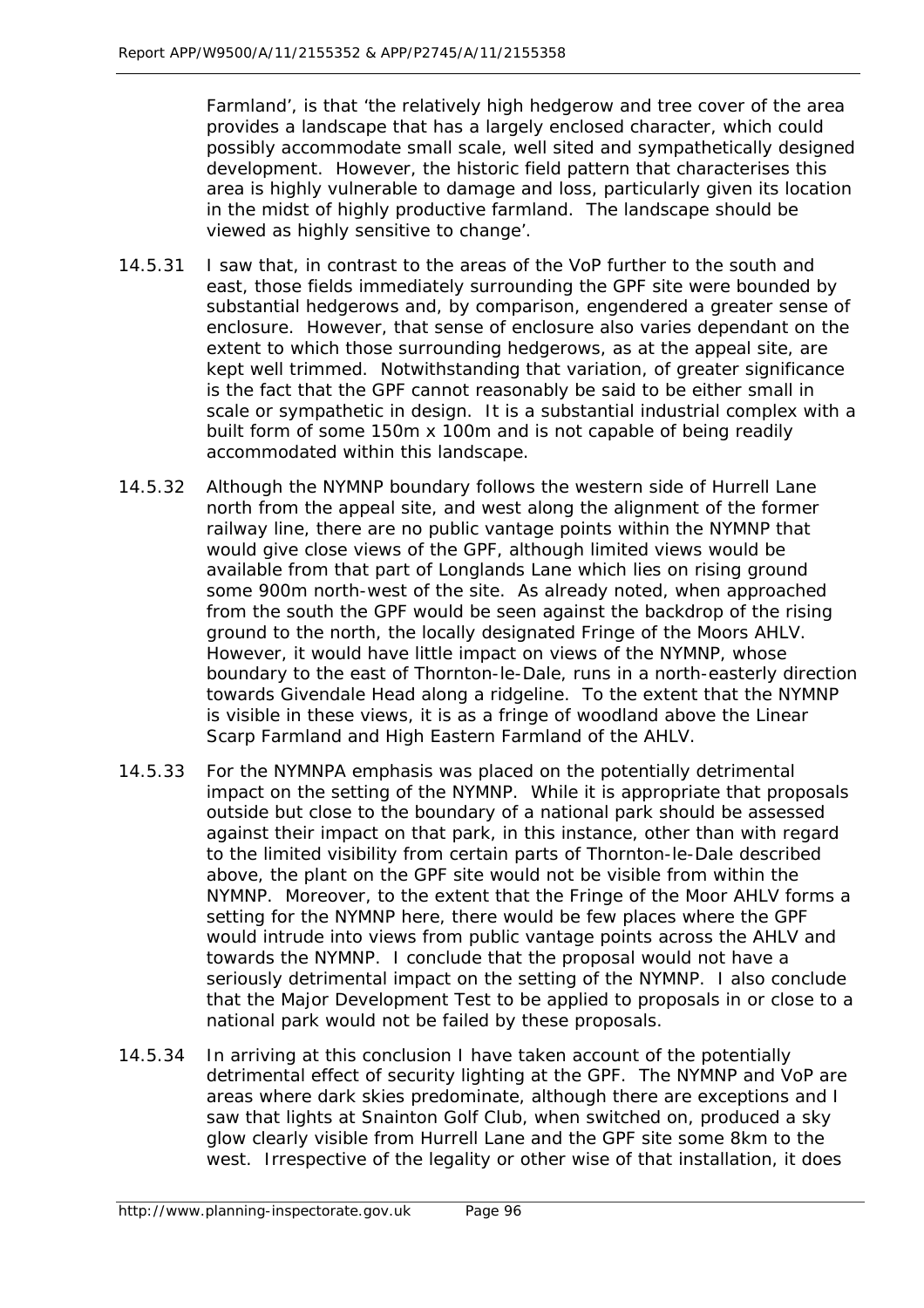highlight the detrimental impact inappropriately designed, sited and controlled lighting can have. Permanent fixed security lighting will clearly be necessary for the GPF plant. However, I am satisfied that the luminares can be so designed and located as to ensure no sky glow is created and that the lighting elements would not be visible beyond the site and that 'Dark Skies' standards can be achieved. It is also to be noted that the issue of external lighting is the subject of an agreed condition.

14.5.35 Concerns were raised by some local residents that the GPF would have a detrimental impact on views of the NYMNP from the higher ground on the southern side of the VoP. While these are very attractive views, they are panoramic views from a distance of 10km or more from the GPF site. The taller parts of the plant, if seen, would be seen against the rising ground of the Fringe of the Moors AHLV and would be neither conspicuous nor overtly detrimental to the quality of these panoramic views.

The AGI

14.5.36 The AGI would have no significant impact on the landscape. The two compounds would together extend to some 47m x 40m. The compounds would be surrounded by 2.85m high security fencing. Within the MEL compound there would be an instrumentation room 4m x 2m and some 3m high. Within the NTS compound there would be an attached pair of similar sized units<sup>[151](#page-20-0)</sup>. They would be somewhat smaller than the agricultural building fronting New Ings Lane to the east and although obviously associated with some infrastructure use because of their containment within a security fence, would not appear significantly out of keeping when compared with other small agricultural buildings in the locality.

### 14.6 **Whether the proposals would have an unacceptable impact on the amenities of local residents and visitors to the area.**

- 14.6.1 Prior to the inquiry RDC, on behalf of NYCC, were concerned that there was insufficient information to conclude that noise from activities on the site would not result in detrimental impacts on amenity. Outside inquiry time that matter was further addressed and NYCC and AGHAST satisfied that subject to the imposition of appropriate conditions, uncertainties with respect to potential noise nuisance had been adequately addressed [7.136]. Conditions, based on noise levels not to be exceeded (a) between 07.00 and 19.00 on weekdays, and (b) at all other times, at 4 specified monitoring locations at the corners of the GPF, and a noise attenuation scheme for the GPF site, together with monitoring schemes for the GPF and wellhead sites, were agreed.
- 14.6.2 Gas from the ES-1 well will contain hydrogen sulphide, and a major component of the plant is equipment designed to produce elemental sulphur as a valuable by-product. Local residents are understandably concerned that operation of the plant should not result in odours escaping and resulting in detrimental impact on the amenities of local residents and tourists. I accept that, of the various factors that tourists coming to this locality seek, fresh air is an important quality of the NYMNP and VoP.

j

<span id="page-20-0"></span><sup>151</sup> Application Plans 18761960-1 + -2 Rev.1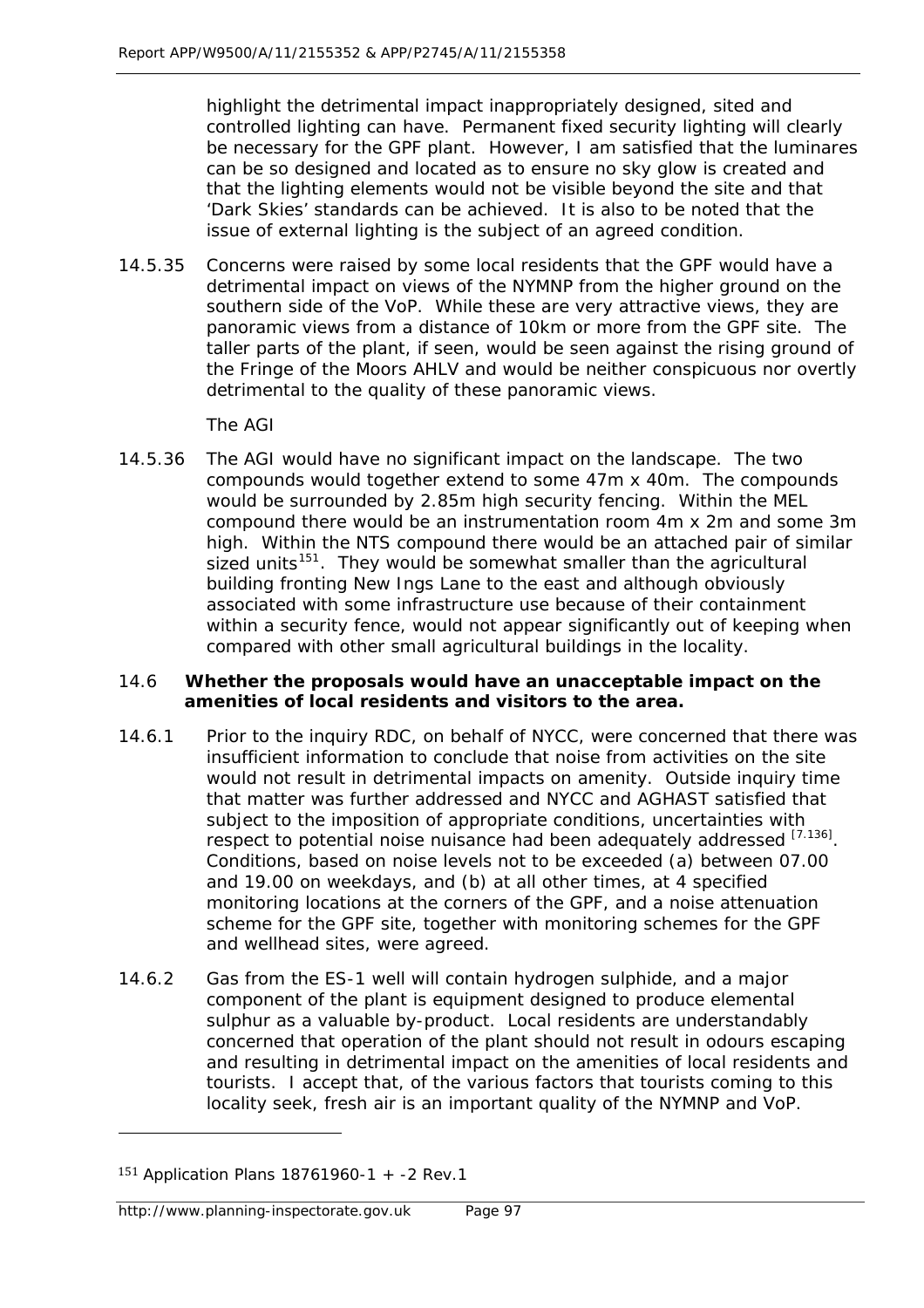Uncontrolled releases of hydrogen sulphide have, therefore, the potential to have a greater impact on tourism locally than any other aspect of these proposals. As noted by AGHAST, the importance of tourism to this locality, and North Yorkshire in general is such that any material reduction in the numbers of visitors as a result of the failure of the plant to operate properly and without odour problems would be likely to far outweigh the local financial benefit of the scheme [10.70].

- 14.6.3 This project is a Part1A development and will require an environmental permit from the EA under the 'environmental permitting' regime of the Environmental Permitting Regulations 2010 [7.147]. Typical conditions to be imposed by the EA are set out in its Odour Management Guidance Note H4 [CD/A31] and include, inter alia, a boundary condition requiring no pollution beyond the site boundary, as well as conditions requiring compliance with an OMP where odour is a potential problem. The appellant's OMP sets out the BAT to be applied to each process and is the basis on which agreement was reached with the authorities. The SoCG states that '*NYCC and NYMNPA do not raise any concerns to justify an objection to the application on air quality grounds.'* [CD/M1 – para.16.6].
- 14.6.4 PPS23 makes it clear that the planning system should not duplicate the pollution control system and that planning authorities should work on the assumption that the relevant pollution control regime will be properly applied and enforced  $[CD/414 - para.10]$ . In this context, while it is acknowledged that the VoP is subject to temperature inversion weather conditions on occasions, I conclude that an odour boundary condition, and the installation of plant designed to comply with such a condition, would ensure no off-site odour problems. This is clearly important in the context of these proposals given the importance of Thornton-le-Dale as a focus for tourism.
- 14.6.5 Given the importance of the avoidance of odour problems here I have considered whether, in the event of a planning permission being granted, that planning permission should in any event include an odour boundary condition. However, the Environmental Permitting Regulations require the control of pollution, including odour, and I am satisfied that a condition in the form contained in the guidance, would be imposed. I shall, therefore, not recommend such a condition be attached to any planning permission.

## 14.7 **Whether the perception of risk from the operation of the proposed gas processing facility, or the associated pipelines, amounts to a harm sufficient to justify a refusal of planning permission.**

- 14.7.1 The transportation of gas under pressure by pipeline is a common feature of current energy infrastructure in both the UK and abroad. To the extent that all such pipelines carry an element of risk with their operation there is nothing to suggest that the chosen pipeline route is somehow of particular risk or represents a special danger. For much of its length it follows the alignment of a previous pipeline transporting gas from wells to processing facilities; pipes that continue to be used, although now as part of the regions gas supply system.
- 14.7.2 While I note the concerns of local residents raised in oral statements and as presented on their behalf by AGHAST as to the particular hazard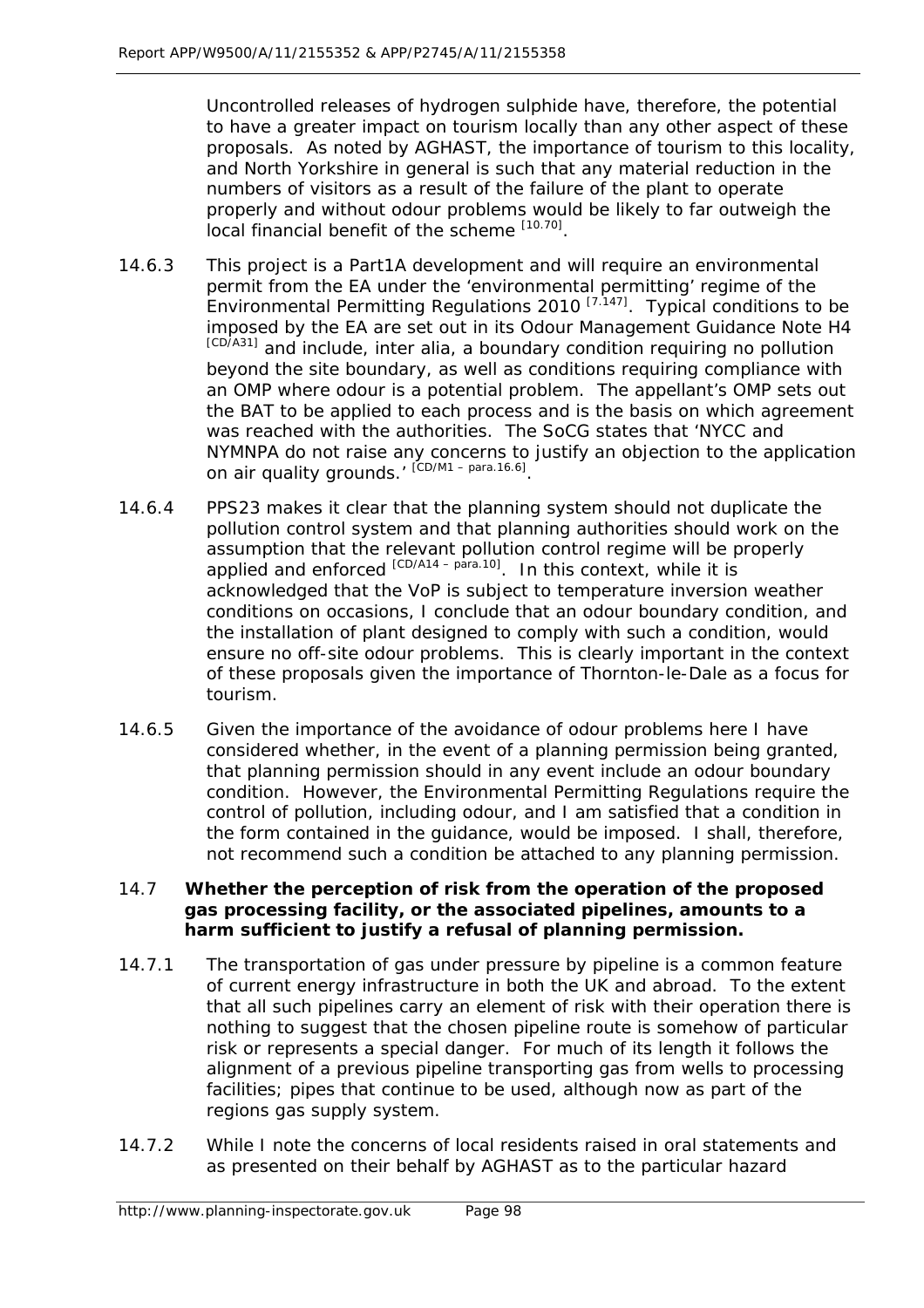presented by 'sour gas' due to the toxicity of hydrogen sulphide, 'sour gas' is already carried under pressure by pipelines transporting gas from the VoP wells to the gas processing and electricity generation facility at East Knapton. Moreover, the pipeline which formerly connected the wells at Ebberston Common to the processing plant at Pickering followed a route that took the pipeline far closer to residential properties than would be the case with the appeal proposal, and was also a significantly longer pipeline. There is no suggestion that there had been any problems of events leading to an emergency associated with the operation of those 'sour gas' pipelines. Similarly, the length of pipeline connecting the GPF to the NTS is commendably short and located well away from any residential property.

- 14.7.3 A number of local residents expressed fear and apprehension at the prospect of the GPF being located so close to Thornton-le-Dale. These fears related to the consequences of an explosion at the processing facility and the consequences of a major release of hydrogen sulphide.
- 14.7.4 Following detailed discussions between representatives of MEL and NYCC, which included a view of consequence analysis by Gexcon and information provided by the appellant, NYCC reached the view that MEL is undertaking appropriate assessments of the safety risks from the Ebberston and Hurrell Lane sites. No opinion is given on behalf of MEL at this time on risk to life as it is considered that this will be given by the duty holder (MEL) as part of due process involving other regulatory requirements and regimes. NYCC's objection on the grounds of MEL's failure to provide adequate information on safety risks was then withdrawn  $[6.14 + 7.144]$ .
- 14.7.5 MEL is fully aware of its need to apply for various consents and permits under other legislation before the plant can be either constructed or commissioned  $[7.140 + 7.147]$ . In accordance with national quidance which sets out to ensure that planning controls do not duplicate the controls rightfully administered by the HCA, the HSE and others as appropriate  $^{[7.148]}$ , I have no doubt that these controls will be effectively applied to ensure that the plant and its procedures are so designed and implemented as to achieve safe operation for both the employees on site and the wider public in the local community.
- 14.7.6 Fear as to the potential impact of an emergency event can be a material consideration in the determination of a proposal. However, the weight to be attached to those fears, and whether that would be sufficient to justify refusing planning permission, would need to reflect the degree to which those concerns relating to the running of a GPF plant would be addressed under COMAH regulations and other permit systems. The processing of natural gas prior to use or onward transmission is not a new or novel activity. Within this part of North Yorkshire it is obviously undertaken currently at East Knapton, and was previously undertaken at the former site close to the urban area of Pickering. In the context of the accepted location of GPF elsewhere I conclude that residents' fears associated with the potential use of this site for a GPF should carry only limited weight and, in general terms, do not amount to a strong argument for dismissing these appeal proposals. With respect to arguments that there are no examples in the UK of the specific form of the sulphur extraction process and plant to be used here, and that it is therefore a novel process, is a matter for those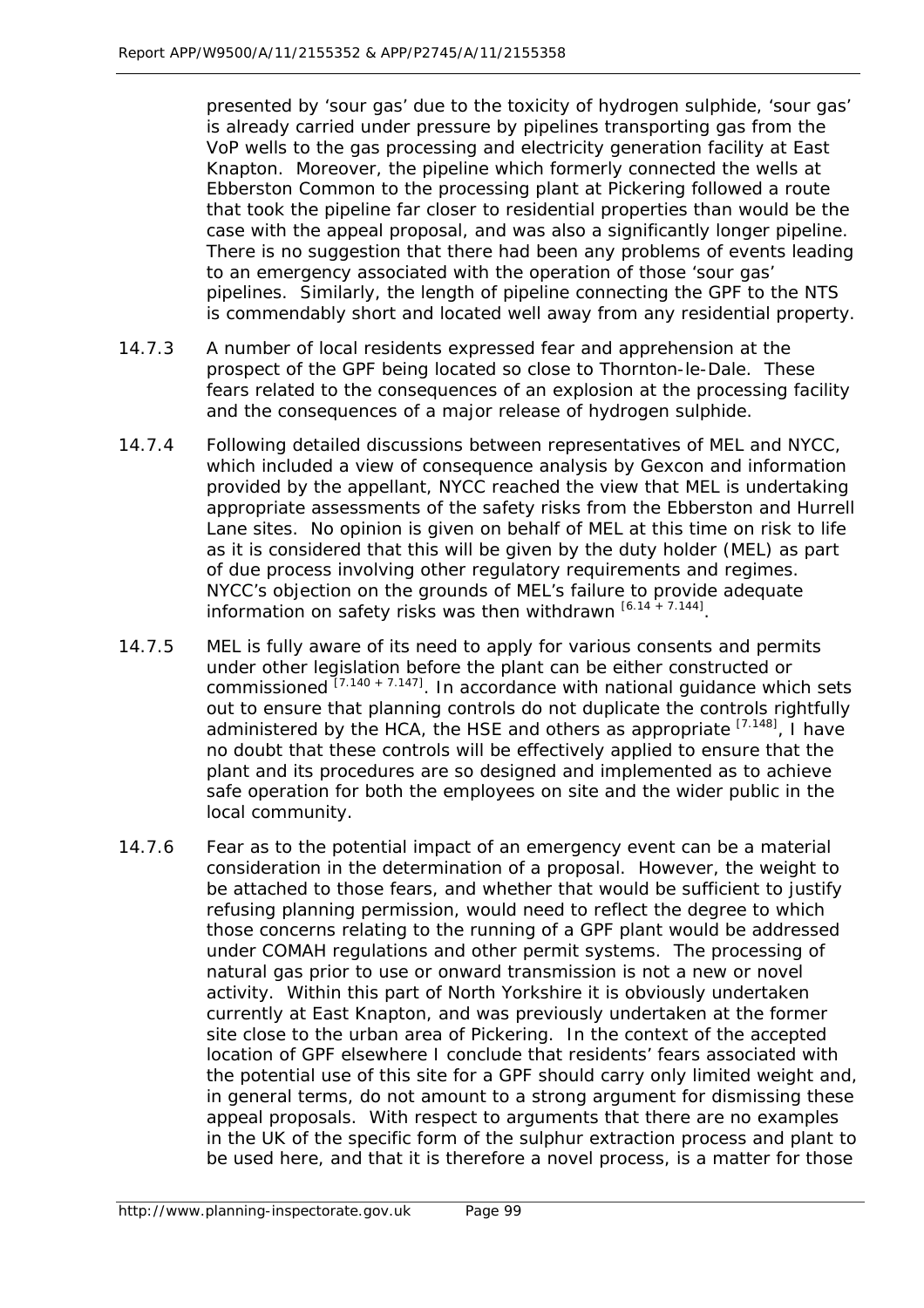authorities tasked with authorising the safe use of such plant and equipment. The plant and process will not be permitted unless those authorities are satisfied that it will be safe to do so.

### 14.8 **Whether the measures proposed would be sufficient to ensure the satisfactory restoration of the sites following cessation of gas extraction**

- 14.8.1 It is MEL's intention to remove all above ground structures, hardstandings and the access road. It would purge and leave in place the below ground pipelines etc. As they note, this is normal practice for gas infrastructure sites. The site would be restored to agricultural use  $[7.98]$ . Neither NYCC nor NYMNPA argued that their respective parts of the appeals site could not be suitably restored, although AGHAST raised concern as to the likely adequacy of final restoration and expressed the view that the site of the former GPF at Pickering, although returned to agriculture, had not been restored to a standard equivalent to the quality of the land prior to that development.
- 14.8.2 On this latter point it is generally accepted that the standards of restoration, both expected and achieved, are much higher than in the 1980's. More importantly, restoration schemes are now expected to be submitted and approved prior to development commencing so that all parties to the development are aware of what needs to be done in the way of protection and storage of soils necessary to achieve the required quality of restoration, and a condition to that effect has been agreed.
- 14.8.3 In view of the multiplicity of land ownership interests over this extensive site, and the potential for the gas field developer to change over the life of the development, NYCC were particularly concerned to ensure that there was sufficient financial support in place to enable restoration to take place, at whichever time was deemed appropriate, without recourse to public funds. This concern related principally to the GPF site and its access. It was accepted that issues relating to the restoration of the well site could be adequately addressed by condition.
- 14.8.4 MEL emphasised that the company was subject to international financial reporting standards which require it to make provision in its accounts for future liabilities, and that it would also have to satisfy DECC of its financial standing before being granted field development approval [7.100]. However, MEL also expressed sympathy for these concerns, undertook to address them during the inquiry, and then prepared and subsequently amended a unilateral undertaking. I address these matters in section 15 below. My conclusion on the unilateral undertaking is that it addresses the concerns of NYCC both in the provision of appropriate finance and application to successors in title in the event of MEL not being the developer at the time of restoration, whether that be at the end of the life of the permission, or after the premature cessation of gas processing.
- 14.8.5 On this matter I conclude that the measures proposed would be sufficient to ensure the satisfactory restoration of the sites following cessation of gas extraction.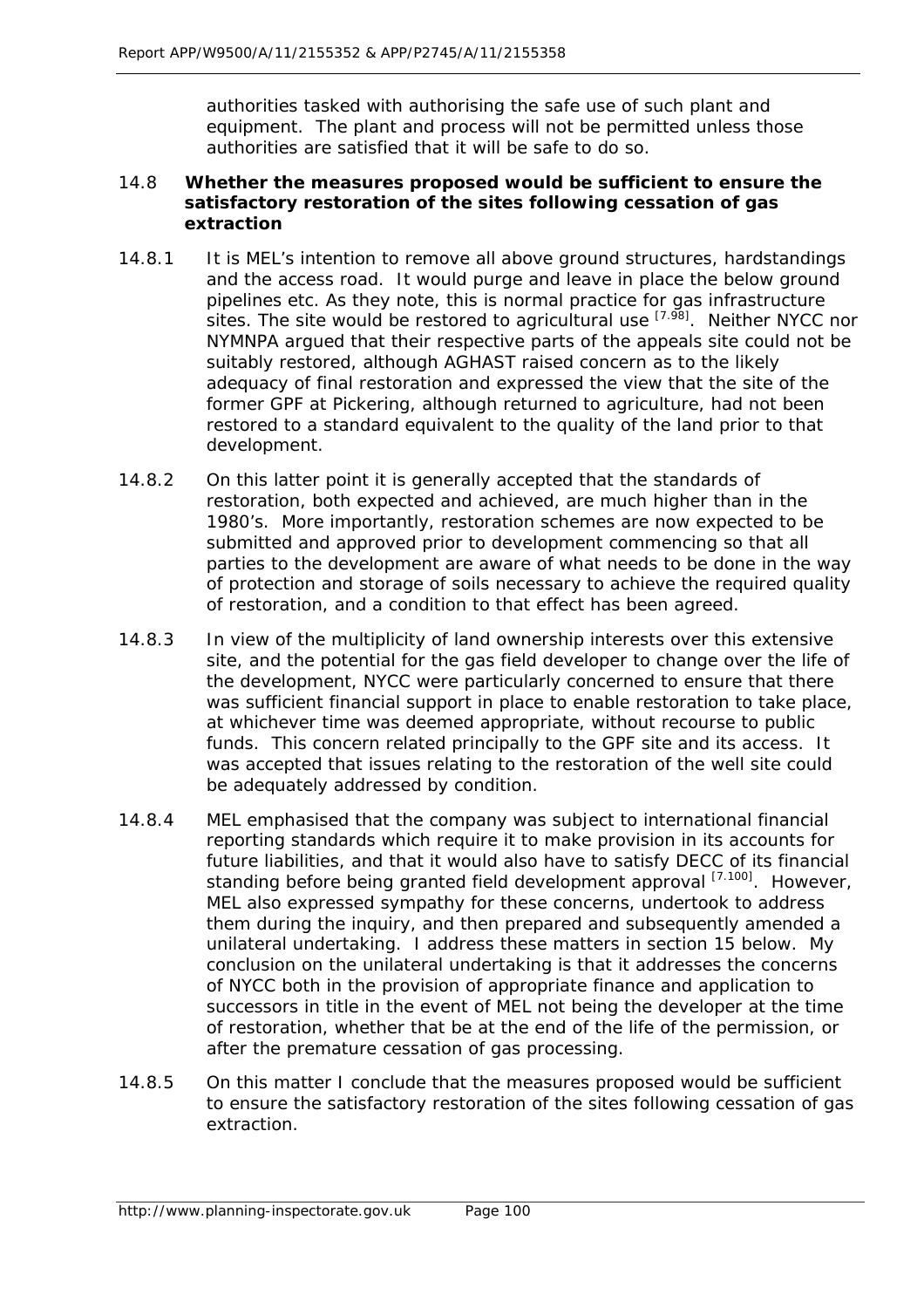## 14.9 **Whether there are alternative sites for the location of the GPF**

- 14.9.1 As part of the preparation of the ES MEL addressed the issue of alternative sites for the GPF  $^{[CD/H1 - Chapter 5 + Fig.5.1]}$ . In addition to a GPF and power station at the well site – producing electricity for the national grid, sites for a GPF were considered to the south of Givendale Head Farm, at Wilton Heights Quarry and Caulklands Quarry, at Broadmires Lane south-east of Thornton-le-Dale, adjacent to the Pickering NTS site, at East Knapton Generating Station, and at Hurrell Lane.
- 14.9.2 Several local residents suggested that any GPF should be located on industrial land and noted that land adjoining industrial units on the southeastern side of Pickering had previously been the location of a natural gas processing plant associated with the original exploitation of gas at Ebberston Moor. That location suffers from proximity to both residential properties and other businesses on the industrial park. The authorities were unable to point to any other allocated industrial land that could be used for a GPF, neither did they express any strong support for any of the alternatives other than the existing site at East Knapton. I am satisfied that, other than that latter site, there are no other sites within reasonable proximity to the well site as defined in the 'study area' that could accommodate the GPF.

East Knapton

- 14.9.3 As noted above the East Knapton site does not currently contain plant capable of processing the gas for onward transmission to the NTS, nor is it served by an interconnecting pipeline. It is now an issue before this inquiry because Third Energy, the new owners of the East Knapton facility, have recently submitted a screening request with respect to its intended development of gas resources at the Ebberston Moor and Wykeham (Northern) field and VoP field. That development, if proved feasible, would consist of the drilling of additional development wells in both gas-fields, the construction of pipelines from the northern field to East Knapton and from East Knapton to the NTS, and the expansion of the GPF at East Knapton to allow both continued energy generation in the form of electricity and gas export to the NTS  $120/165 - 2.21$ .
- 14.9.4 The authorities and many of those other interests opposed to the appeal proposal point to the existing power generation plant at East Knapton and suggest that the appeal proposal gas well should be connected to that plant, with the gas burnt at East Knapton, or processed there and then directed back to the NTS. They consider that this site, which is well screened and located somewhat further from the NYMNP will have far less impact on the landscape in the vicinity of the NYMNP and the AHLV.
- 14.9.5 While NYCC claim the appeal proposals conflict with NYMLP Policy 7/7 this is on the basis that the plant and facilities at East Knapton can and will be upgraded. It should be noted that the time limited planning consent for operations at East Knapton granted for 15 years in 1993, and extended by RDC in 2006, expires in 2018 and there is no commitment by RDC for any extension to that permission. NYCC, as MPA, would become the determining authority for the new gas-wells, pipelines and processing facilities in the event of the development currently envisaged in the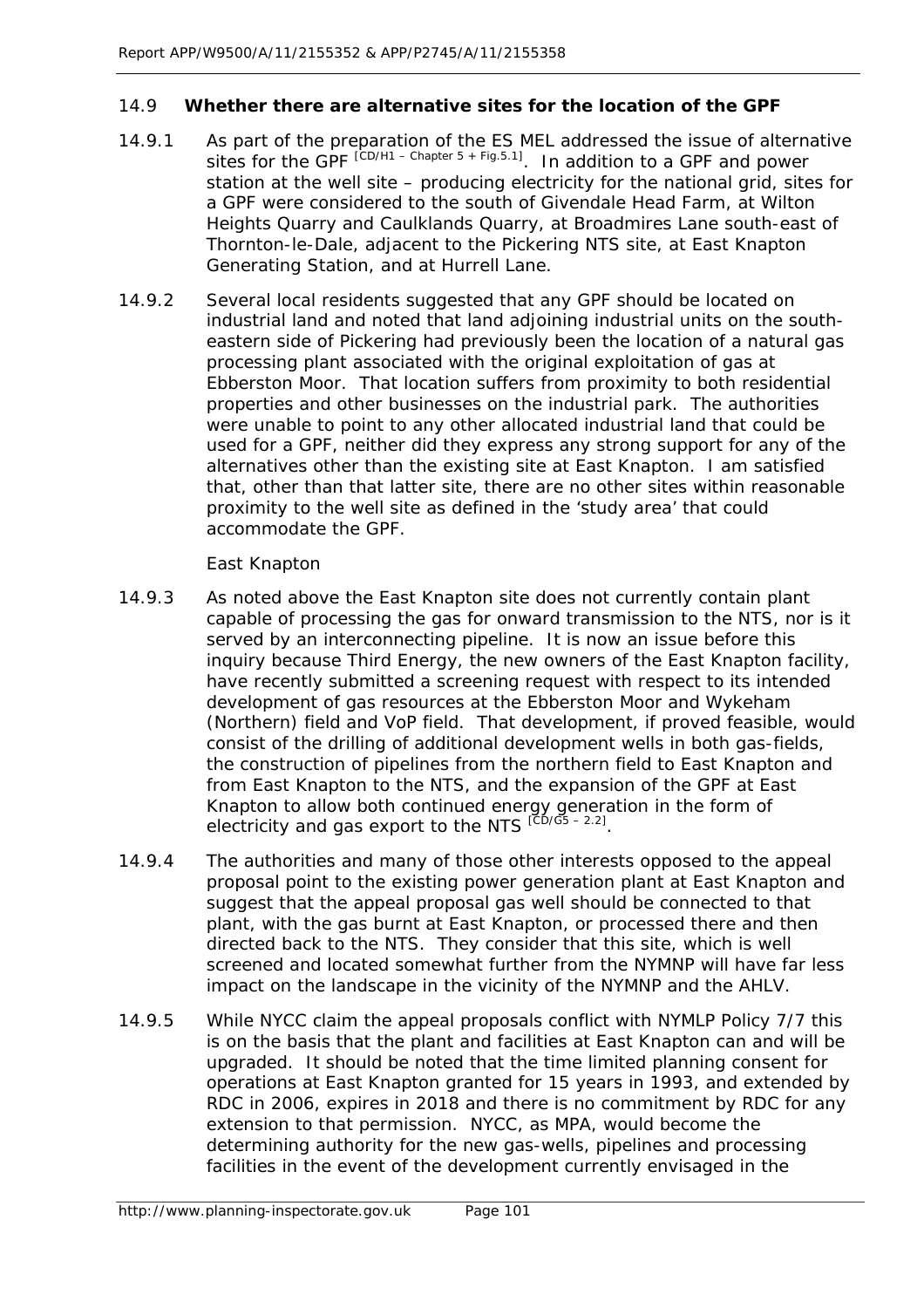scoping request coming forward as a planning application unless the scale of development or length of pipeline required would result in the proposal being dealt with by the IPC under the 2008 Act. On the assumption that NYCC/NYMNPA would determine the applications (some additional wells and parts of the pipelines being within the NYMNP) neither authority is currently in a position to make any commitment towards the approval of such a scheme.

- 14.9.6 This raises the issue of timescale. With regard to the VoP development the screening request notes that *'this expansion is entirely dependent upon early drilling success and economic feasibility of additional development'*. It goes on to note that '*if the developments are feasible*' they will involve the drilling of additional development wells, and these will require separate planning permissions. Alternative routes for the additional pipelines are indicated in the screening request but it is emphasised that these should only be regarded as conceptual due to the environmental and archaeological constraints that would need to be addressed. It is also clear from the screening request that these proposals, described as '*a major*  expansion of the company's operations' <sup>[CD/G5-2.1]</sup> are at a very early stage and that the screening application is one of the first steps. There is, therefore, considerable uncertainty at this stage as to the extent to which the various elements of these proposals will be pursued, and over what timescale(s).
- 14.9.7 NYCC claim that the delay would be only some 18 months, or 2 years at most [8.3.6]. There is no evidence before this inquiry to support that assertion and to do so on the basis of details contained in an initial screening request which itself expresses considerable uncertainty is unhelpful. The history of local decision making with respect to such proposals does not give one confidence that any determination would be made within these timescales, whether in favour or otherwise. Equally important is the work that Third Energy would need to do to be able to put forward firm proposals for the redevelopment of the East Knapton site. These would include the sinking of development wells in both the VoP and in their 'Northern' field to prove/confirm the extent of the resources to be exploited. This in turn would influence both the capacity and form of plant to be installed at East Knapton, and also the route and timing of pipelines to serve the Northern field. The uncertainty of this latter requirement is highlighted by Third Energy who state that the alternatives should be regarded as conceptual at this stage  $[CD/G5 - 2.3]$ . Moreover, of the routes shown, two of them start within PEDL120 – the area licensed to MEL. These proposals are clearly at a very early stage in their development.
- 14.9.8 This is also confirmed by information contained in Appendix ll to the screening request which states that Third Energy *'is currently preparing a number of short-term well workovers and side tracks to improve the present level of production'*. This confirms MELS understanding from contacts with Third Energy that its management focus is initially on improving output from its existing production wells in the VoP. The appendix also goes on to state *that 'the company is also looking at longer term plans to expand VoP production and bring the Northern Fields on stream again'.*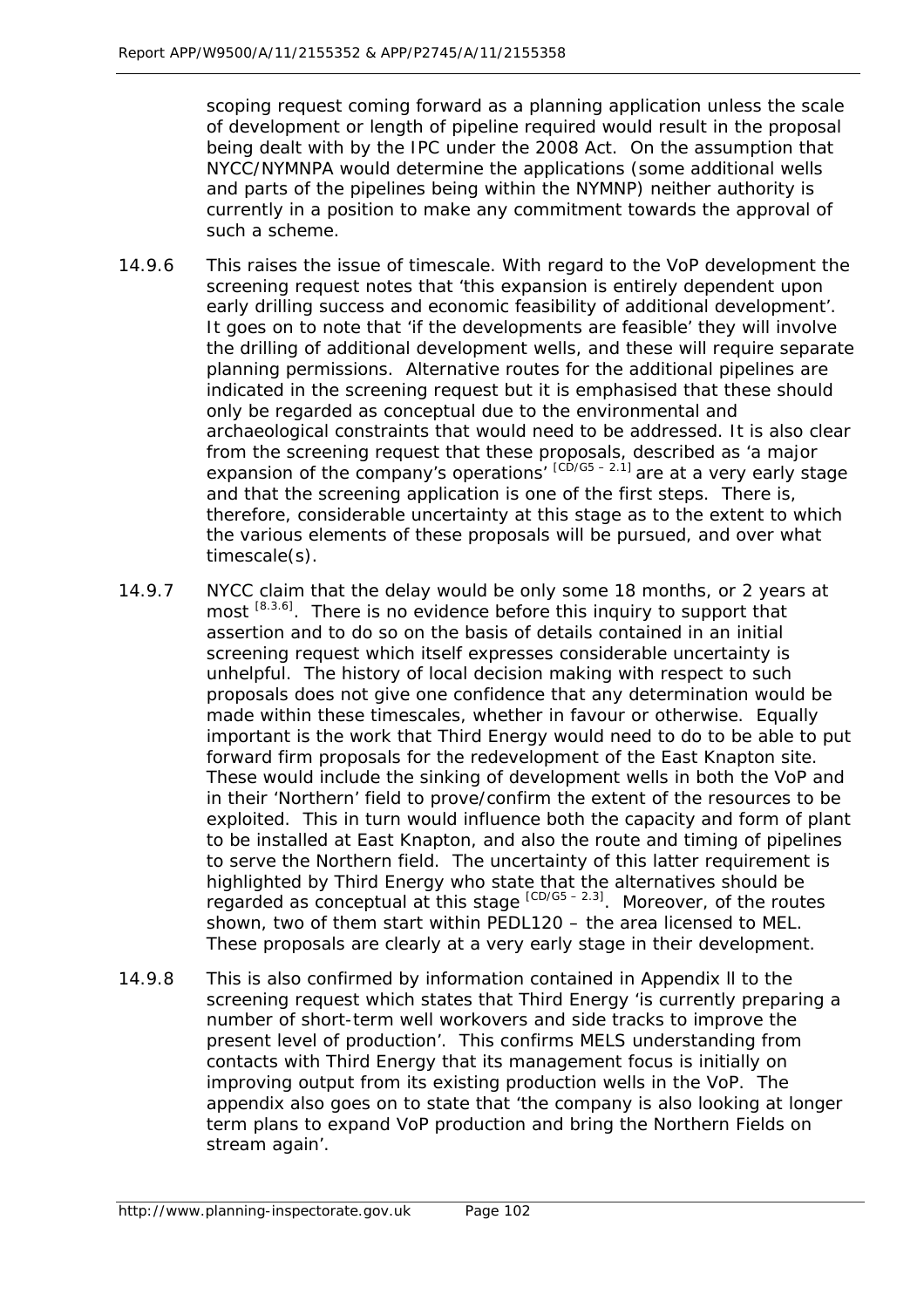- 14.9.9 Guidance on the consideration of alternatives in relation to energy infrastructure is set out in NPS-EN1  $[CD/4-3]$ . While this is quidance to the IPC for considering schemes of national significance, the NPS also advises that its guidance can also be relevant to smaller proposals coming forward through the 1990 Act planning system. This guidance indicates that '*the IPC should be quided in considering alternative proposals by whether there is a realistic prospect of the alternative delivering the same infrastructure capacity (including energy security and climate change benefits) in the same timescale as the proposed development;* and, *alternative proposals which are vague or inchoate can be excluded on the grounds that they are not important and relevant to the IPC's decision*' [7.108].
- 14.9.10 One of the starting points for national policy is that there is an urgency of need for new energy infrastructure. It is accepted that while the gas reserves here are small in comparison to off-shore finds, in the context of local energy demand they are not insignificant. I conclude that these are not circumstances where it would be appropriate to set aside the guidance contained in NPS-EN1.
- 14.9.11 While I note the suggestion on behalf of NYCC that a refusal of permission for the appeal proposals would automatically result in MEL and Third Energy working together on some combined scheme of benefit to both this appears hopeful in the extreme. MEL has no interest in the East Knapton site as either a landowner or plant operator. Equally, Third Energy has no interest as a licensee in the reserves in PEDL120. There is clearly uncertainty as to the timescale of appropriate development and I do not accept that the emerging range of options put forward by Third Energy in its screening request represent proposals with the same capacity and same timescale as those for Hurrell Lane. While the principles underlying the options are clear, important details on which necessary conclusions could be based are vague. NYCC acknowledge that the proposals constituting the screening request from Third Energy are currently vague, unsubstantiated and at an early stage in their development [8.35]. I conclude that the potential developments set out in the screening request do not represent a reasonable alternative to the appeal proposals in the form or state anticipated in the national guidance as constituting an alternative to be considered.
- 14.9.12 Irrespective of whether Third Energy and MEL would be in a position to work together there is clear disagreement between MEL and NYCC as to whether the East Knapton site would be large enough to contain the plant necessary for both companies. While I note NYCC's view that technically the site is big enough, it clearly could not contain the plant proposed by MEL for the Hurrell Lane site. Moreover, Third Energy's screening request notes that the new facilities would occupy a slightly larger area than the current office complex, that it was expected to be located in that position, and that the office complex and control room would be displaced and need to occupy part of the area currently used as the site car park  $[CD/G5 - 2.3]$ . No timescale is indicated in relation to these complex changes to the operation of the East Knapton site.
- 14.9.13 I place little weight on NYCC's suggestion that MEL could occupy land adjacent to the East Knapton site. Such a proposal would clearly be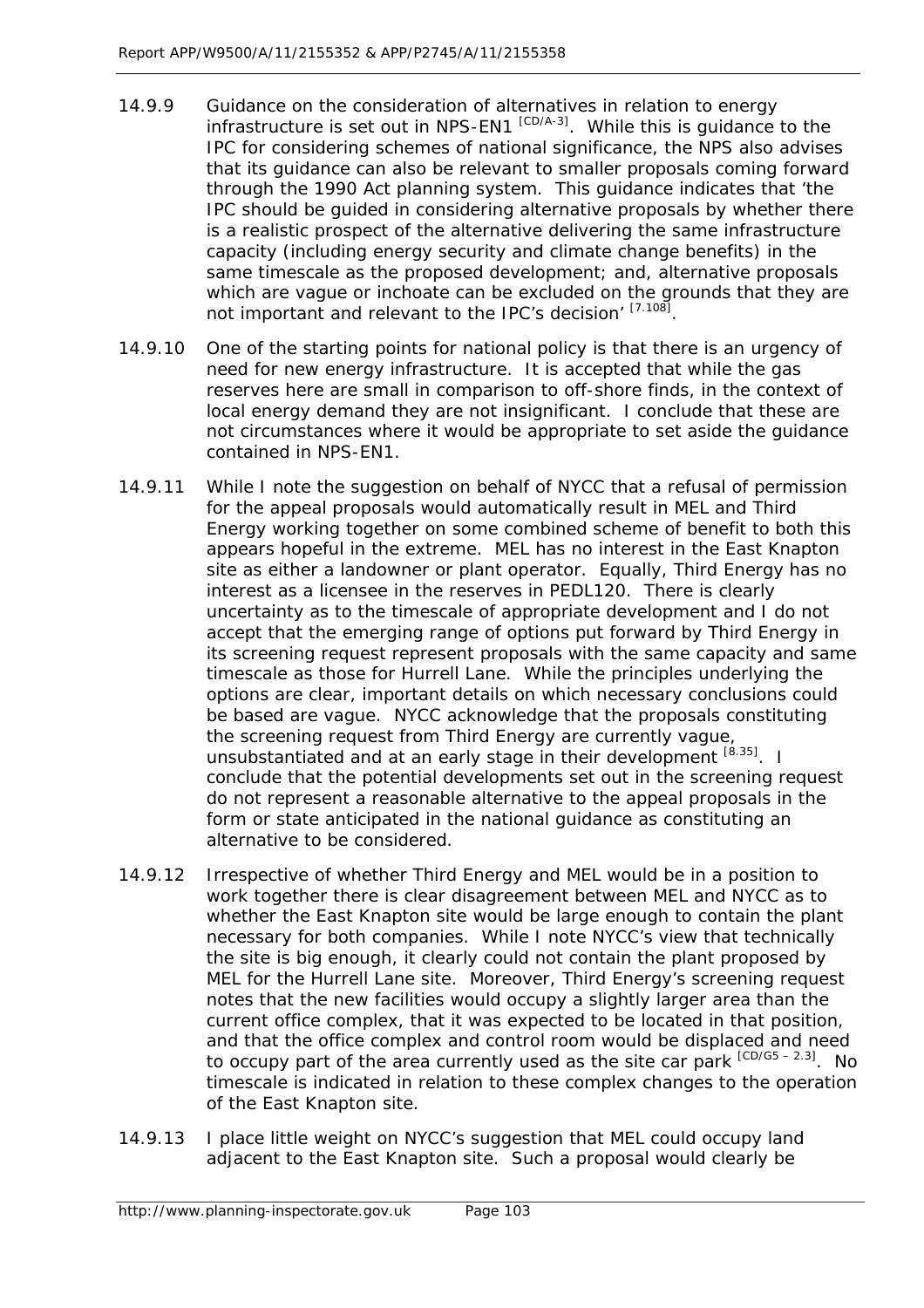contrary to RLP policy EMP15 which states that further development around the power plant at East Knapton will only be permitted where, inter alia, it is situated wholly within the existing site boundary. Para.6.13.2 of the RLP also notes that, due to the flat open aspect of the site, it would also be likely to have an adverse effect on the landscape of the surrounding area.

14.9.14 I am not persuaded by MEL's argument that there are significant technical difficulties associated with a longer pipeline to East Knapton in that it needs to cross under an operational railway line and the River Derwent, and that the VoP has a different surface geology to the rising ground north of the proposed GPF. These are not unusual circumstances for the onshore pipeline industry to address, although from the point of view of both maintenance and the reduction of risk to ALARP standards, it is accepted that the shorter the length of necessary pipeline connecting a gas well to a GPF the better.

## 14.10 **Whether the local and national benefits of the exploitation of the gas reserves are sufficient to outweigh the harm set out above**

- 14.10.1 NSP-EN-1 notes that decisions on gas supply infrastructure are initially a commercial matter for gas market participants. They will assess their requirements for additional capacity. *The nature of that capacity (as between indigenous production, imports and storage)….are all commercial*  matters<sup> [CD/A3-3.8.20].</sup> The fact that a PEDL has been granted – in this case to MEL – reflects continuing national support for the exploitation of indigenous gas reserves irrespective of their size  $[7.45]$ . This also reflects the Government's response to the Wick's Review which indicated that it is committed to maximising the economic production of the UK's oil and gas reserves [7.25].
- 14.10.2 For MEL and the authorities the need for an increase in gas supply infrastructure in the UK is agreed  $[6.13]$ . For AGHAST it is accepted that Government seeks to encourage the production of indigenous resources where it is technically feasible, economic, commercial and environmentally sustainable [10.71]
- 14.10.3 NYCC draw attention to the contrast between the income to the company of the wider gas resource – a gross figure of the order of £1 billion  $^{[8.6]}$  – with its benefit value to the local economy of £1m/pa and the value of tourism to the local economy of  $E387m/pa^{[8.7]}$ . In these terms the contribution of the scheme to the local economy is small. A number of local residents also point out that they would gain no direct benefit from the scheme as their villages are not served by any local domestic gas supply network.
- 14.10.4 What that income sum of £1 billion also represents is the value of the gas resource in this part of the NYMNP to the national economy in terms of indigenous reserves that could displace imports.
- 14.10.5 For the authorities it was argued that the only benefits that could be taken into account in assessing the balance with any harm associated with the proposals were those benefits associated with developing well ES-1. MEL acknowledged that it could not ask the Secretary of State to take account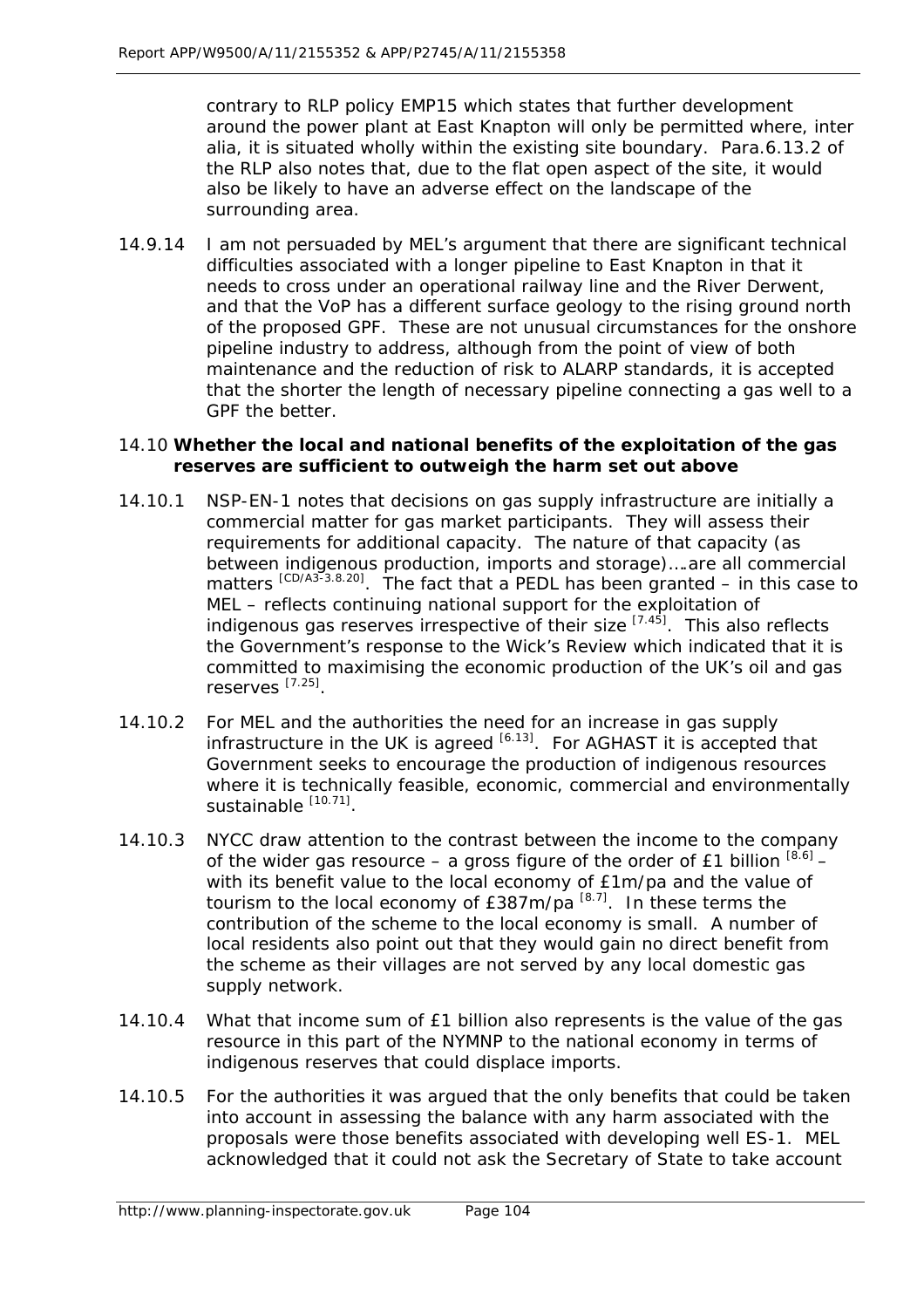of the benefits of development that is not included in its current planning application, and noted that the annual value of the gas produced from ES-1 would be some £37.5m and a rate of supply equivalent to the annual energy needs of over 75,000 dwellings  $[7.52]$ . However, the application does include the opportunity for the GPF and pipelines to facilitate the recovery of further reserves. These reserves would be likely to give the whole facility a production life approaching 20 years [7.50].

- 14.10.6 To fail to take these additional non-monetary benefits into account would be perverse. NYMLP policy 7/6 and supporting para.7.5.5 address the issue of and support for the integration of proposals for the exploitation of a gas field notwithstanding the difficulties created by the licensing system. While the authorities have criticised MEL for not producing a 'development scheme' I have already concluded that MEL's approach addresses the spirit of this policy within the information constraints placed on it by the licensing system. There is clearly a value to be placed on a scheme that would enable other locked-in reserves to be exploited, albeit that one cannot place any monetary value on the benefit at this time
- 14.10.7 While NYCC and AGHAST draw attention to the short life of the resources of ES-1, AGHAST pointing to a period of between  $3\frac{3}{4}$  and  $4\frac{3}{4}$  years  $[10.74]$ , this assumes that the gas resource would be exploited as speedily as possible. With the increase in infrastructure for wind energy, for example, there is an increasing need to be able to use gas reserves flexibly to respond to those occasions when wind power fluctuates [EN-1 para.3.3.11]. In this regard onshore gas resources are better placed than off-shore due to the longer time delay for those gas resources travelling greater distances such as from the northern North Sea and Norway; an issue also addressed in national policy  $[EN-1]$  para.3.8.12 + 19]. MEL has been quite open in its explanation of both the variations in output that are anticipated to reflect both time of the year and variation in demand, and the provision of a scale of plant which would be capable of accommodating the output from other wells within the NYMNP whether those be an additional well at the ES-1 site, other existing capped wells in neighbouring licensed areas or wells yet to be drilled in those areas [7.51].
- 14.10.8 MEL has drawn attention to the fact that Third Energy, at the East Knapton site, appears subject to the contractual requirements of Scottish Power for the disposal of its generated electricity and argues that, in the event of MEL being required to pipe its gas to the East Knapton site, it would constrain MEL's ability to determine how and when its gas could be used. It was further claimed that such constraints were both anti-competitive and would make MEL's development of the ES-1 resource unviable.
- 14.10.9 NPS EN-1 notes that a great strength of the British gas market is the way that separate commercial decisions, by a number of separate companies, contribute to the overall diversity of our gas supply, promoting secure supplies at competitive prices  $\left[\frac{CD^2}{A^3} - \frac{3.8.13}{2}\right]$ . However, as that guidance also notes, these are essentially commercial decisions for the market participants. To the extent that there is a wider benefit in the context of these appeal proposals, the supply of gas to the NTS permits a more flexible end use of that gas compared with immediate electricity production.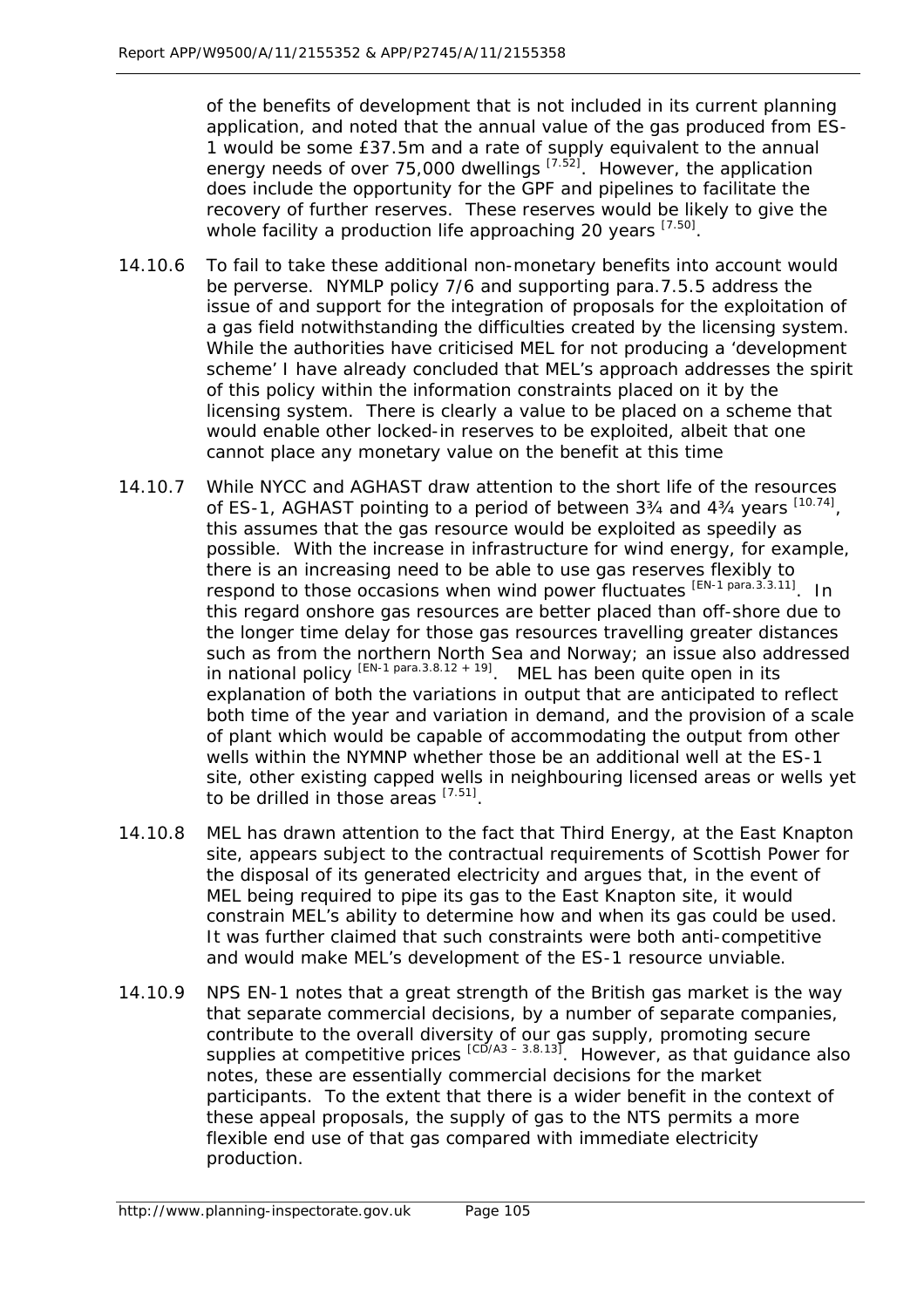- 14.10.10 It is also to be noted that, with respect to RLP policy EMP15, para.6.13.3, which addresses the issue of further development at the East Knapton site, states that *development proposals which increase the fossil fuel supply capacity of the plant will be expected to include measures for recycling the waste heat produced for heating local homes or businesses*. Such an approach clearly accords with current national aims with respect to energy efficiency but, in view of its relatively isolated location, this requirement may well be difficult to achieve. MEL's proposal to supply gas direct to the NTS avoids such constraints.
- 14.10.11 The proposals would create temporary jobs for some 150 people and permanent posts for a further 23. The offer of 10 post gas-production apprenticeships would be over and above those numbers. These are not large numbers, and it is accepted that many of the skilled construction workers would be likely to be brought in by the contractors, while the permanent skilled posts were also likely to be filled by already experienced staff from outside the area. Nonetheless, some local jobs would be created. Equally importantly, at a time of national economic difficulty, existing skilled employees would be retained and have job security for the life of the project.
- 14.10.12 In arriving at a balanced recommendation in this case it is necessary to weigh the benefits of these proposals against the various impacts assessed in the previous sections of these conclusions.
- 14.10.13 With respect to the well site it is accepted that there is no environmentally superior site for the location of a well to exploit these particular gas resources. I have concluded that activities associated with the operation of well ES-1, while visible in some close-proximity views, would not result in unacceptable adverse environmental impacts or conflict with the policies of the adopted NYMCS.
- 14.10.14 With respect to the pipelines I have noted that insofar as the pipelines are a necessary adjunct to the location of the GPF at Hurrell Lane, and the obvious statement that without the GPF there would be no need for the pipelines, the route chosen is acceptable to NYCC and NYMNPA, and I conclude that their construction is a temporary event whose visual impact would be short lived. I have further concluded that the construction of these pipelines would not conflict with the policies of the NYMLP nor, to the extent that a short length of pipeline would lie within the NYMNP, result in material harm causing conflict with the NYMCS.
- 14.10.15 With respect to the safety of the access from the A170 I have concluded that the detailed design meets required standards and is acceptable. With regard to the impact of the access road on the landscape as it crosses the AHLV, I have concluded that it would be visible from only a limited number of public view-points; the most significant being the elevated view from the bridleway north-west of Wilton. From this location the access road would appear to be an artificial and 'engineered' feature somewhat out of keeping with the character of this part of the AHLV and as such would be contrary to policies which seek to protect the quality of that landscape. I have also concluded, however, that there are no other suitable alternative means of access to the GPF site and, in view of the limited number of public viewpoints from which the access would be seen, if the appeal proposal is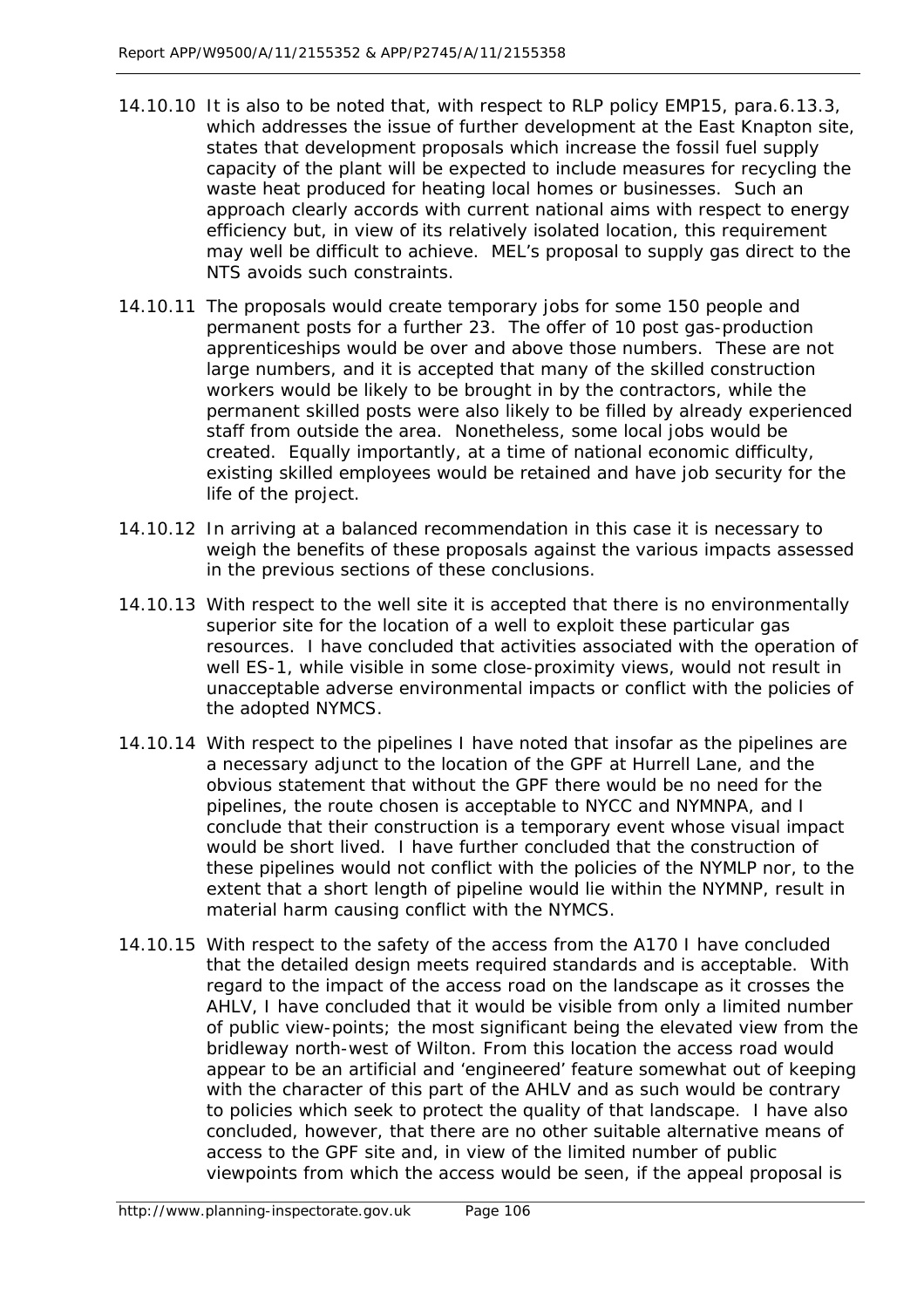otherwise acceptable the harm by way of the visual impact of the access would not be so great as to warrant a refusal of planning permission for that reason alone.

- 14.10.16 My overall conclusion on the impact of the proposed GPF on the wider landscape is that it would introduce an obviously industrial plant into an area of generally open countryside, that parts of that plant would remain visible and incongruous features for most of its intended operational life and that it would appear out of keeping with the surrounding rural countryside of the VoP to the south and fringe of the moors AHLV to the north. It would therefore conflict with NYMLP Policy 4/1 and RLP ENV1. I have further concluded that the GPF would not cause visual harm to the NYMNP, nor would it fail the National Parks major development test.
- 14.10.17 NYCC and NYMNPA have indicated that they do not raise concerns justifying an objection on the grounds of impact on air quality. However, local residents are understandably concerned that the plant should not result in unpleasant odours escaping and resulting in detrimental impact on the amenities of local residents and tourists. I accept that, of the various factors that tourists coming to this locality seek, fresh air is an important quality of the NYMNP and VoP. However, this project is a Part1A development and will require an environmental permit from the EA under the 'environmental permitting' regime of the Environmental Permitting Regulations 2010. Typical conditions to be imposed by the EA include, inter alia, a boundary condition requiring no pollution beyond the site boundary, as well as conditions requiring compliance with an OMP where odour is a potential problem and I am satisfied that this potential problem will be appropriately controlled by the EA.
- 14.10.18 In the light of the above I finally conclude that the national, and more limited local benefits of the scheme are sufficient to outweigh the more limited harms by way of visual impact on the landscape and, in the absence of an alternative scheme demonstrably capable of providing equivalent capacity within the same timescale I shall recommend that, subject to the imposition of appropriate conditions, which are addressed below, the appeals be allowed.

# **15. Conditions and Obligation**

# 15.1 **Obligation**

- 15.1.1 The matters addressed in the unilateral undertaking set out at Schedule 2 to that document address 3 matters; a financial guarantee regarding the restoration of the site, the application of the terms of the undertaking to any successors in title and the provision and funding of apprenticeships.
- 15.1.2 Previous operations to develop the gas resources within North Yorkshire have not always been successful, with some proving initially satisfactory before then suffering early closure for technical or economic reasons. The authorities understandably wish to avoid becoming financially responsible for the restoration of the development, especially the GPF, in the event of the premature cessation of gas processing operations on the site. To that end the authorities had on this occasion sought the lodging of a financial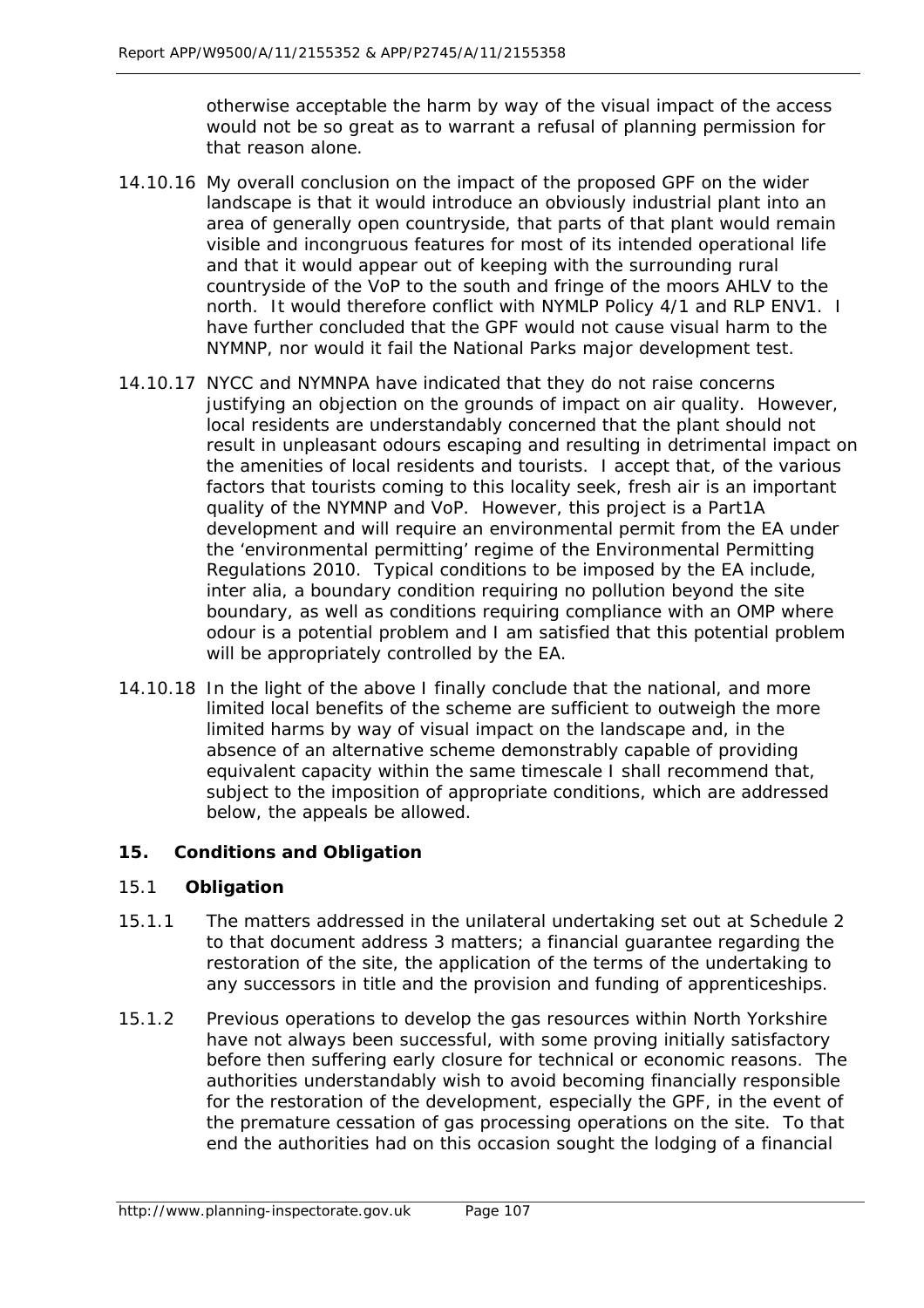|                  | List of Planning Applications Determined by the Director of Planning<br>for the Period from 08/06/2012 to 04/07/2012<br>in the Following Order and then by District:<br>Delegated Planning Applications;<br>Post Committee Applications;<br>on Expiration of Advertisement;<br>on Receipt of Amended Plans and Further Observations;<br>Approval of Conditions;<br>Applications Adjacent to the Park (3024);<br>Notifications Under Schedule 2, Part 6/7, of<br>The Town & Country Planning (General Permitted Development) Order 1995 |            |
|------------------|----------------------------------------------------------------------------------------------------------------------------------------------------------------------------------------------------------------------------------------------------------------------------------------------------------------------------------------------------------------------------------------------------------------------------------------------------------------------------------------------------------------------------------------|------------|
| NYM/2010/0945/FL | Approved<br>formation of vehicular access and parking area together with creation<br>of raised front boundary wall and installation of gates at Brook House,<br>High Street, Swainby for Miss Fiona Smith                                                                                                                                                                                                                                                                                                                              | 19/06/2012 |
| NYM/2011/0517/FL | Approved<br>conversion of redundant agricultural building to form 1 no. agricultural<br>workers/game keepers dwelling (part retrospective) at Stingamires<br>Farm, Bilsdale Midcable for Mount St John Sporting                                                                                                                                                                                                                                                                                                                        | 25/06/2012 |
| NYM/2012/0227/FL | 28/06/2012<br>Approved<br>use of land for the keeping of horses and permanent siting of loose<br>boxes (following temporary permissions since 1982) at Field 362,<br>Whorlton Lane, Swainby for Mrs Angela Hymer                                                                                                                                                                                                                                                                                                                       |            |
| NYM/2012/0241/FL | Refused<br>alterations and extensions to existing dormer window to rear together<br>with canopy over front door and rendering of front elevation at<br>Bankside, Bank Lane, Faceby for Mr P Walker                                                                                                                                                                                                                                                                                                                                     | 08/06/2012 |
| NYM/2012/0261/FL | Approved<br>construction of replacement single storey extension and external<br>alterations to windows and doors at 43 North End, Osmotherley<br>for Mr & Mrs Chris and Kate Stamp                                                                                                                                                                                                                                                                                                                                                     | 27/06/2012 |
| NYM/2012/0262/LB | Approved<br>Listed Building consent for internal alterations, construction of<br>replacement single storey extension and external alterations to<br>windows and doors at 43 North End, Osmotherley for Mr & Mrs Chris<br>and Kate Stamp                                                                                                                                                                                                                                                                                                | 27/06/2012 |
| NYM/2012/0322/NM | Approved<br>non material minor amendment to planning approval<br>NYM/2011/0490/FL to allow the installation of door in place of window<br>to north elevation together with alterations to lower rear access area<br>at High Ewecote Farm, Chop Gate for Mr Graham Russ                                                                                                                                                                                                                                                                 | 11/06/2012 |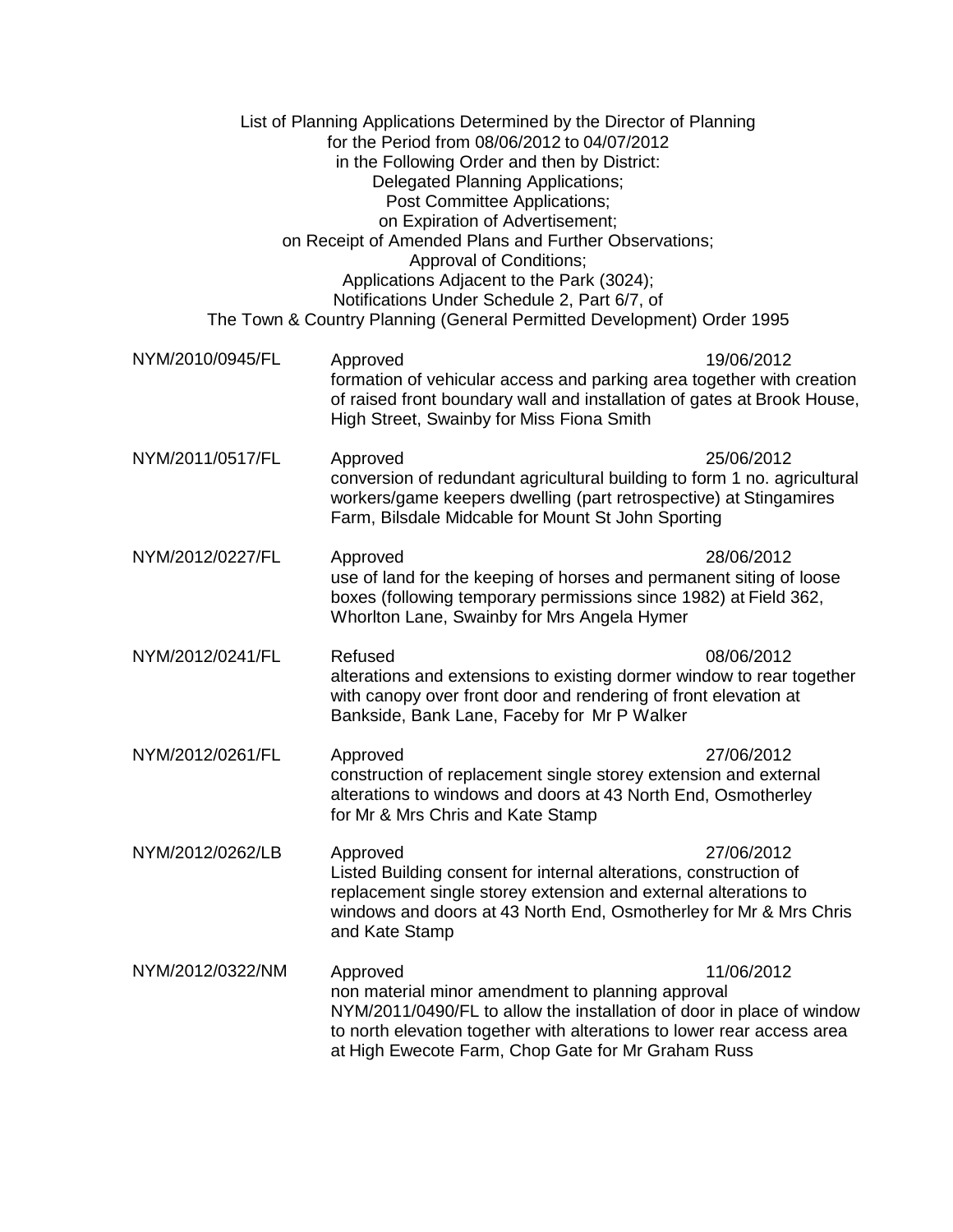| NYM/2012/0345/NM | Approved<br>non material minor amendment to planning approval<br>NYM/2010/0133/FL to allow the insertion of larger rooflight and window,<br>removal of window, construction of hipped dormers, installation of solar<br>panels and insertion of window to garage at Braemar, Clack Lane,<br>Osmotherley for Mr Stephen Rathbone | 18/06/2012 |
|------------------|---------------------------------------------------------------------------------------------------------------------------------------------------------------------------------------------------------------------------------------------------------------------------------------------------------------------------------|------------|
| NYM/2012/0353/NM | Approved<br>non material minor amendment to planning approval NYM/2011/0635/FL<br>to allow modifications to internal layout at Osmotherley Walking Shop,<br>4 West End, Osmotherley for Ms Fiona Thomson                                                                                                                        | 19/06/2012 |
| NYM/2012/0229/CU | Approved<br>change of use of land to form a rubber surface manege for hobby<br>equestrian use at Allotment Farm, Hancow Road, Rosedale Abbey<br>for Mr Roland Sterry                                                                                                                                                            | 14/06/2012 |
| NYM/2012/0243/FL | Approved<br>construction of walls and roof over existing salt store at RAF<br>Fylingdales, Pickering for Carillion Enterprise                                                                                                                                                                                                   | 18/06/2012 |
| NYM/2012/0249/AD | Granted<br>advertisement consent for the display of 1 no. non-illuminated timber<br>sign at High Dalby House, Dalby for Mr & Mrs David & Sandra<br>Wreglesworth                                                                                                                                                                 | 18/06/2012 |
| NYM/2012/0256/FL | Approved<br>alterations and extension to detached garage together with change of<br>use of adjoining land to form extended domestic parking area<br>at Pantiles, Hutton-le-Hole for Mr & Mrs Clarence Eaglen                                                                                                                    | 18/06/2012 |
| NYM/2012/0266/FL | Approved<br>construction of single storey extension at The Old Post Office,<br>Low Mill, Farndale for Mr & Mrs S Nelson                                                                                                                                                                                                         | 21/06/2012 |
| NYM/2012/0268/FL | Approved<br>erection of a greenhouse at Candacraig, Wass for Mr Robert Clarke                                                                                                                                                                                                                                                   | 27/06/2012 |
| NYM/2012/0271/FL | Approved<br>installation of 4 no. replacement cream uPVC double glazed windows<br>at 1 Low Mill Court, Thornton le Dale for Mr Donald Alvey                                                                                                                                                                                     | 20/06/2012 |
| NYM/2012/0281/FL | Approved<br>installation of 3 no. rooflights to north and 2 no. rooflights to south<br>elevations at High House, Castle Close, Thornton Dale for Mr Stuart<br><b>McAllister</b>                                                                                                                                                 | 22/06/2012 |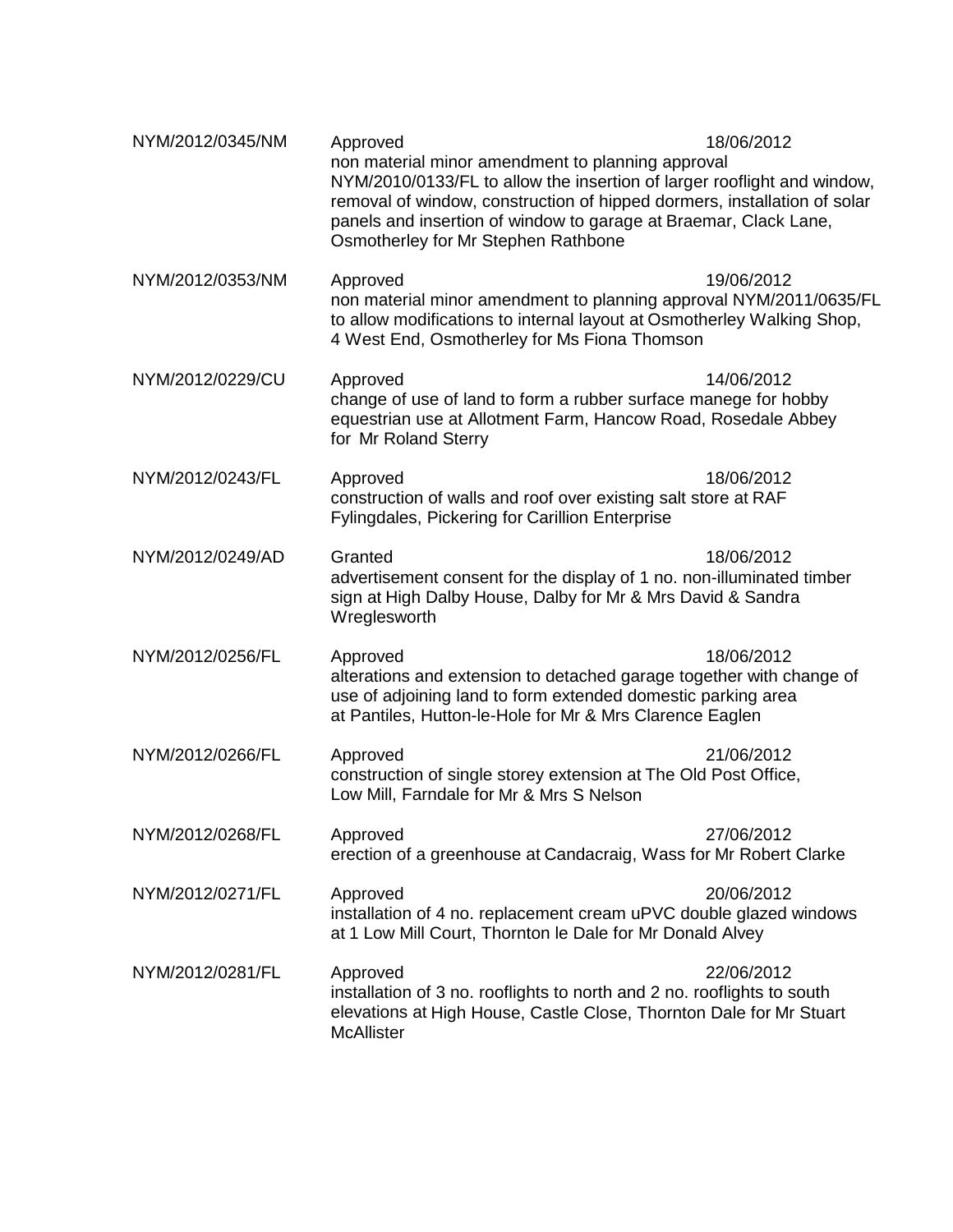| NYM/2012/0286/FL | Approved<br>removal of condition 1 of planning approval NYM/2010/0118/CU to<br>allow the permanent display of timber products on the land at<br>rear of 6 Castlegate, Helmsley for Duncombe Sawmills Ltd                                                                                                                               | 03/07/2012 |
|------------------|----------------------------------------------------------------------------------------------------------------------------------------------------------------------------------------------------------------------------------------------------------------------------------------------------------------------------------------|------------|
| NYM/2012/0290/FL | Approved<br>construction of replacement detached garage at Cobweb Cottage,<br>Duncombe Place, Church Street, Helmsley for Mr D Miller                                                                                                                                                                                                  | 04/07/2012 |
| NYM/2012/0330/FL | Approved<br>construction of part single/part two storey extension to provide staff<br>sleeping accommodation, dormitories, lounge, dining and kitchen<br>areas at Peat Rigg Outdoor Centre, Cropton for Tees Valley<br><b>Community Foundation</b>                                                                                     | 29/06/2012 |
| NYM/2012/0332/LB | Approved<br>Listed Building consent for construction of part single/part two storey<br>extension to provide staff sleeping accommodation, dormitories,<br>lounge, dining and kitchen areas at Peat Rigg Outdoor Centre,<br>Cropton for Tees Valley Community Foundation                                                                | 29/06/2012 |
| NYM/2012/0379/NM | Approved<br>non material minor amendment to planning approval<br>NYM/2010/0885/FL to allow the omission of first floor window and<br>addition of 1.no rooflight at Brook Lane, Thornton Le Dale<br>for A & D Sturdy Ltd                                                                                                                | 28/06/2012 |
| NYM/2012/0388/NM | Approved<br>non material amendment to planning approval NYM/2006/1012/FL to<br>allow introduction of lightwells to basements, alterations to external<br>finish of garage block and windows to rear of dwellings together with<br>relocation of bin stores at 1 - 5 Canons Garth, Helmsley for St<br><b>Catherines Development Ltd</b> | 04/07/2012 |
| NYM/2011/0658/FL | Approved<br>erection of an agricultural storage building at Quarry Farm,<br>Westerdale for JG & RG Findlay                                                                                                                                                                                                                             | 28/06/2012 |
| NYM/2011/0754/FL | Approved<br>construction of replacement toilet block including disabled facilities<br>and temporary winter storage area for one season whilst building<br>works take place at Sandfield House Farm Caravan Park, Sandsend<br>Road, Whitby for Mrs Fiona Rhodes                                                                         | 11/06/2012 |
| NYM/2012/0086/FL | Approved<br>installation of replacement uPVC front door and windows to side<br>elevation of porch at Anvil House, Middle Lane, Hutton Buscel<br>for Mr Peter & Mrs Kathleen Hudson                                                                                                                                                     | 19/06/2012 |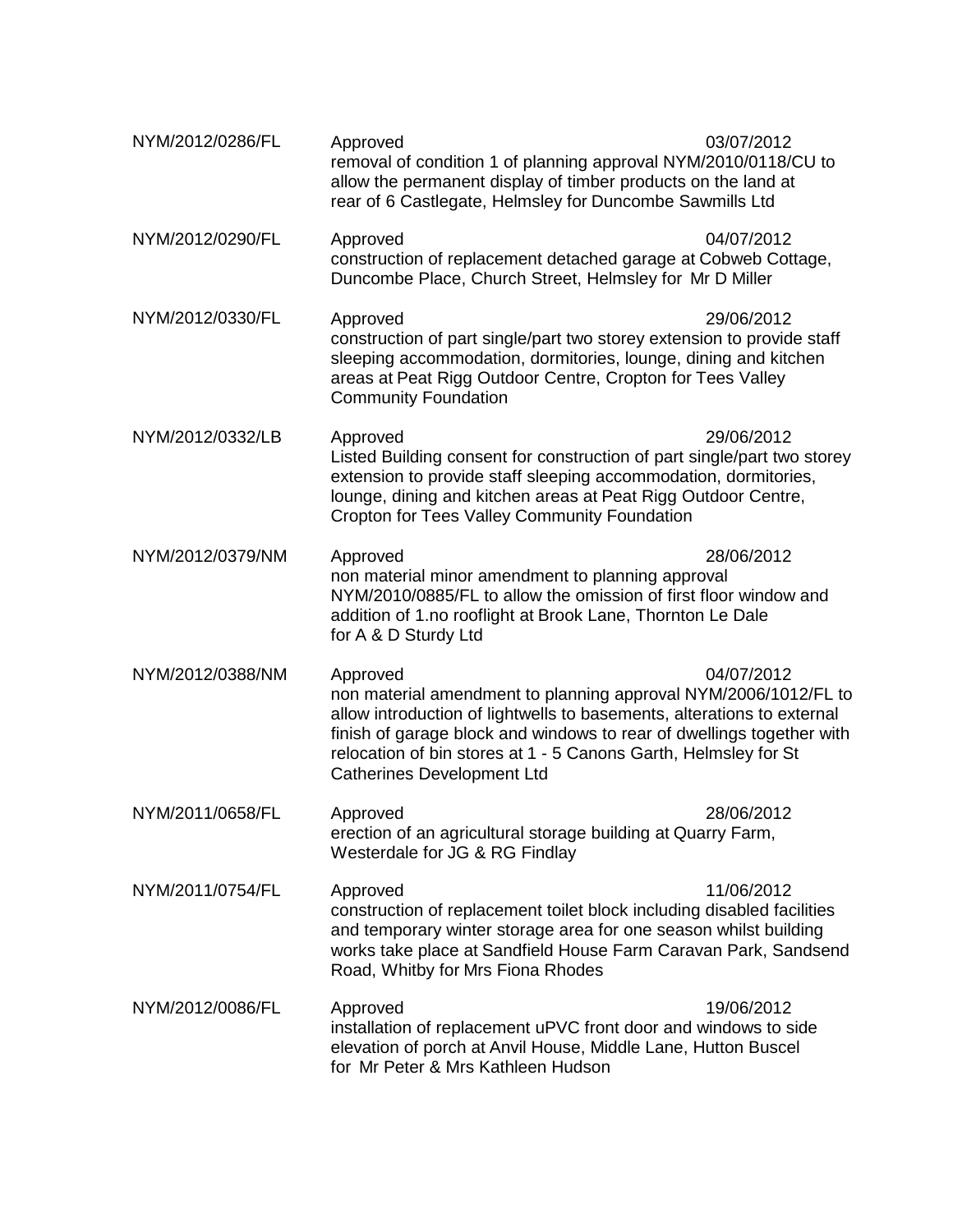| NYM/2012/0169/FL | Approved<br>construction of replacement single storey rear extension and<br>detached domestic outbuilding at Lindisfarne, The Common,<br><b>Goathland for Mrs Carole Hardwick</b>                                                                                                                                                | 14/06/2012 |
|------------------|----------------------------------------------------------------------------------------------------------------------------------------------------------------------------------------------------------------------------------------------------------------------------------------------------------------------------------|------------|
| NYM/2012/0179/FL | Approved<br>variation of condition 2 (material minor amendment) to planning<br>approval NYM/2011/0659/FL to allow repositioning of approved<br>workshop/storage building and change of window to door to kitchen<br>together with construction of extension to piggery building at<br>Camm Hall, Glaisdale for Mr Kenneth Dryden | 08/06/2012 |
| NYM/2012/0196/FL | Approved<br>erection of replacement removable timber bollards at Fishing Boat<br>Parking Area, The Dock, Robin Hoods Bay for Mr Tim Smith                                                                                                                                                                                        | 21/06/2012 |
| NYM/2012/0255/FL | Approved<br>18/06/2012<br>removal of condition 1 of planning approval NYM/2012/0039/FL to<br>allow the completion of drilling and restoration of site outside of the<br>permitted time frame at land adjacent to Jugger Howe Moor, Near<br>Harwood Dale for York Potash Ltd                                                      |            |
| NYM/2012/0269/FL | Approved<br>construction of replacement porch, garden room to rear and detached<br>single garage at 39 Strait Lane, Ainthorpe for Mr P Burke                                                                                                                                                                                     | 19/06/2012 |
| NYM/2012/0272/FL | Approved<br>permission for temporary exploratory potash borehole and associated<br>plant, equipment including drilling rig (max height 33 metres) and<br>access arrangements at land to the south of New May Beck Farm,<br>Sneaton for York Potash Ltd                                                                           | 02/07/2012 |
| NYM/2012/0273/FL | Approved<br>erection of a detached Oak framed garage/storage building<br>(resubmission following withdrawal of NYM/2011/0643/FL)<br>at Keld Cottage, Goathland for Mr Dennis Hudson                                                                                                                                              | 20/06/2012 |
| NYM/2012/0277/FL | Approved<br>erection of a covered area for livestock at Woodhead Farm,<br>Great Fryup, Lealholm for D C Smith & Sons                                                                                                                                                                                                             | 19/06/2012 |
| NYM/2012/0278/FL | Approved<br>siting of dog kennel and oil tank, creation of new access track and<br>hardstanding area together with replacement of wooden fence and<br>gate with stone wall and gate at Troutsdale Mill, Troutsdale<br>for Mr Andrew Kendall                                                                                      | 22/06/2012 |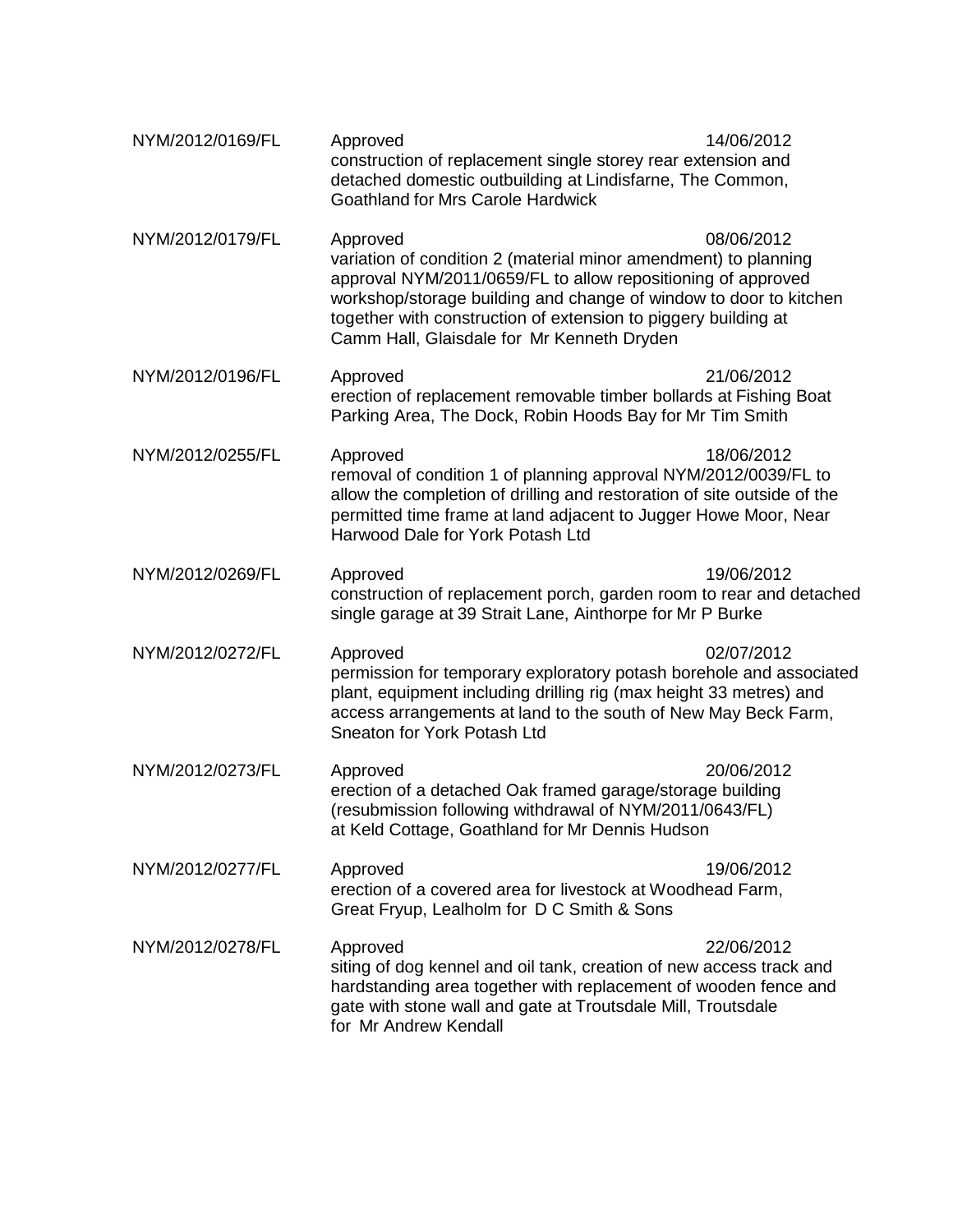| NYM/2012/0279/LB | Approved<br>Listed Building consent for external alterations to include installation<br>of 5 no. replacement windows and alterations to dormer windows,<br>installation of flue pipes and rooflights, re-roofing of house and<br>outbuildings and replacement of wooden fence and gate with stone<br>wall and gate together with internal alterations at Troutsdale Mill,<br><b>Troutsdale for Mr Andrew Kendall</b> | 22/06/2012 |
|------------------|----------------------------------------------------------------------------------------------------------------------------------------------------------------------------------------------------------------------------------------------------------------------------------------------------------------------------------------------------------------------------------------------------------------------|------------|
| NYM/2012/0282/FL | Approved<br>variation of condition 2 (material minor amendment) and condition 5<br>of planning approval NYM/2010/0961/FL to allow an increase in size<br>of footprint and alterations to the design and colour of the pavilion<br>at Hackness Tennis Club, Hackness for Hackness Tennis Club                                                                                                                         | 22/06/2012 |
| NYM/2012/0299/FL | Approved<br>construction of single storey porch extension at 3 Brook Lane,<br>Ainthorpe for Mr J Whitton                                                                                                                                                                                                                                                                                                             | 04/07/2012 |
| NYM/2012/0307/FL | Approved<br>variation of condition 6 of planning approval NYM/2011/0723/FL<br>to retain the ability to allow winter on pitch storage at Grouse Hill<br>Caravan Park, Fylingdales, Whitby for Mr Andrew Butterfield                                                                                                                                                                                                   | 04/07/2012 |
| NYM/2012/0331/FL | Approved<br>variation of conditions 2 and 3 of planning approval<br>NYM/2011/0557/FL to allow external alterations and an increase in<br>height of substation/workshop building to form first floor<br>to be used as office space at Ladycross Plantation Caravan Park,<br>Egton for Mr Kieran Robinson                                                                                                              | 25/06/2012 |
| NYM/2012/0368/NM | Approved<br>non material minor amendment to planning approval NYM/2011/0633/FL<br>to allow alterations to vehicular and pedestrian accesses at land off<br>Scraper Lane, Stainsacre for Tolent Construction Ltd                                                                                                                                                                                                      | 22/06/2012 |
| NYM/2012/0378/NM | Approved<br>non material minor amendment to planning approval NYM/2011/0554/FL<br>to allow a reduction in length and increase in width of approved building<br>at Fylingthorpe SPS Track, off Thorpe Lane, Fylingthorpe for<br><b>Yorkshire Water Services Ltd</b>                                                                                                                                                   | 27/06/2012 |
| NYM/2012/0257/FL | Approved<br>construction of side and rear extensions with rooflights and dormer<br>window following demolition of existing conservatory, utility and<br>garage at 15 Park Lane, Easington for Mr J Melbourne                                                                                                                                                                                                         | 13/06/2012 |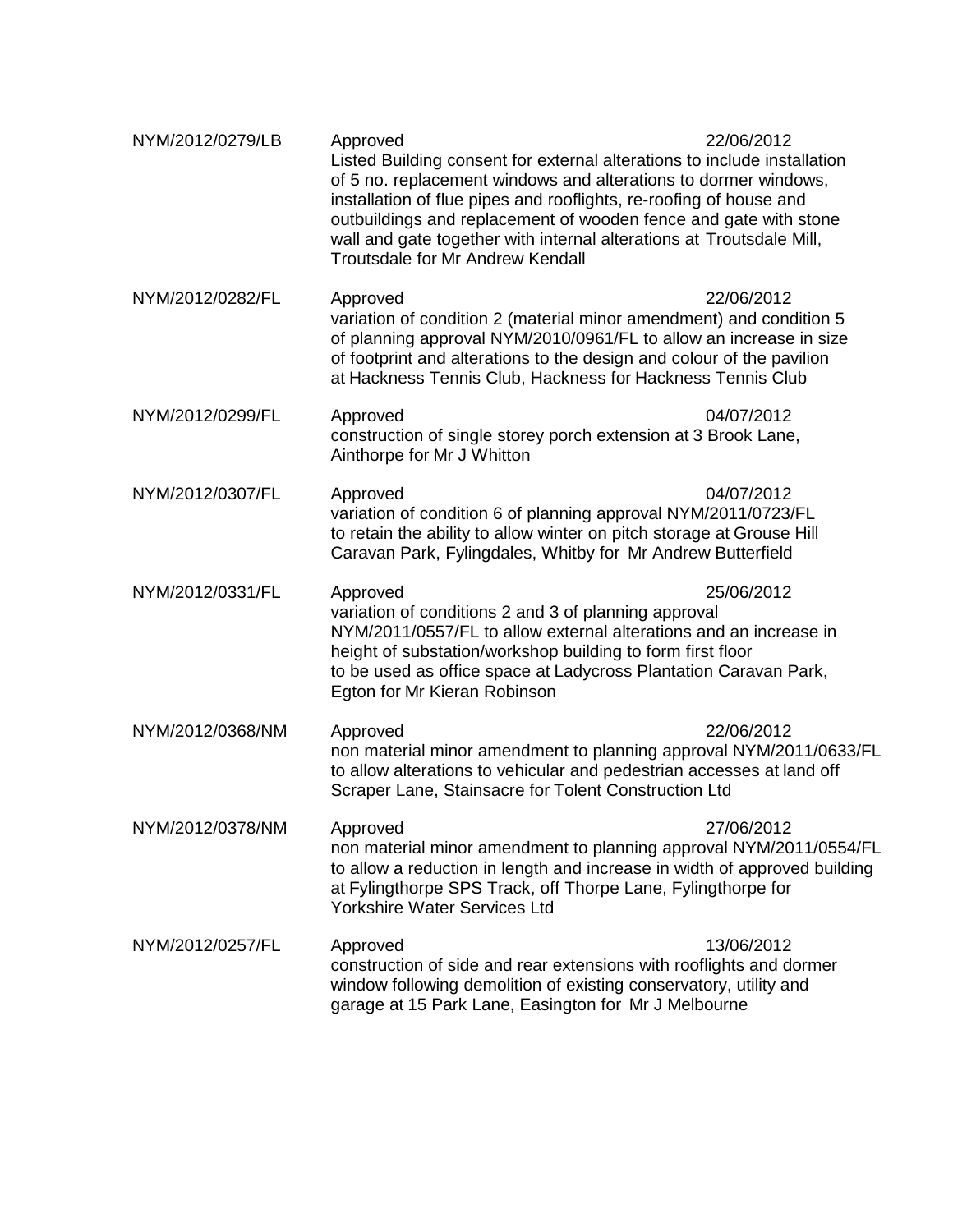| NYM/2012/0258/ETL    | Approved<br>extension to time limit of extant planning permission NYM/2009/0129/FL<br>for change of use and alterations including provision of 2.no rooflights<br>to former stables to form a dwelling at Pease Court, Hutton Gate<br>for Mr Martin Corney                      | 14/06/2012 |
|----------------------|---------------------------------------------------------------------------------------------------------------------------------------------------------------------------------------------------------------------------------------------------------------------------------|------------|
| NYM/2012/0260/ETL    | Approved<br>extension to time limit of extant Listed Building consent<br>NYM/2009/0130/LB for change of use and alterations including<br>provision of 2 no. rooflights to former stables to form a<br>dwelling at Pease Court, Hutton Gate, Guisborough for Mr Martin<br>Corney | 14/06/2012 |
| NYM/2012/0284/FL     | Approved<br>25/06/2012<br>replacement of 2 no. antennas, installation of 4 no. new antennas and<br>1 no. dish and associated works at Boulby Top Police Mast, Upton Hill<br>Road, Saltburn by the Sea for Everything Everywhere UK Ltd                                          |            |
| <b>Notifications</b> |                                                                                                                                                                                                                                                                                 |            |
| NYM/2012/0251/AGRP   | Approved<br>erection of extension to agricultural building to house livestock<br>at Yatts Farm, Rosedale for J Greenheld & Son                                                                                                                                                  | 13/06/2012 |
| NYM/2012/0252/AGRP   | Approved<br>proposed hardstanding/sheep pen at Newstead Farm,<br>Pasture Lane, Lockton for Mr David Joseph Suggitt                                                                                                                                                              | 22/06/2012 |
| NYM/2012/0254/AGRP   | Approved<br>erection of replacement agricultural storage building at Low Waupley<br>Farm, Low Waupley, Grinkle Lane, Loftus for Mr Mark Webster                                                                                                                                 | 12/06/2012 |
| NYM/2012/0295/AGRP   | Approved<br>erection of agricultural livestock building at Plum Tree Farm, Borrowby<br>for Mr Fred Southgate                                                                                                                                                                    | 27/06/2012 |
| NYM/2012/0308/AGRP   | Approved<br>proposed new road at Cess Banks Access Road for c/o Forestry<br>Commission                                                                                                                                                                                          | 03/07/2012 |

### **Applications Determined by the Director of Planning on Expiry of Advertisement, Receipt of Further Amended Plans and Observations**

NYM/2012/0272/FL Permission for temporary exploratory potash borehole and associated plant, equipment including drilling rig (max height 33 metres) and access arrangements at land to the south of New May Beck Farm, Sneaton

> Following on from the June Planning Committee Meeting, the Highways Authority have submitted their comments and recommend conditional approval. Natural England have also withdrawn the objection previously lodged and recommend conditions.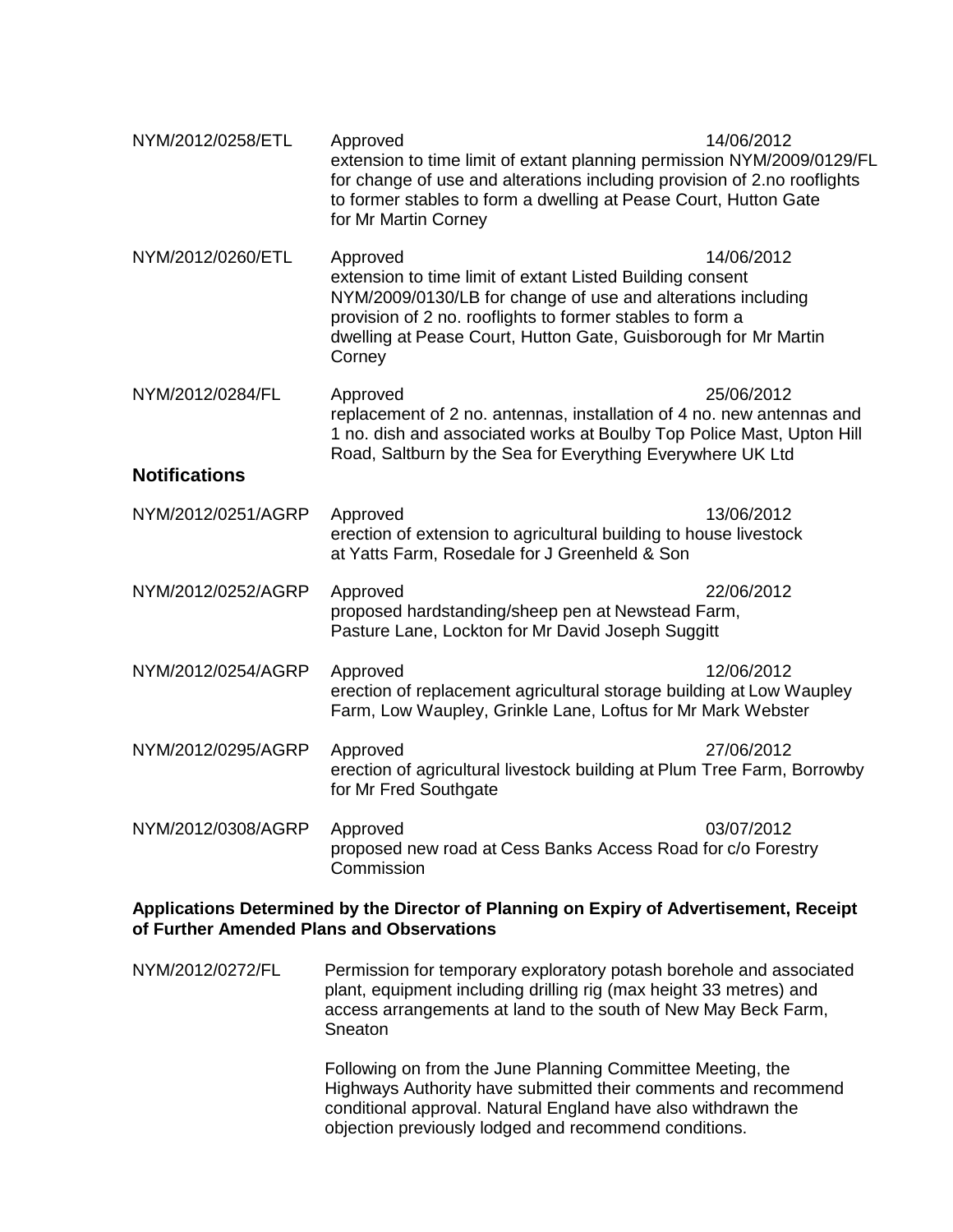As such the application has been approved with an amendment to condition 2 to include the 'Letter from Richard Hunt dated 28 June 2012 received on 27 June 2012' and the following additional conditions:

- 5. MIS0 No works associated with the proposed development shall be carried out on the site, including the clearance of vegetation, during the bird breeding season (March to July inclusive).
- 6. MIS0 The re-instatement of the site shall be undertaken in accordance with the project proposals and submitted Ecology Report for the handling of soils and oils etc. Prior to the commencement of development on site details of the proposed restoration seed mixes shall be submitted in writing to and approved by the Local Planning Authority.
- 7. HC18a Precautions to Prevent Mud on the Highway
- 8. HC21 Highway Condition Survey
- 9. HC25a Site Access Warning Signs
- NYM/2012/0315/FL Construction of two storey extension following demolition of conservatory (revised scheme to NYM/2011/0437/FL) at 5 Mill Lane, Iburndale

The application has been refused for the following reason:

The scale, height and massing of the proposed two storey extension is considered to detract from the character and form of the modest host dwelling and if constructed, would adversely impact on the level of amenity of neighbours. It would also present a dominant feature which would reduce the levels of daylight currently enjoyed by the occupiers of the property facing No. 5 Mill Lane. The development is therefore considered to conflict with the requirements of Development Policy 19 of the NYM Local Development Framework which seeks to ensure householder development does not detract from the character or setting of the host dwelling and that the residential amenity of neighbouring occupiers is protected.

### **Applications Adjacent to the National Park (3024)**

Ref: 120521 1239913 Proposed Offshore Windfarm at Dogger Bank, Teeside

 The Authority has considered the details of the proposed application and made the following comments:

- The EIA should address the issue as to whether the additional electrical capacity to be put into the national grid will be likely to result in additional overhead power lines being installed along the western edge of the National Park and this affect the landscape setting of the North York Moors National Park.
- The EIA should address the issue of whether the windfarm is likely to affect the feeding patterns of seabirds which nest along the coastal cliffs and make up part of the diverse ecology of the National Park natural environment.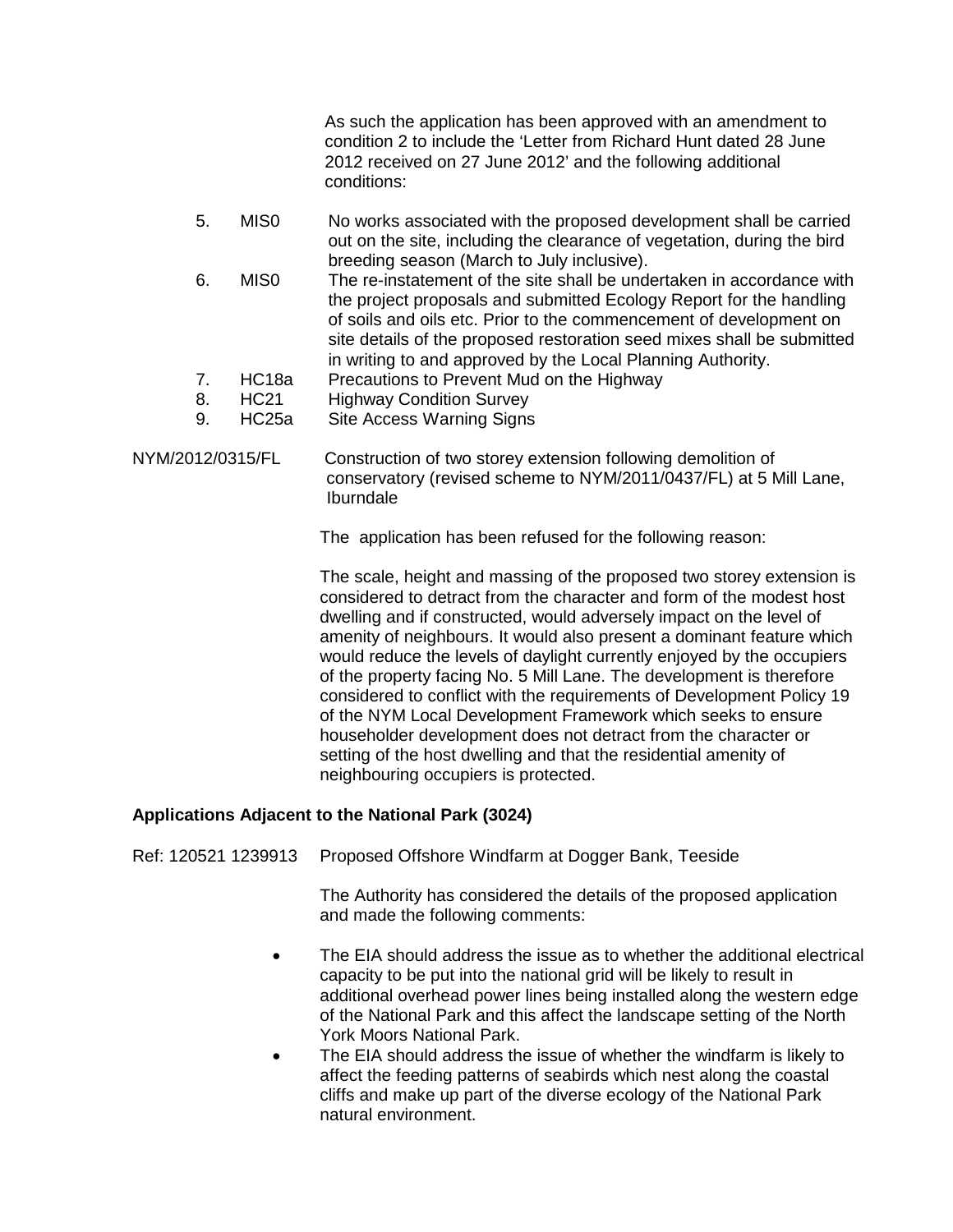## **Background Documents to this report File Ref:**

1. Signed reports – dates as given 3022/1

2. Signed letter – dates as given 3024/1

# **Location**

North York Moors National Park The Old Vicarage, Bondgate, Helmsley, York, Y062 5BP